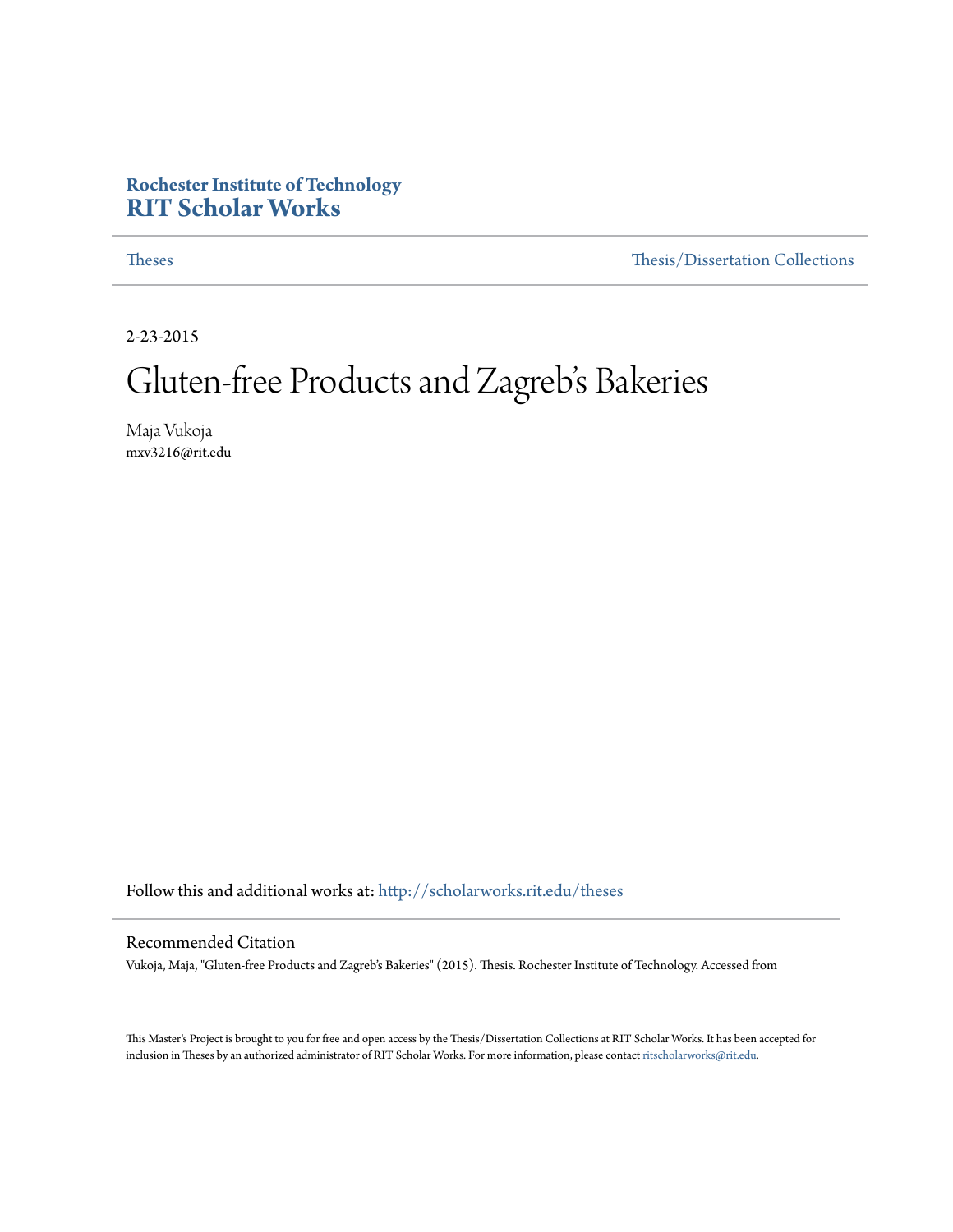# $R \cdot I \cdot T$

## **Gluten-free Products and Zagreb's Bakeries**

By

Maja Vukoja

A Capstone Project Submitted in Partial Fulfillment of the Requirements for the Degree of Master of Science in Service Leadership and Innovation

> Department of Service Systems College of Applied Science and Technology

Rochester Institute of Technology- Croatia Zagreb, Croatia Febuary 23, 2015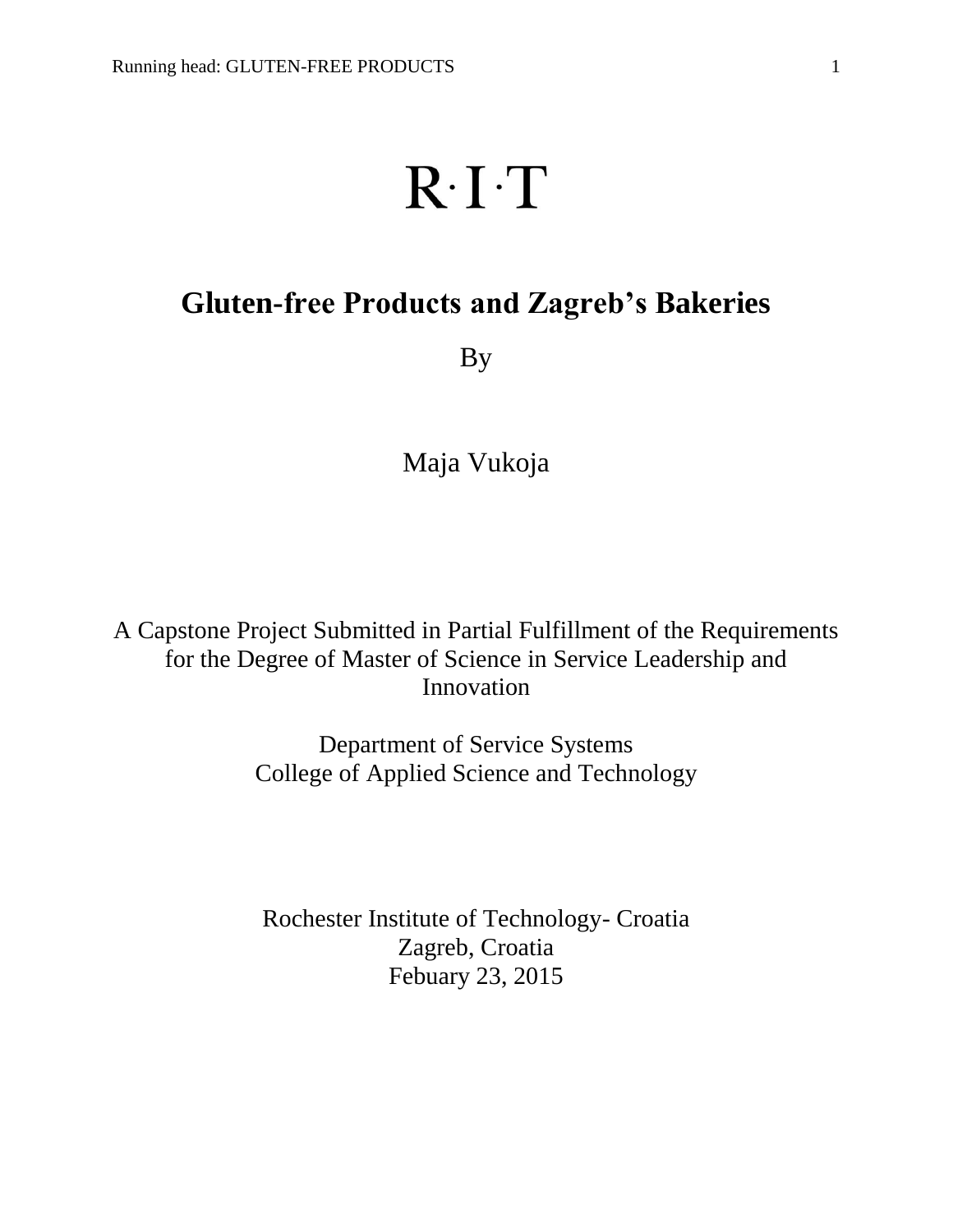**Committee Approval:**

Jennifer Matic Date

Capstone Advisor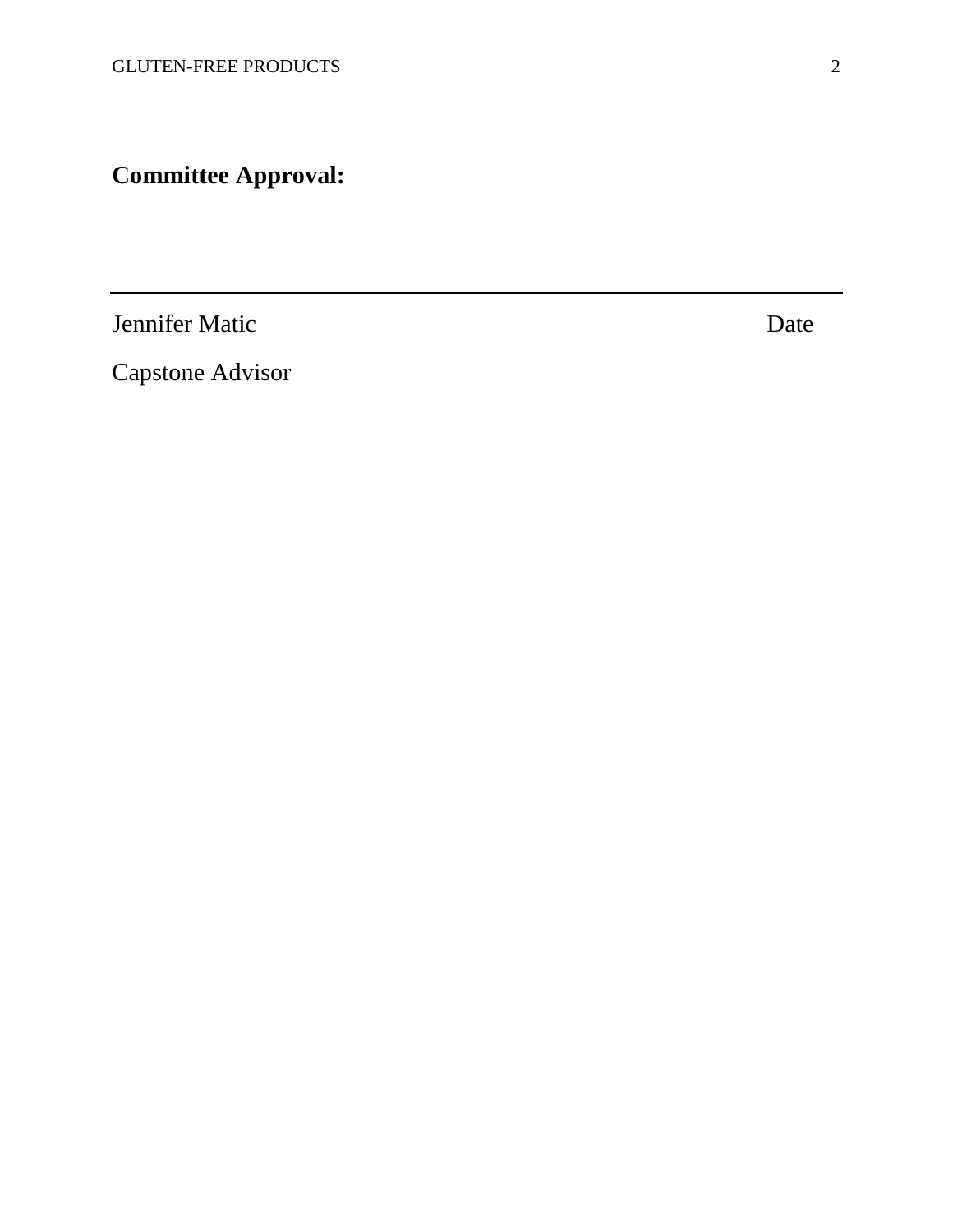#### Abstract

While a capital of Croatia, with a population of over one million, offers a limited number of different gluten-free products, Zagreb's bakeries do not offer gluten-free products at all. The purpose of this study was to identify the existence of a non-medically motivated demand for gluten-free products in Zagreb's bakeries and find out what are the motivators driving this demand. This study used an explanatory sequential mixed methods design. Quantitative data collection (through a survey) was followed with a qualitative data collection and analysis (through interviews) which led to the interpretation of results.

Survey was conducted on a random sample of 70 respondents, while a qualitative research was conducted by using 10 face-to face semi-structured interviews with individuals who are citizens of Zagreb and who answered positively about buying gluten-free products in Zagreb's bakeries. The data suggests that a non-medically motivated demand for gluten-free products in Zagreb's bakeries exist and that main motivators driving this demand are: initiative to try something new and interest in a different ('healthier') lifestyle.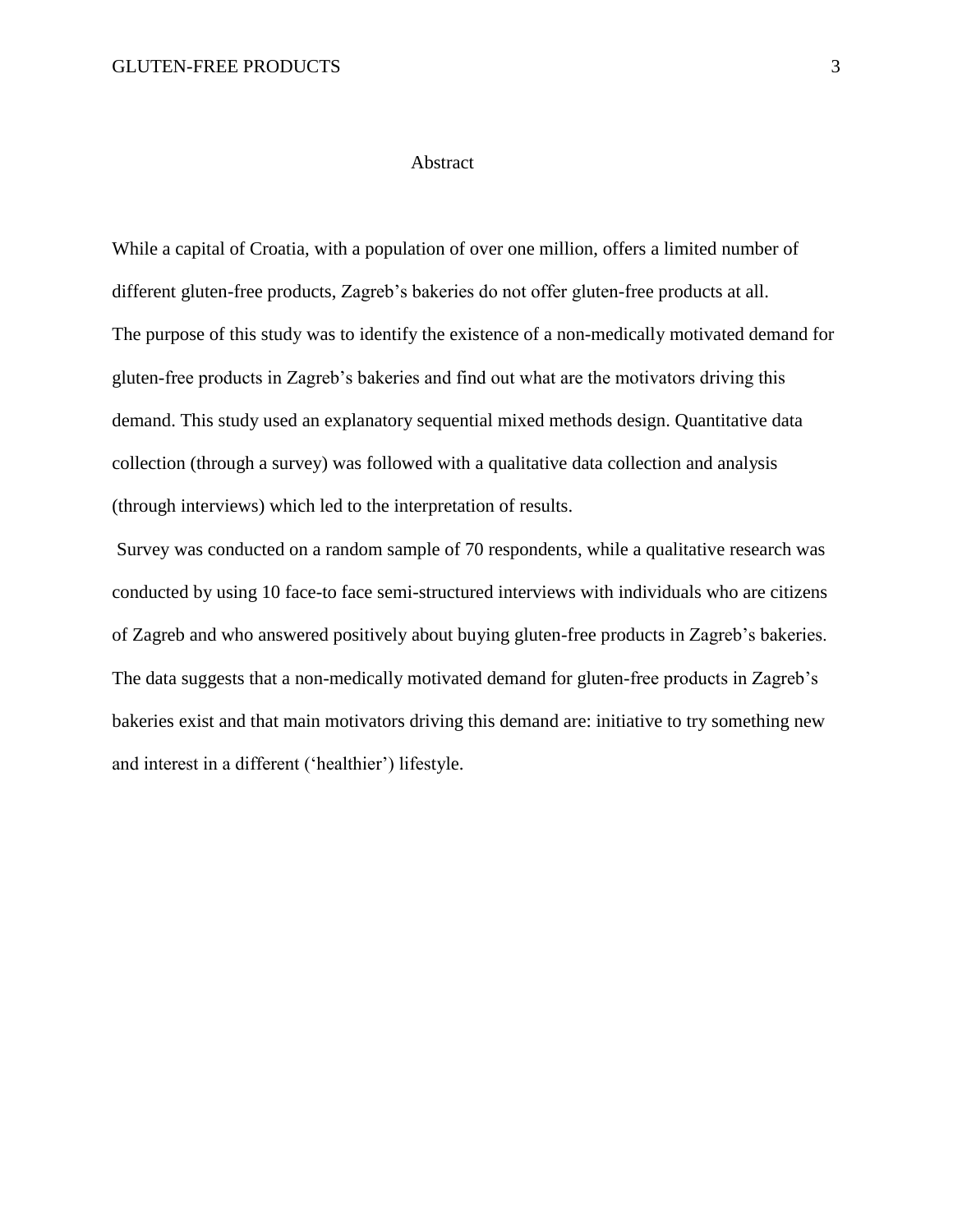## Contents

<span id="page-4-0"></span>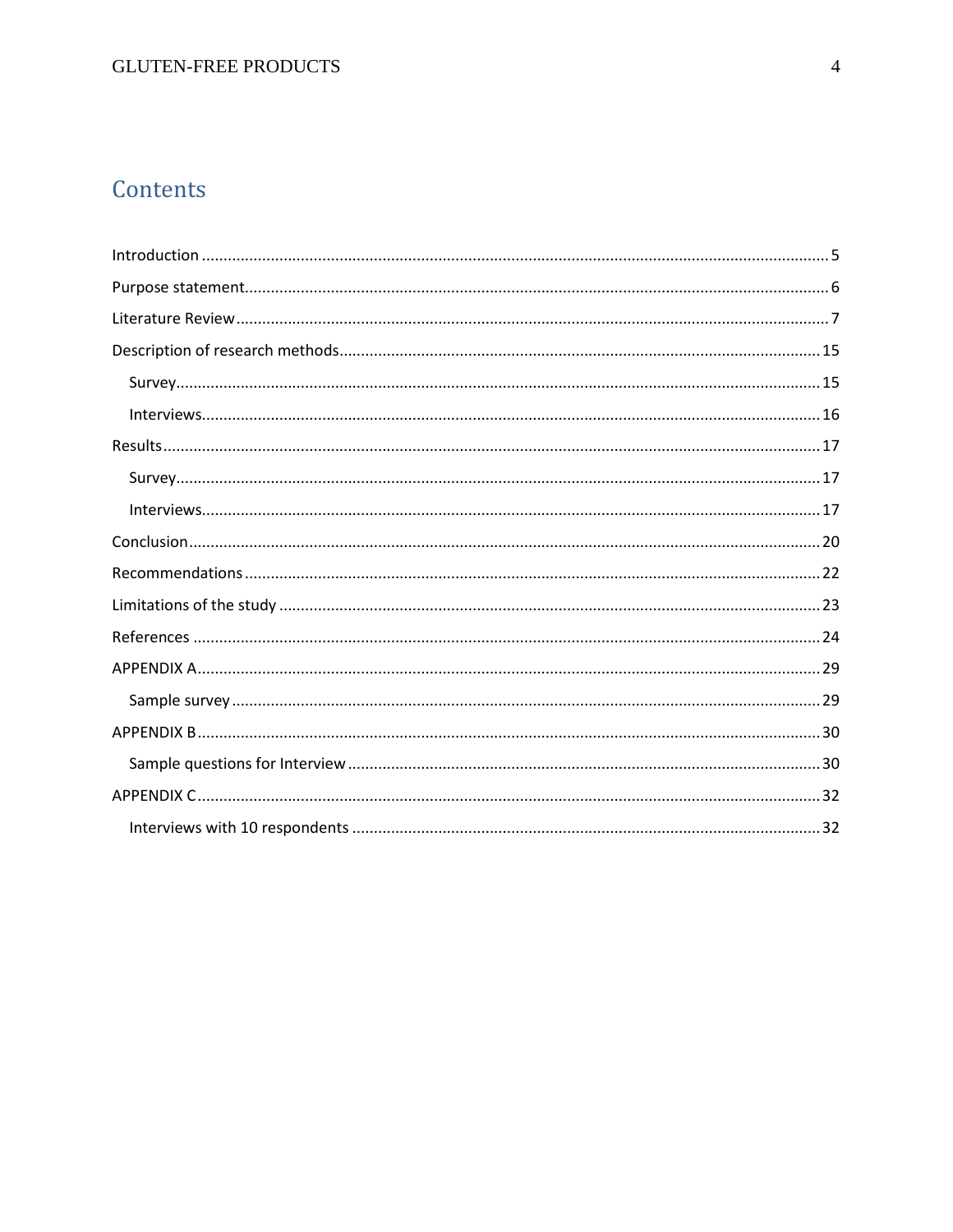#### Introduction

 A growing number of Americans follow a gluten-free diet simply because they believe it will help with digestive issues, skin, respiratory problems, weight loss and general health (McVean, 2013). Whether the reason behind the rise of global gluten-free sale is just good marketing, trend, or real health issues, 'being gluten free has become a health phenomenon' (Buser, 2013). As more and more people are deciding to give up gluten whether or not they actually have to (Buser, 2013), situation in Croatia is changing as well.

 World famous Serbian tennis player Novak Đoković in 2013 published a book about his lifestyle and changes he made in order to become a champion. In his book titled 'Serve to win: the 14-day gluten free plan for physical and mental excellence' he explains why he stopped eating gluten, and how this decision changed his life and health for the better. Book was also published in Croatia and very soon became a bestseller. In the same year, Croatian nutritionist Anita Šupe published a book 'First Croatian LCHF Cookbook' where she describes how to cook without gluten, additives and vegetable oils. Her book has numerous recipes, including those for gluten-free bread, pasta, cakes, etc.

 Although more than 70% of people who are avoiding gluten have not been diagnosed with coeliac disease (Dickerson, 2012), trend is on the rise, and satisfaction with available gluten-free products is questionable. A capital of Croatia with a population of over one million, offers a limited number of different gluten-free products. Zagreb's bakeries do not offer gluten-free products at all.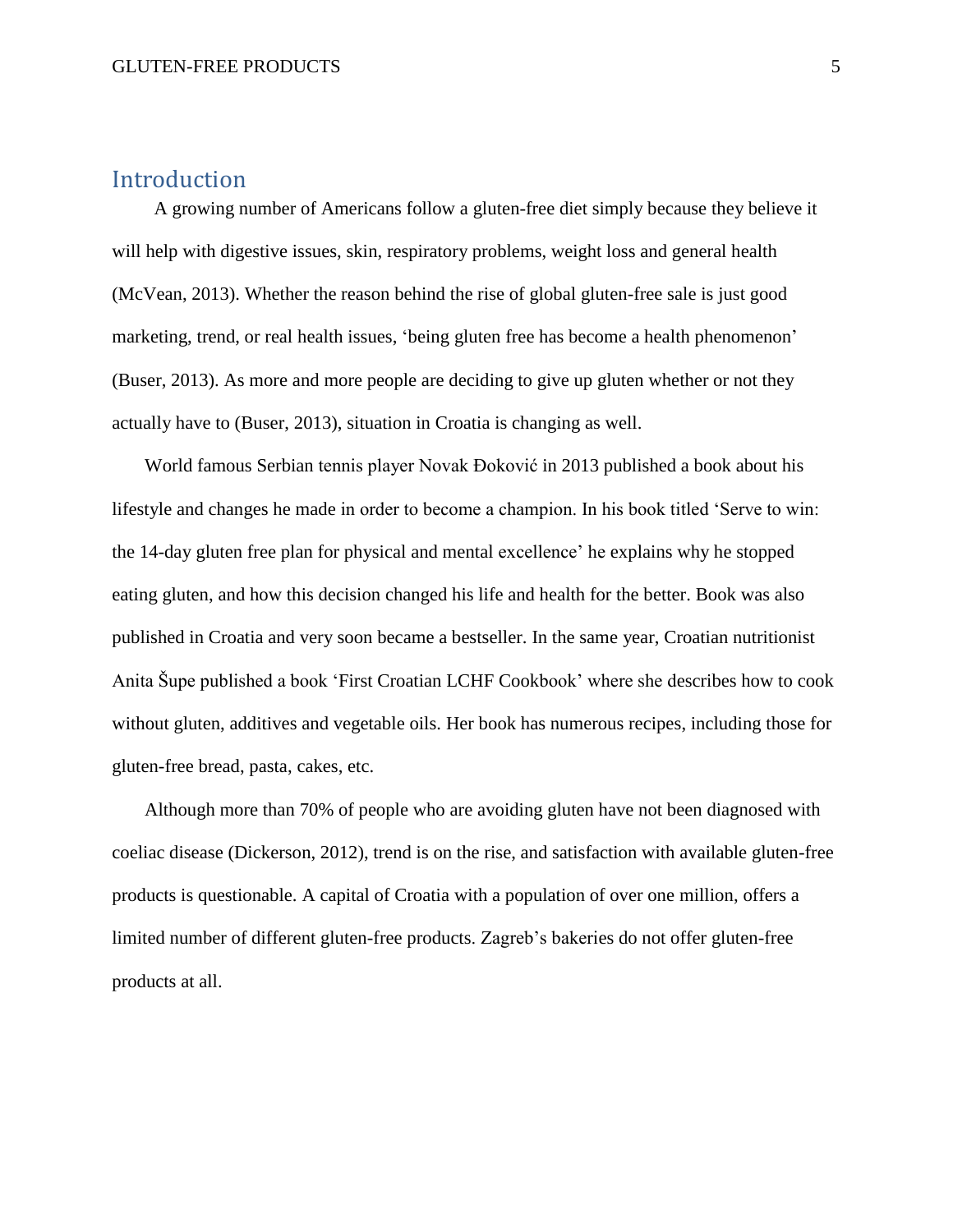## <span id="page-6-0"></span>Purpose statement

 The growing embracement of a gluten-free diet, lately advocated by numerous health experts and celebrities, has recently been often presented through Croatian and global media as the only right and healthy way of eating. Globally speaking, ''in 2010, global gluten free sales totaled \$2.5 billion, a figure that more than doubled by 2012'' (Cross, 2013).

 Despite the global trends, Zagreb, a capital of Croatia with a population of over one million, offers a limited number of different gluten-free products. Based on the personal observation, the gluten free offer is limited to several expensive products that can be bought at specialized food shops or big shopping centers. All these products are permanent products, designed to last for days, such as pasta or cookies in a box. At the same time, bakeries with wide offer of daily fresh wheat products can be found at every corner of the city. Surprisingly, the total number of gluten-free products that can be found in all bakeries of Zagreb is zero!

 The purpose of this study is to identify the existence of non-medically motivated demand for gluten-free products in Zagreb's bakeries and to find out what are the motivators driving this demand. This study will search for the answers to the following important questions: Would Zagreb's citizens want to buy gluten-free products in Zagreb's bakeries? Why would they want to buy them?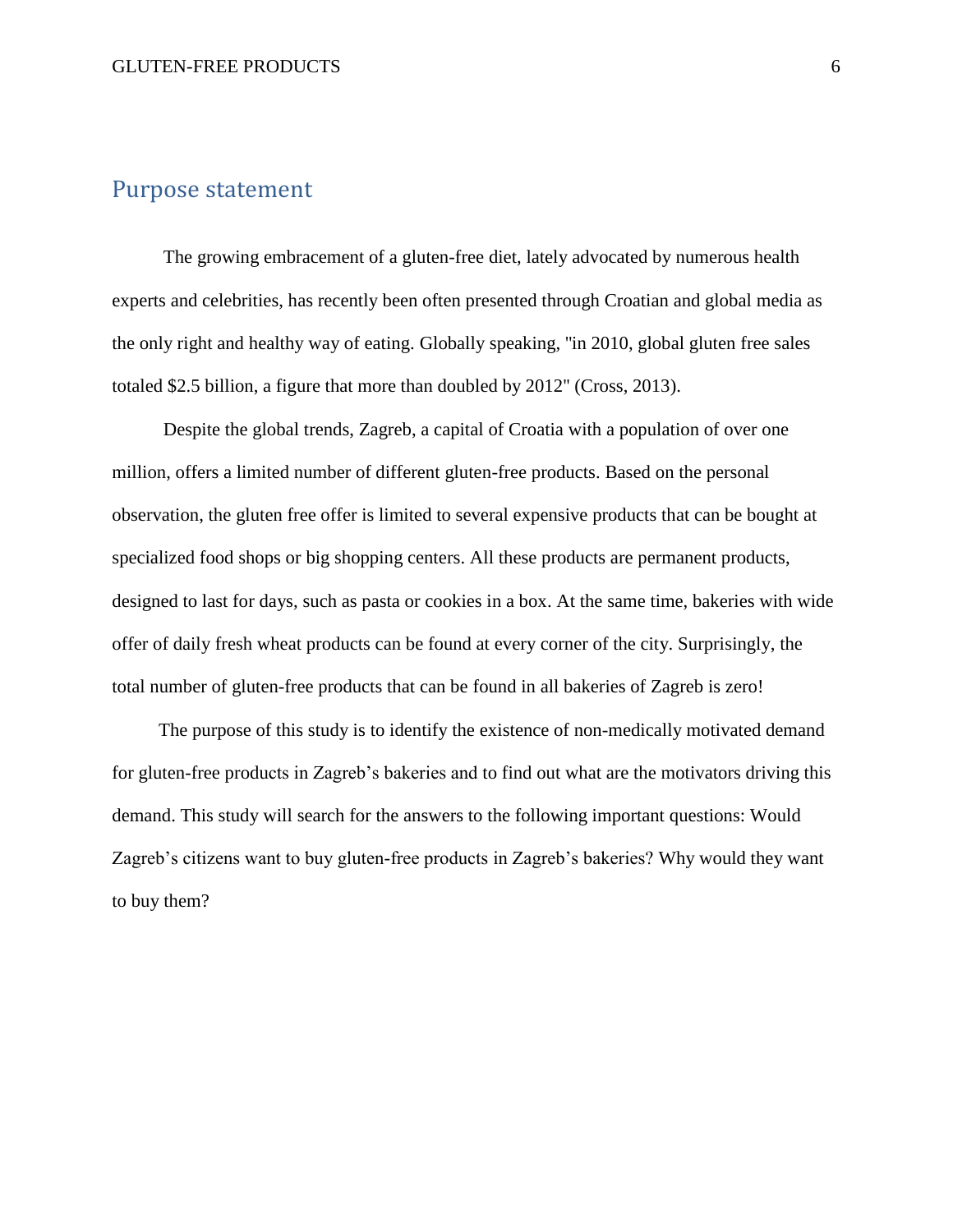## <span id="page-7-0"></span>Literature Review

 Several studies and articles have been categorized here to establish the possible increase in demand for gluten-free products in Croatia, a global gluten-free sale, motivators behind this global trend, health reasons and the question of scientific consensus regarding the growing global embracement of the gluten-free diet.

Possible increase in demand for gluten-free products in Croatia

 After famous tennis player Đoković (2013) published a book about his gluten-free diet, issue of gluten free food became more known to average Croatian citizens. After his book was sold out in Croatia in 2013, several of Zagreb's restaurants introduced 'gluten-free menu'. The book stresses negative influence of gluten diet in general, and promotes gluten-free lifestyle as the only lifestyle that results in physical and mental health.

Supe & Miljenić (2013) address the issue of cooking gluten-free food, with the emphasis on baking gluten-free bread, pizza and cakes. This is one of the first 'gluten-free' cookbooks published in Croatia that also promotes 'gluten-free' lifestyle and health benefits of such eating habits.

 University of Zagreb, Faculty for food and biotechnology, published a study (Bituh et al., 2011) that deals with the problem of gluten-free food and vitamins deficiency. As the study concludes that vitamin enrichment of gluten-free products could be beneficial both for coeliac patients and the food industry, study is also important because research was conducted in Croatia on Croatian patients. This shows that the issue of gluten-free food is known in Croatia, and that a general a demand for such products exists.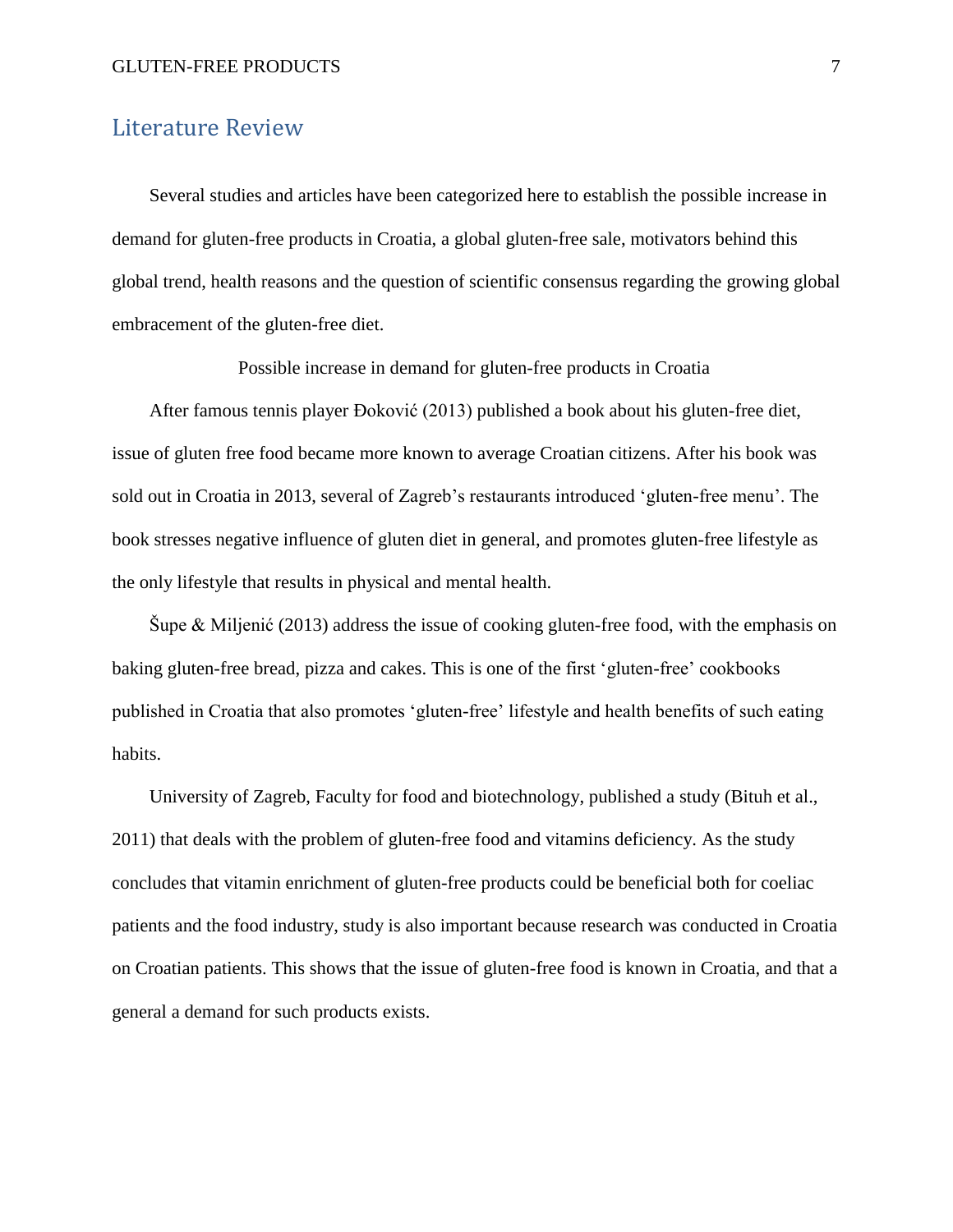A global gluten-free sale: food industry faces new demands

 Demand for gluten-free products is on the rise globally. MacVean (2013) writes that for the estimated 3 million Americans with coeliac disease, a single bite of food with gluten can cause gastrointestinal distress. The author also writes that a growing number of Americans are following gluten-free diet simply because they believe it will help with digestive issues, skin and respiratory problems, weight loss and general health. MacVean (2013) also suggest that as FDA sets standards on gluten-free claims, the vast majority of beneficiaries will be those who have embraced a gluten-free lifestyle without an official medical diagnosis.

 Cavanagh (2013) conducted a study titled: ''Consumer satisfaction with gluten free yeast raised doughnuts for commercial production''. The author states that diagnosis of celiac disease is on the rise, as are the number of consumers choosing a gluten-free diet. His research is about new food options for those who suffer from celiac disease. Cavanagh concludes that despite trends, baking industry as of 2012 has not addressed the need for a gluten-free yeast-raised doughnut.

 As for the marketing and prices, Cross (2013) writes that in 2010, global gluten-free sales totaled \$2.5 billion, and by 2012 that figure doubled. The author points that Canada even has a marketing agency devoted entirely to businesses with gluten-free products. Gluten-free products are usually more expensive and have a limited availability; however, the sale is on the rise.

 Singh and Whelan (2011) write for Journal of Human Nutrition and Dietetics that there is a limited availability and higher cost of gluten-free foods. Since this kind of food is generally more expensive than their standard counterparts, Singh and Whelan conclude that it may impact on compliance to a gluten-free diet, with potential nutritional and clinical consequences.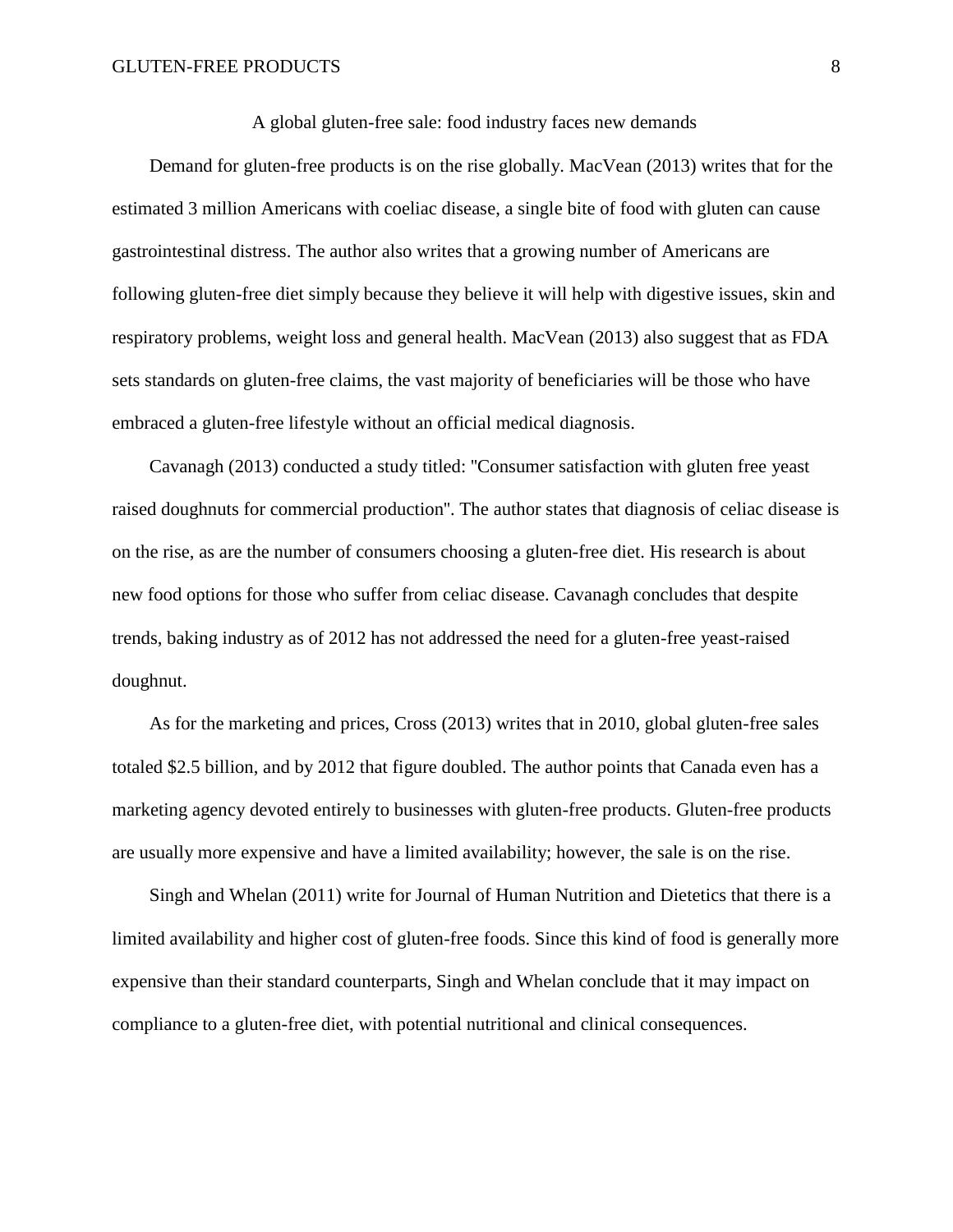Food allergies and food industry are usually interconnected. In his study, Payne (2011) writes about the prevalence of food allergies which doubled between 1985 and 2005. Payne argues that the labeling laws and food safety programs focus on the presence of the eight allergenic food types: egg, dairy, fish, wheat, shellfish, tree-nuts, soy and peanuts. His study is important because he warns that the food processors must understand the extent of the consequences of consumer exposure to food hazards.

 ''Gluten free-for-all'' (2011) published by Nutrition Action Health Letter opens the important question whether we can trust declarations? Anonymous author is trying to define a gluten-free food and offers definition that U.S. Food and Drug Administration proposed in 2007, but claims that FDA never finalized the rule, so that there is no guarantee that ''gluten free'' claims are honest.

 In addition, He (1989) writes about ''Development of theories to explain flour baking quality'' and offers valuable data on what is happening to gluten during the baking process.

 The issue of contamination and potential health risks is something that each country should address with responsibility. ''Heavy metals in wheat grain and assessment of potential health risk for inhabitants in China'' is a study conducted by Huang, Zhou, Sun, & Zhao (2008). Authors of this study write that heavy metals may cause deleterious effects on human health due to the ingestion of food grain grown in contaminated soils. This study opens the question of correlation between food contamination and new trends in nutrition and economy.

 In the study titled ''The value of gluten-free attributes in snack foods'', Sampson (2010) states that the results of this research show that the ''gluten-free attribute is both economically and statistically significant, implying a premium of nearly \$1.86 above gluten-containing products'' (Sampson, 2010). The author writes that while the entire gluten-free industry has been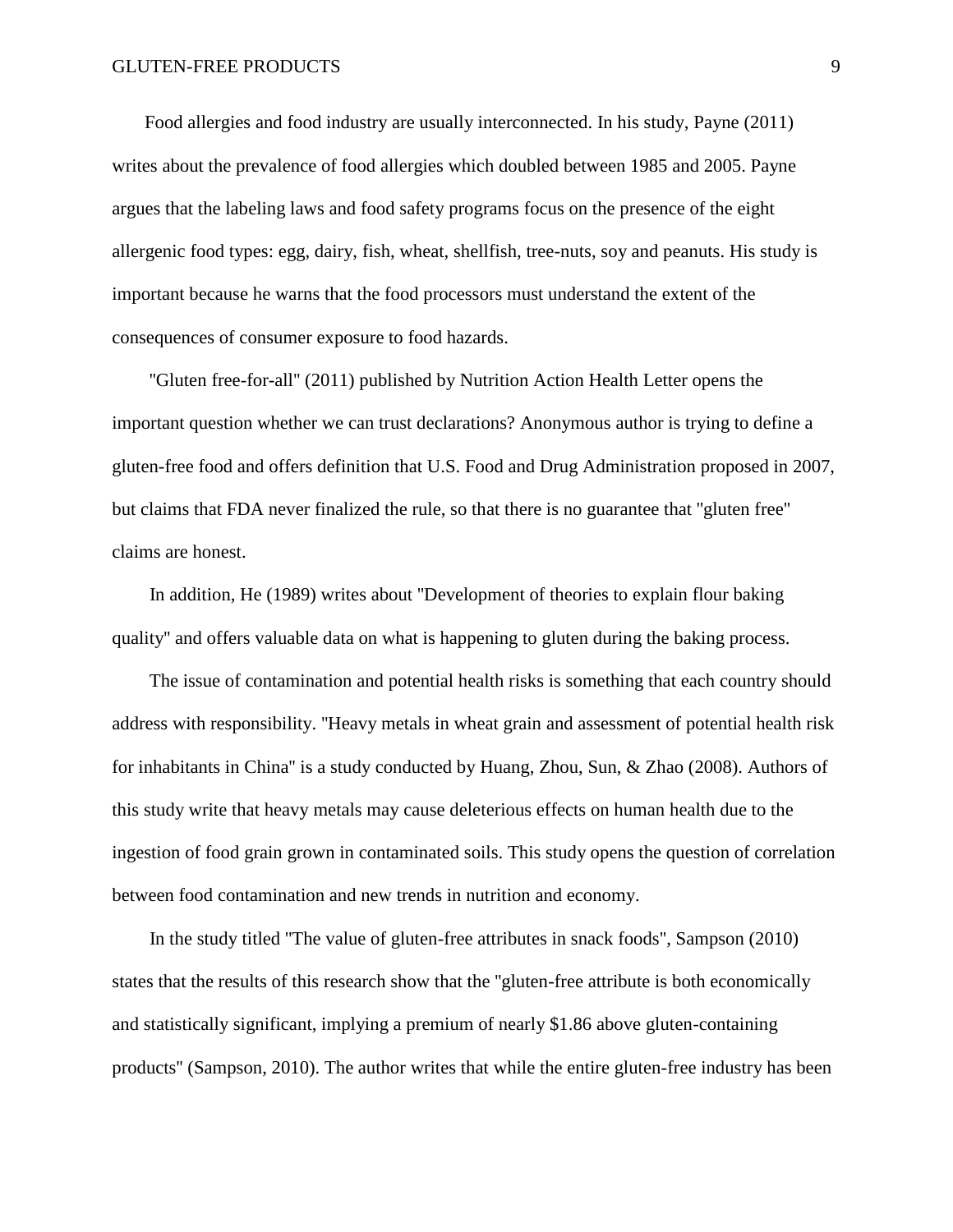experiencing double digit growth rates, the expansion in available snack foods has outstripped all others.

#### A global trend: motivators

 Demand for gluten-free products is growing globally and ''most industry observers believe the gluten-free trend has staying power'' (Ward, 2011, p.48). The anonymous author wonders why is gluten-free a \$6.1 billion industry? According to Solan (2011), sales of gluten-free products grew about 30 percent a year from 2006 to 2010.

 Why do people believe gluten-free diet is a healthier choice? Solan (2011) writes how avoiding gluten has become a big business. In an attempt to understand reasons behind sudden gluten-free trend, the author is trying to answer: What is gluten, anyway? How does it affect the body? Should I avoid eating gluten even if I do not have problems with it? Avoid gluten and you avoid refined carbs; Is that the weight-loss secret? Although ''mainstream research still hasn't substantiated the claims of those who believe gluten is bad for everyone'' (Solan, 2011, p.80), author concludes how many individuals follow gluten-free diet because they believe this diet will help them lose weight and gain more energy. Solan (2011) does not provide an answer to whether we should avoid gluten or not. It is left up to readers to conclude what they believe in, while Solan (2011) simply presents both sides of the story: athletes, physiologist, and dietitian who claim gluten-free diet is beneficial, and nutritionist who claims how gluten-free can actually lead to a weight gain because it all depends on our lifestyle and calorie intake. Buser (2013) states that since the publication of Dr. William Davis' ''Wheat Belly" and endorsements from celebrities like Miley Cyrus, being gluten free has become a health phenomenon. The author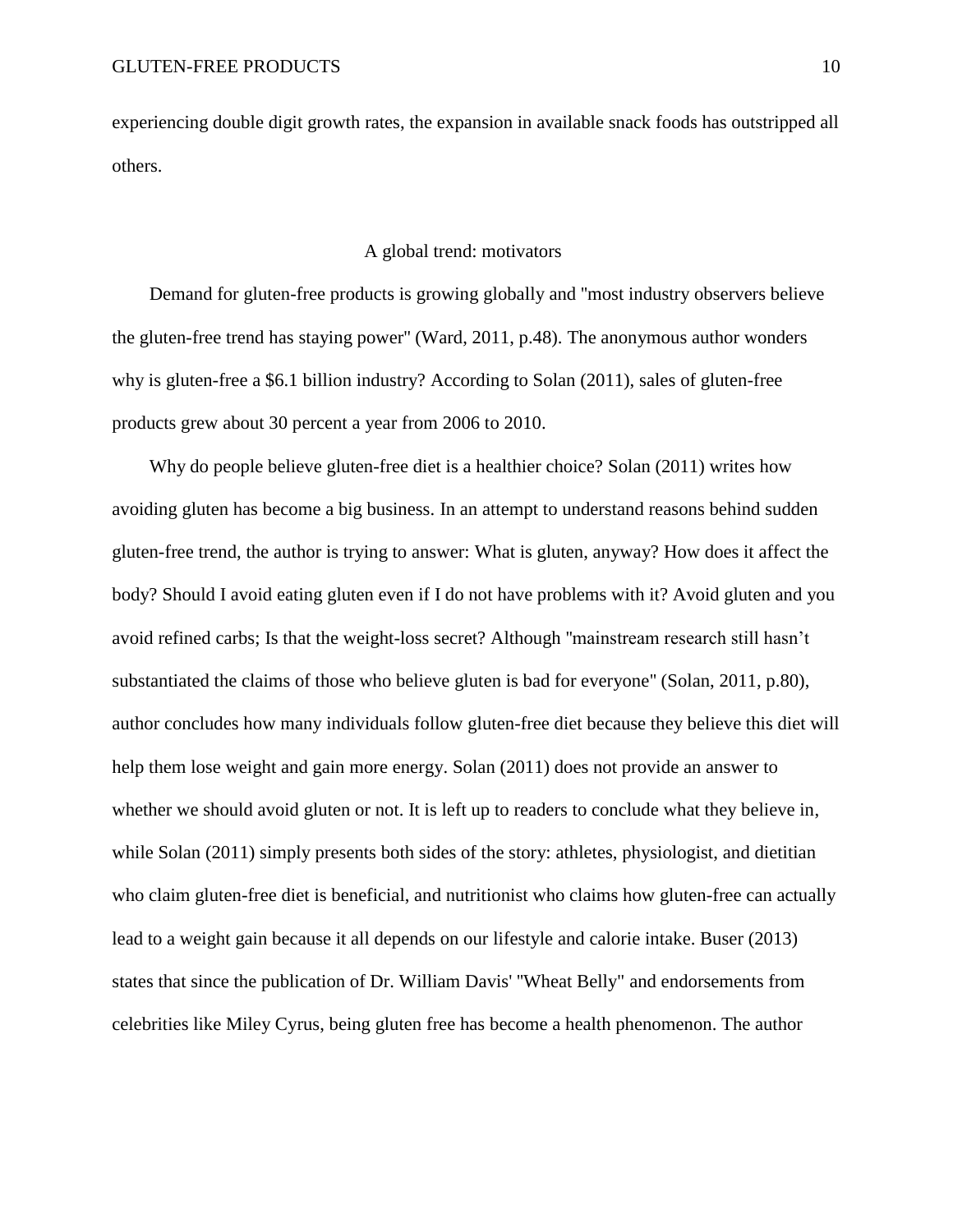writes how more and more people are deciding to give up gluten whether or not they actually have to.

 Important question is who should actually follow a gluten-free diet? Everyone, or only those with medical reasons? "Can gluten-free make you skinny" (2012) explains how a gluten-free diet used to be only recommended for those with coeliac disease, but how according to the University of Chicago Celiac Disease Center, this is only about 1 percent of Americans. Dickerson (2012) reports how more than 70% of people who are avoiding gluten have not been diagnosed with coeliac disease. Rogers (2003) addresses the issue of coeliac disease, gluten free diet, gluten contamination as well as the social aspect of ''eating in'' and ''eating out''. In an article published by ''Alternative Medicine'', Spacher (2013) strongly advocates gluten free diet and is advising that one should speak with their doctor about trying a gluten-free diet in case of digestive issues, autoimmune disease, chronic pain, or symptoms that a professional has not been able to diagnose. Author is arguing that ''millions of people are affected by gluten and do not realize it, so it is important to understand how gluten is digested in those with any degree of gluten intolerance'' (Spacher, 2013). Tufts University Health & Nutrition Letter (2013) published an article titled ''Time for a reality check on going gluten-free'', describing how most people who are "gluten-free" do not actually have coeliac disease and if a person does not have a scientifically valid reason, he/she should not deprive himself/herself of the pleasures and nutrition of consuming moderate amounts of wheat, barley and rye, especially in their whole-grain forms. As pointed out by Ungar (2013), it is very difficult to know if you have ''Non-Celiac Gluten Sensitivity'' because according to the National Foundation for Celiac Awareness, research on that condition is in its infancy.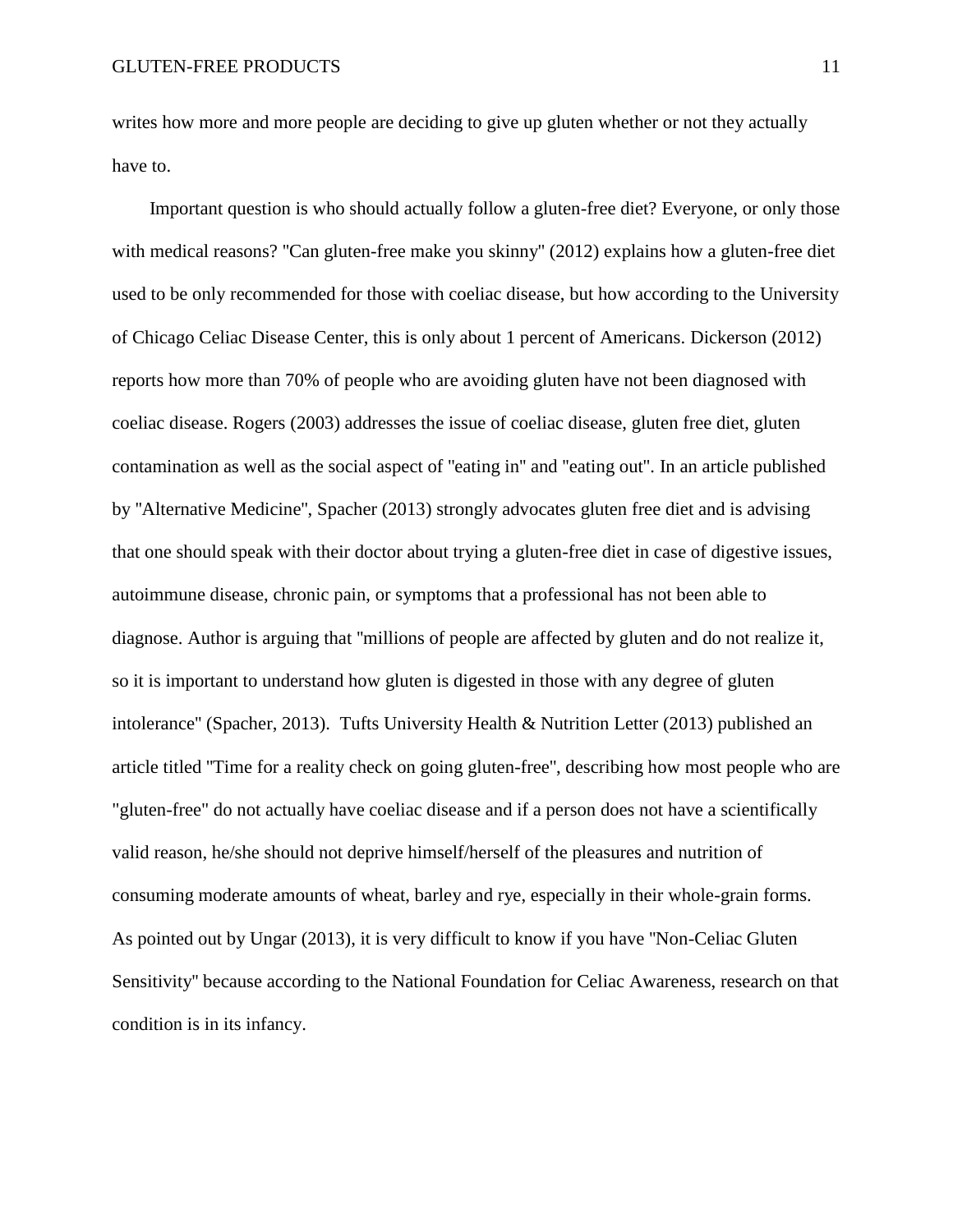#### Health issues and reasons

 Is there a scientific consensus about this issue? Three years ago, Millman (2011) wrote that according to the Nielsen Co., gluten-free products are projected to become a \$2.6 billion industry by 2012. The author writes that gluten-sensitivity has also been associated with other conditions, including irritable bowel syndrome, attention deficit disorder and autism. However, Millman points that there is not a scientific consensus on whether removing gluten from the diet alleviates symptoms for any of these disorders.

 Perlmutter and Vojdani (2013) conducted a study titled ''Association between headache and sensitivities to gluten and dairy''. Perlmutter and Vojdani (2013) argue how dietary factors are known triggers for migraine headaches and how the most commonly implicated foods are wheat and dairy products. They presented a case study of a patient with a 30-year history of debilitating migraine headaches that showed no benefit from various pharmaceutical interventions. Authors conclude that ''it has been demonstrated that individuals may develop autoimmune injury to the gut, skin, brain, joints, liver, thyroid, bone, reproductive organs, and other parts of the body if gluten and dairy sensitivity are left untreated'' (Perlmutter and Vojdani, 2013, p. 43).

 Another important question is the issue of gluten sensitivity and symptoms. As a conclusion of his study, Buie (2013) writes that there may be a subgroup of patients who might benefit from a gluten-free diet, but the symptom or testing profile of these candidates still remains unclear.

 Burd (2002) conducted a quantitative study with the goal of determining prevalence of nutritional inadequacy among adult males aged 19-70 with celiac disease following a gluten-free diet. Although the results of this study showed no prevalence of inadequacy for some vitamins, the author argues that literature concerning the nutritional adequacy of the gluten free diet is conflicting.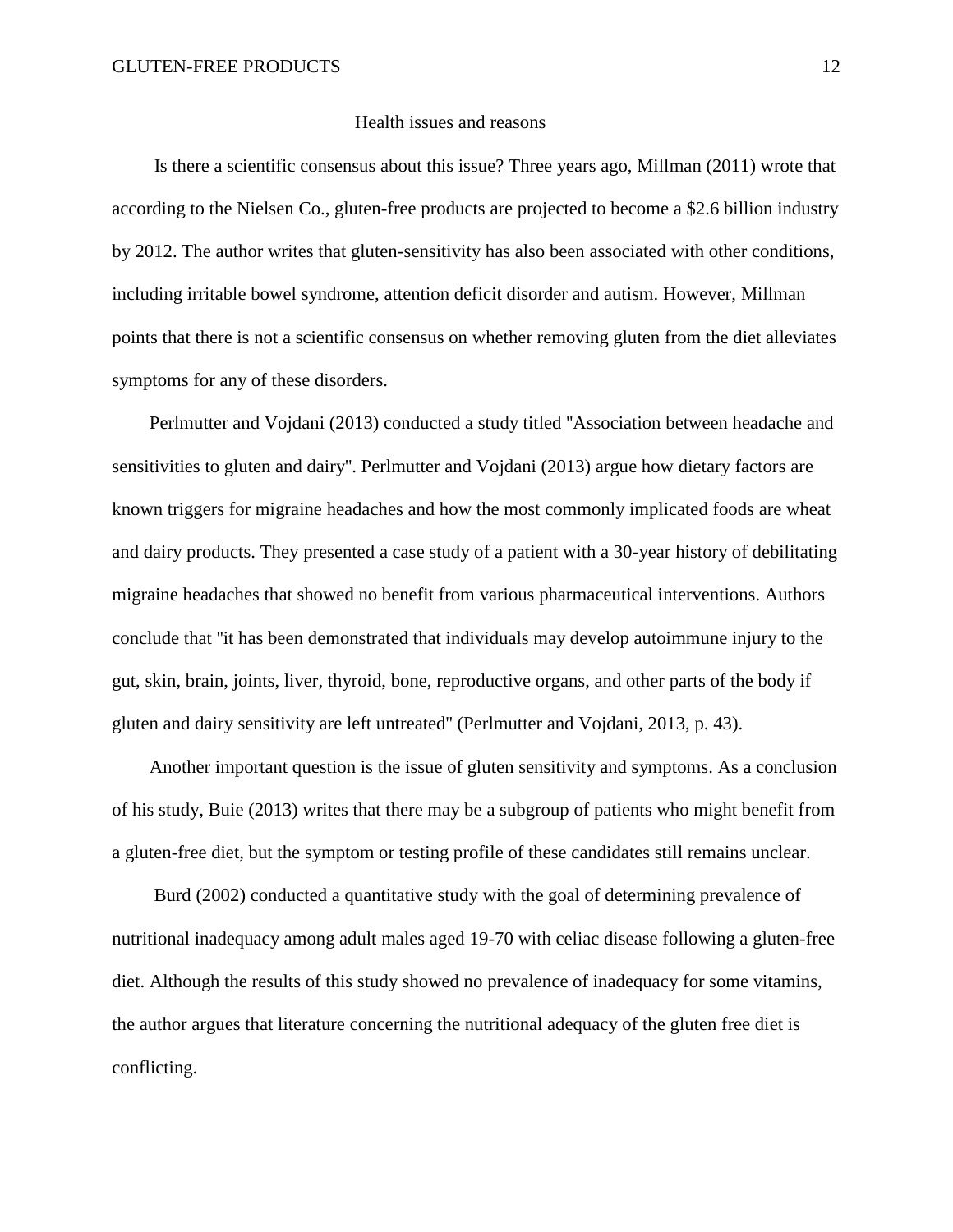Carlsson (2001) conducted a study which offers valuable information regarding gluten intake and child health conditions. He also makes connection with children with Down's syndrome and undiagnosed coeliac disease.

 Devlin (2013) writes that gluten-free diets have gained popularity in recent years among healthy individuals. He also claims that gluten-free foods are typically lower in essential nutrients and his study offers valuable information regarding nutrition intakes of a gluten free diet.

 Leibrock (2011) conducted a study on ''Autism and the gluten- and casein-free diet as a treatment for children with autism''. Since there is no known cure for ASDs at this time, the author concludes how many parents of children with ASDs are turning to complementary and alternative medicine and one of the more popular of these is the gluten-free diet.

 Smith (2009) tried to identify coping strategies, and to examine the relationship between coping strategies and quality of life. Results from the study indicated problems in eating outside of home and factors that interfere with dietary adherence.

 Winkler (1990) conducted a study titled ''Gluten sensitivity as a possible potentiator of or contributor to gallbladder disease among mexican-americans''. The author discusses gluten sensitivity as a contributor to or promoter of gallbladder disease that can be generalized to Native American. Study gives valuable information about gluten sensitivity.

 On the other hand, Dalton, Tapsell, & Probst (2012) wrote an article on potential health benefits of whole grain wheat components. Contrary to studies previously presented, the authors write that whole grain foods are associated with reduced risk of several chronic diet-related diseases. The article provides an overview of the major components in whole grain wheat and reviews their associated health benefits.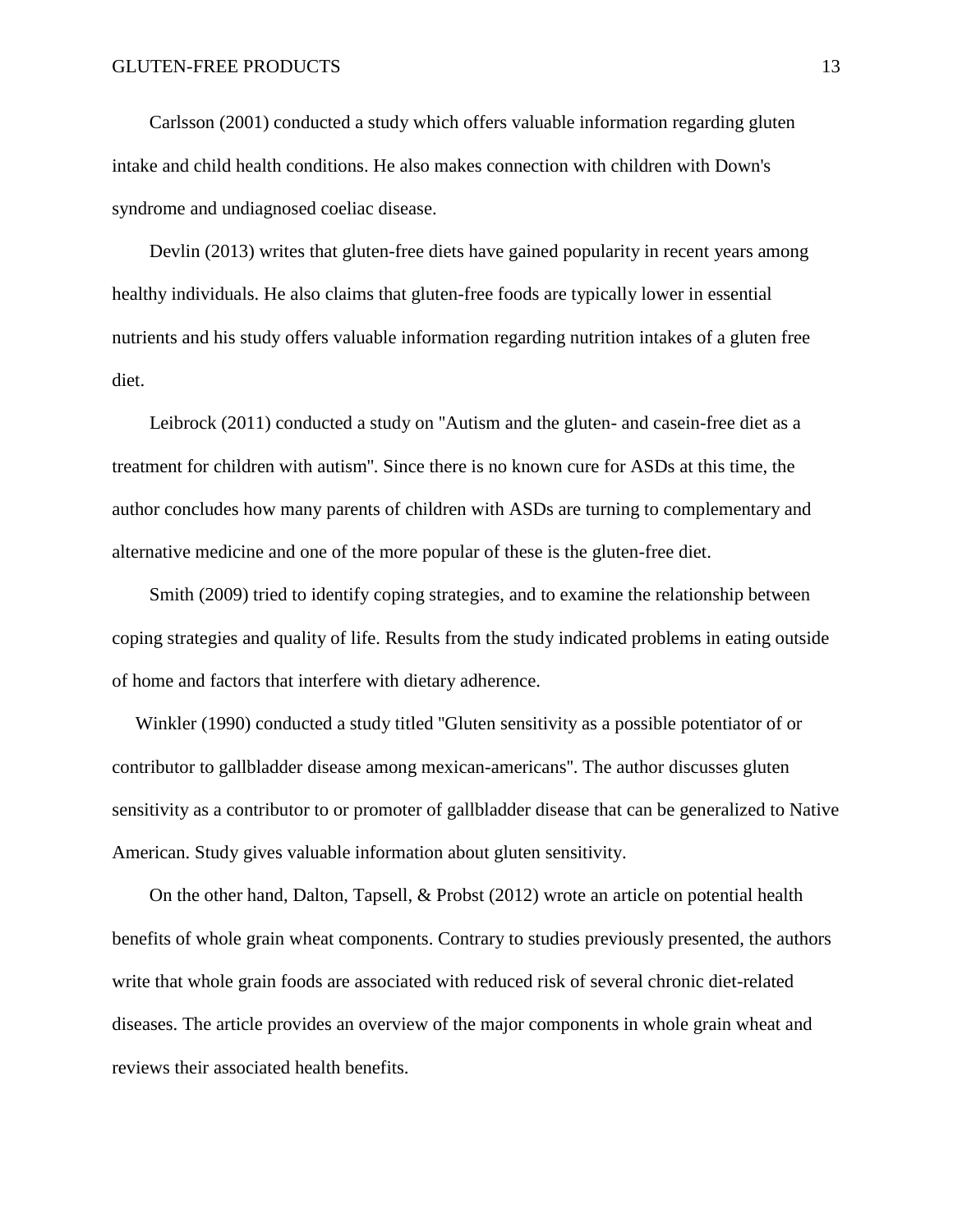Stevenson, Phillips, O'sullivan, & Walton (2012) reviewed the physiological effects of wheat bran and the health benefits in terms of the prevention of diseases such as colon and breast cancers, cardiovascular disease, obesity and gastrointestinal diseases.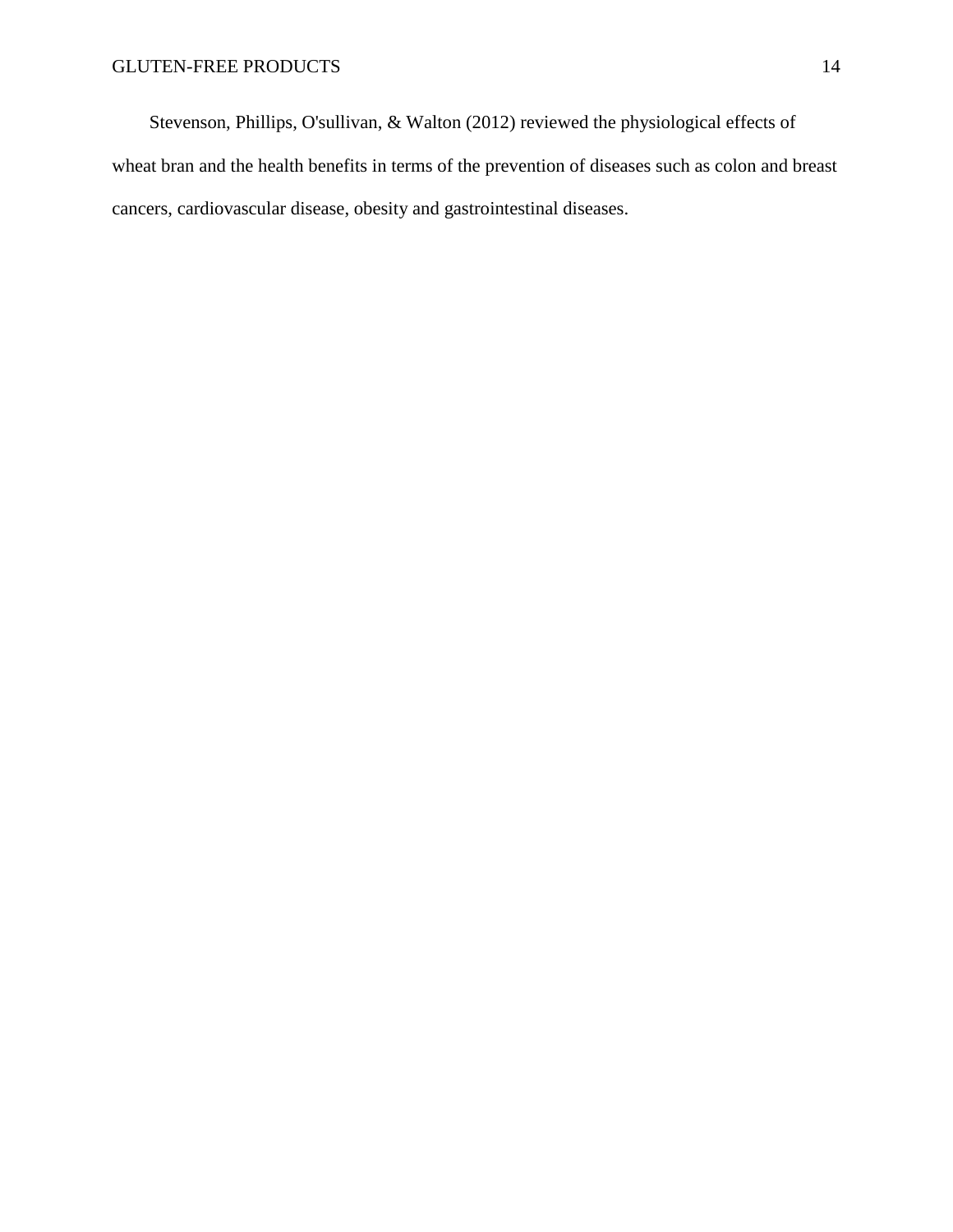## <span id="page-15-0"></span>Description of research methods

 The purpose of this mixed methods study is to identify the existence of a non-medically motivated demand for gluten-free products in Zagreb's bakeries and if so, to find out what are the motivators driving this demand. This study used an explanatory sequential mixed methods design. Quantitative data collection (through a survey) is followed with qualitative data collection and analysis (through interviews) leading to the interpretation of results. In other words, this study is a two-phase study where one phase builds on the other.

#### <span id="page-15-1"></span>Survey

 Survey is designed to test the hypothesis that 'there is a non-medically motivated demand for gluten-free products in Zagreb's bakeries'.

 In the first phase, a survey using a random sample was conducted in order to answer one quantitative research question asked in the Croatian language ('If your bakery introduced glutenfree products, would you be interested in buying them?) of whether there is a demand for glutenfree products in Zagreb's bakeries. For the purpose of this survey, 70 individuals were randomly selected among Zagreb's citizens. Respondents were chosen among citizens walking on Zagreb's streets.

 For the purpose of this study, age and gender of respondents is not relevant. Data was collected during December 2014. The form of data collection was in person. Response format was face to face. (Appendix A).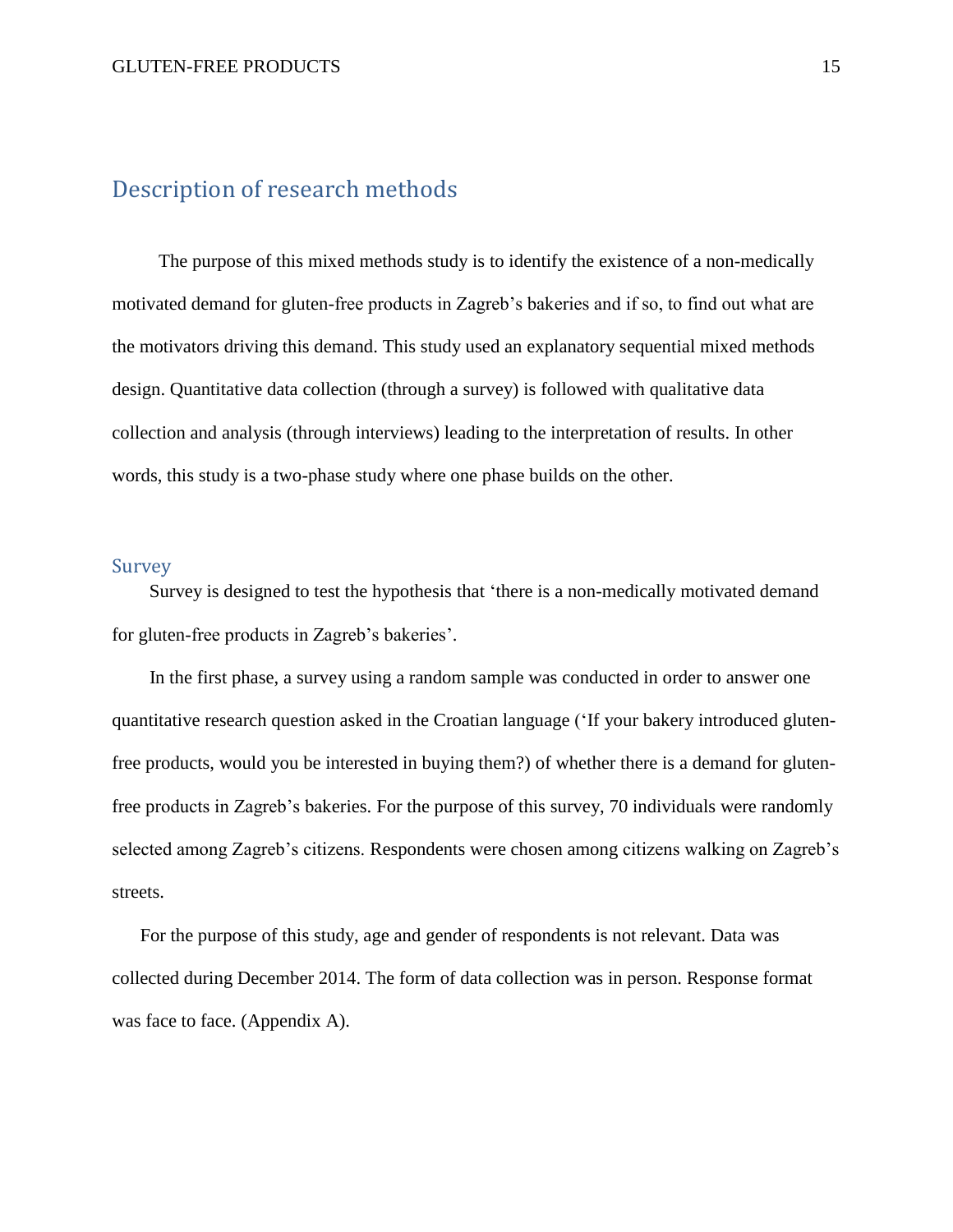#### <span id="page-16-0"></span>Interviews

 In second phase, and in order to understand the reason behind gluten-free product demand, qualitative research was conducted by using semi-structured interviews with open-ended questions (Appendix B). 10 face-to face interviews were conducted with individuals who are citizens of Zagreb and who answered positively about buying gluten-free products in Zagreb's bakeries.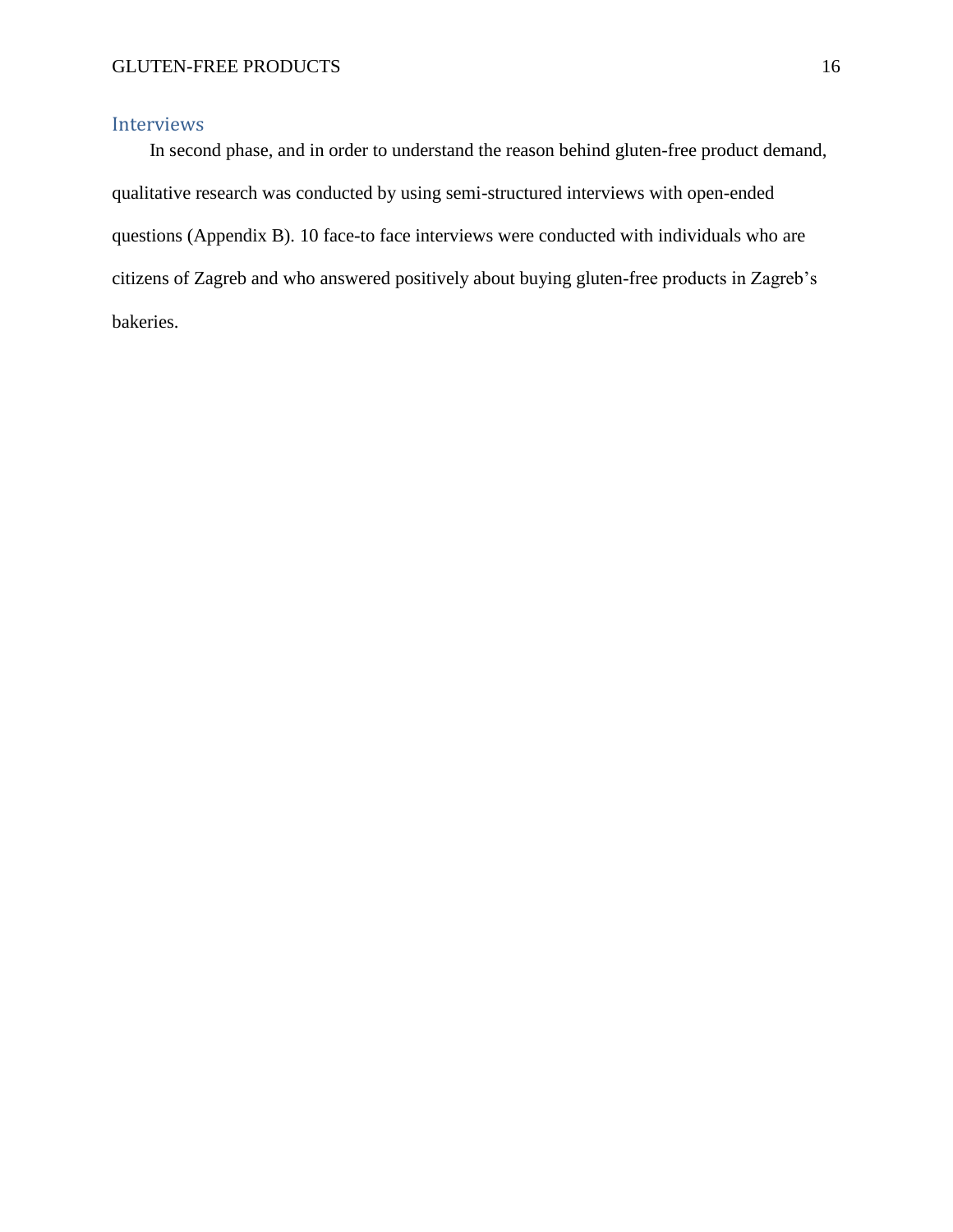## <span id="page-17-0"></span>Results

#### <span id="page-17-1"></span>Survey

 70 individuals, who were randomly selected among Zagreb's citizens during December 2014, answered the survey question the following way:

22 respondents (31, 4%) answered YES

48 respondents (68, 5%) answered NO

#### <span id="page-17-2"></span>Interviews

 After 10 face-to face interviews were conducted with individuals who answered positively about buying gluten-free products in Zagreb's bakeries (Appendix C presents the transcript of interviews), it can be concluded how main reasons for interest in buying gluten-free products are: a choice of different kind of products (2 respondents), trying something new (5 respondents), and general interest in gluten free diet (3 respondents). According to answers, gluten-free products are becoming more popular globally because people are becoming more aware of health issues connected with gluten diet; healthy lifestyle without consumption of gluten; food industry and marketing of gluten-free products.

All respondents first heard about gluten-free products from non-scholarly and unofficial sources such as: woman magazines, work place, various online articles, colleagues, friends, family member, and media. This leads to a conclusion how all respondents could decide to buy a glutenfree product based on unofficial and non-scholarly sources of information.

Two respondents are planning to follow a gluten-free diet. Five respondents are following gluten-free diet occasionally, and three respondents are not following gluten-free diet at all.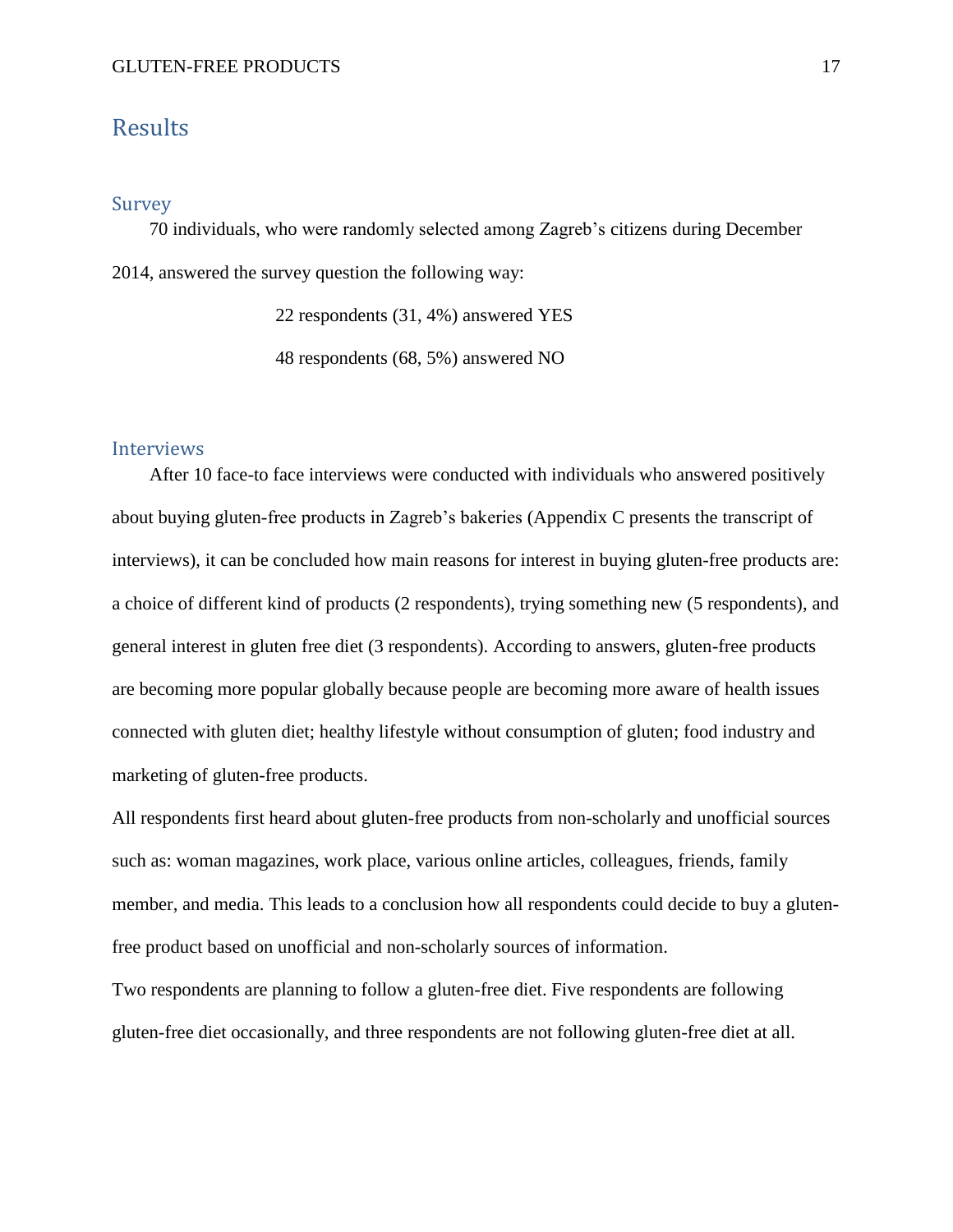One respondent answered wheat products should be completely avoided; four respondents believe they should be occasionally avoided, four believe they should not be avoided at all, and one respondent is not sure whether wheat products should be avoided or not. This leads to a conclusion that about 50% of respondents believes gluten-product should be avoided occasionally. At the same time, seven respondents are not baking their own gluten-free bread, which can lead to a conclusion that they usually buy their bread. One respondent is baking its own gluten-free bread. Two respondents tried to bake their own gluten-free bread, which can show their willingness to eat gluten-free bread even if they do not buy it.

 All ten respondents answered how they would like to see gluten-free products in Zagreb's bakeries. Respondents believe more surveys and studies should be done on the subject of glutenfree products, but at the same time, they believe that gluten awareness should be increased. It can be concluded how 90% of respondents is interested in seeing gluten-free products in their bakeries. 10% of respondents do not care about issue of limited number of gluten-free products in Zagreb.

 Interesting point from the interviews is an answer of one male respondent (42) who 'would be interested in buying gluten-free products 'if the price will not be very high' and how 'it will depend on the price'. In his response, he is referring to future action, which could lead to a conclusion how he, in the future, expects to see gluten-free products in Zagreb's bakeries, as something that is going to happen.

Several respondents said they would be interested in testing how eating and avoiding gluten affects their bodies, which can suggest a desire to make changes in their diet.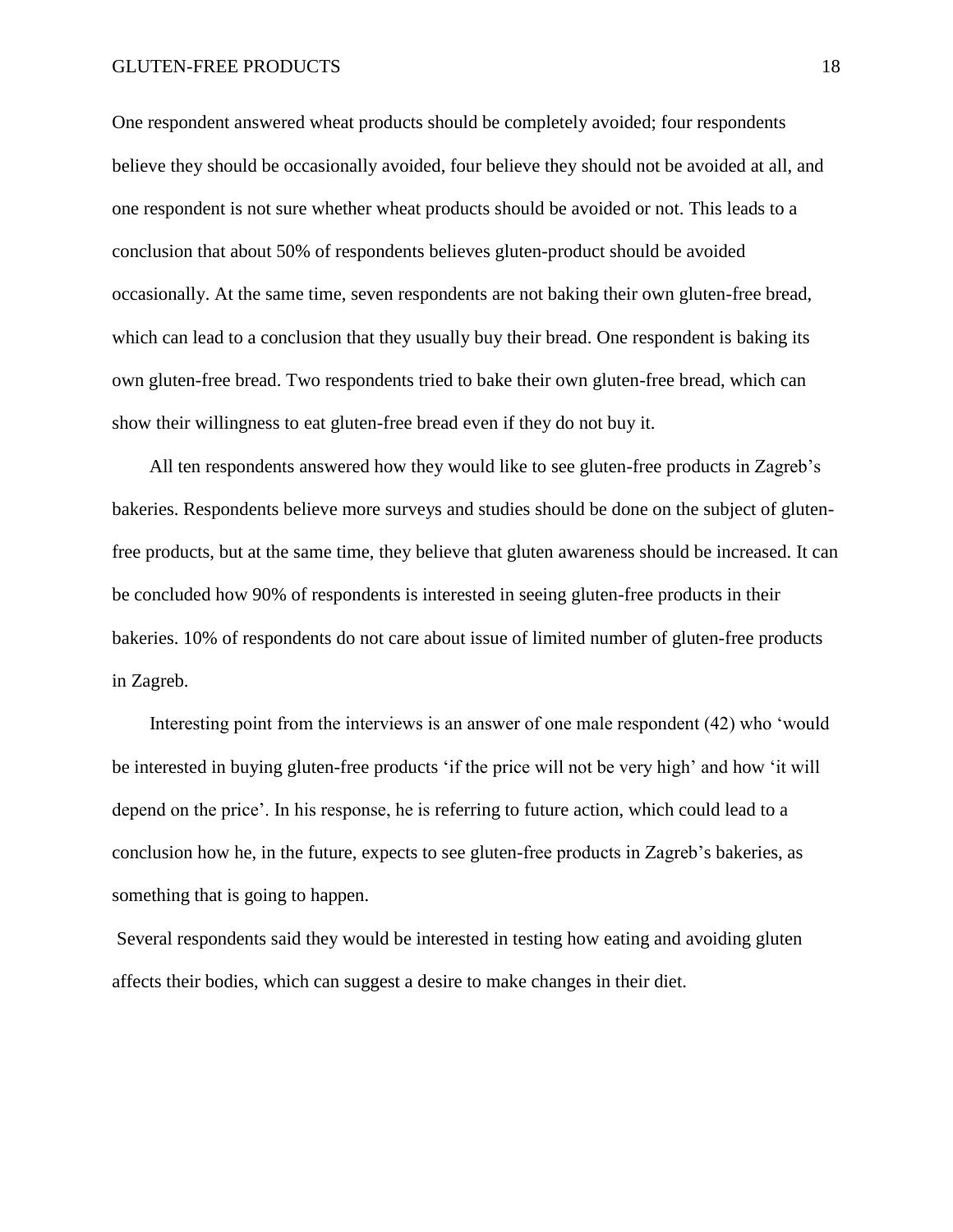In order to gain more knowledge about this subject, there are new questions that need to be asked: what is the percentage of Zagreb's citizens who would be interested in buying gluten-free products in Zagreb's bakeries? Would they be interested in buying them once, occasionally, or always? What kind of products would the prefer (bread, pastry…)?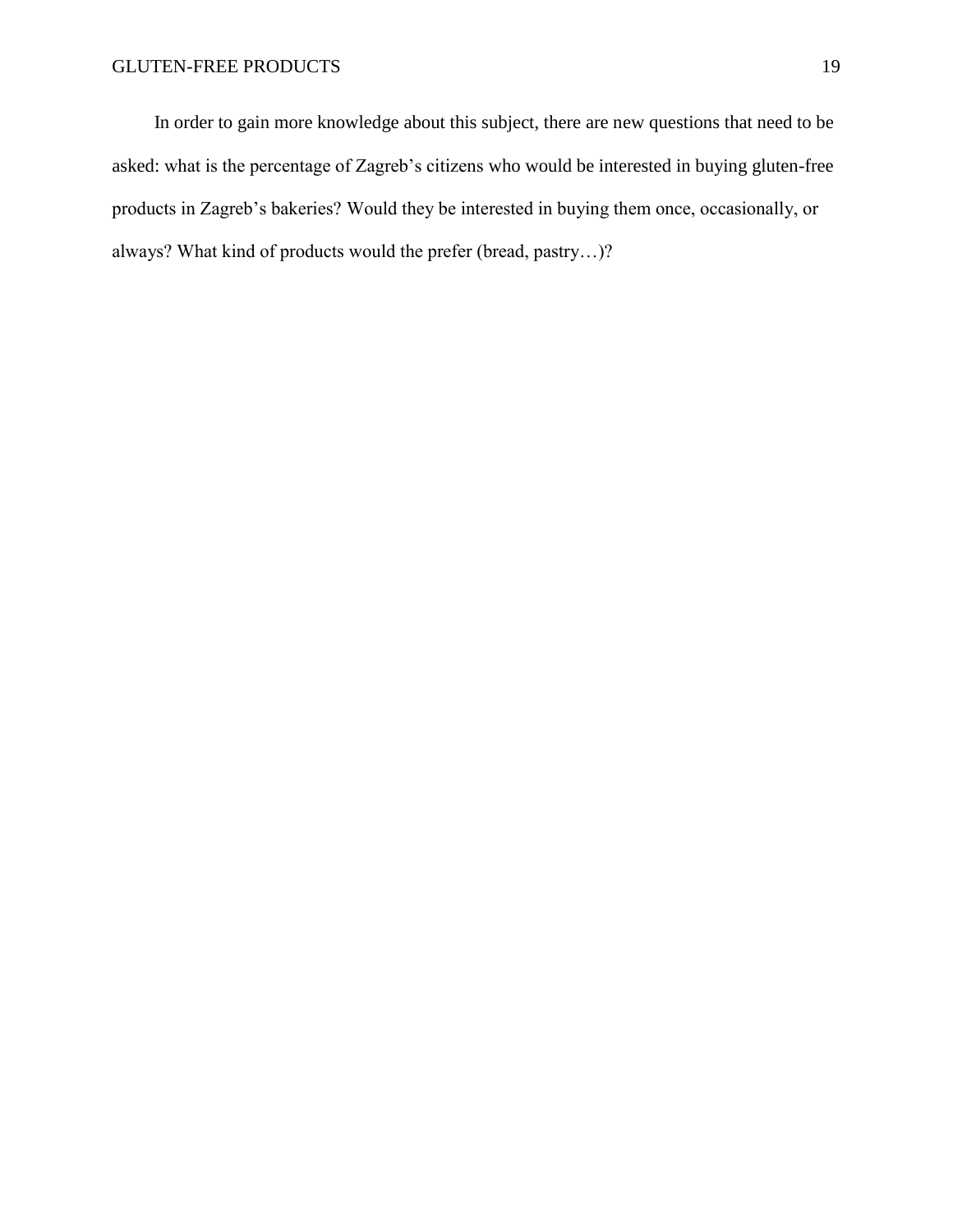## <span id="page-20-0"></span>**Conclusion**

 The purpose of this mixed methods study was to identify the existence of a non-medically motivated demand for gluten-free products in Zagreb's bakeries and if so, to find out what are the motivators driving this demand.

 Survey, designed to test the hypothesis that 'there is a non-medically motivated demand for gluten-free products in Zagreb's bakeries', resulted with 22 respondents (31, 4%) answering they would be interested in buying gluten-free products in Zagreb's bakeries.

 A qualitative research followed by using semi-structured interviews with open-ended questions, where ten citizens of Zagreb explained why they would be interested in buying glutenfree products in Zagreb's bakeries, why they think gluten-free is becoming more popular globally, where they first heard about gluten-free products, are they already following gluten-free diet, do they believe gluten should be avoided, do they make their own gluten-free bread and how do they feel about Zagreb's offer of gluten-free products.

 The data suggests that a non-medically motivated demand for gluten-free products in Zagreb's bakeries exist and that main motivators driving this demand are: initiative to try something new and interest in a different ('healthier') lifestyle.

 While demand for gluten-free products is growing globally and ''most industry observers believe the gluten-free trend has staying power'' (Ward, 2011, p.48), it can be concluded how 90% of interview respondents is interested in seeing gluten-free products in their bakeries.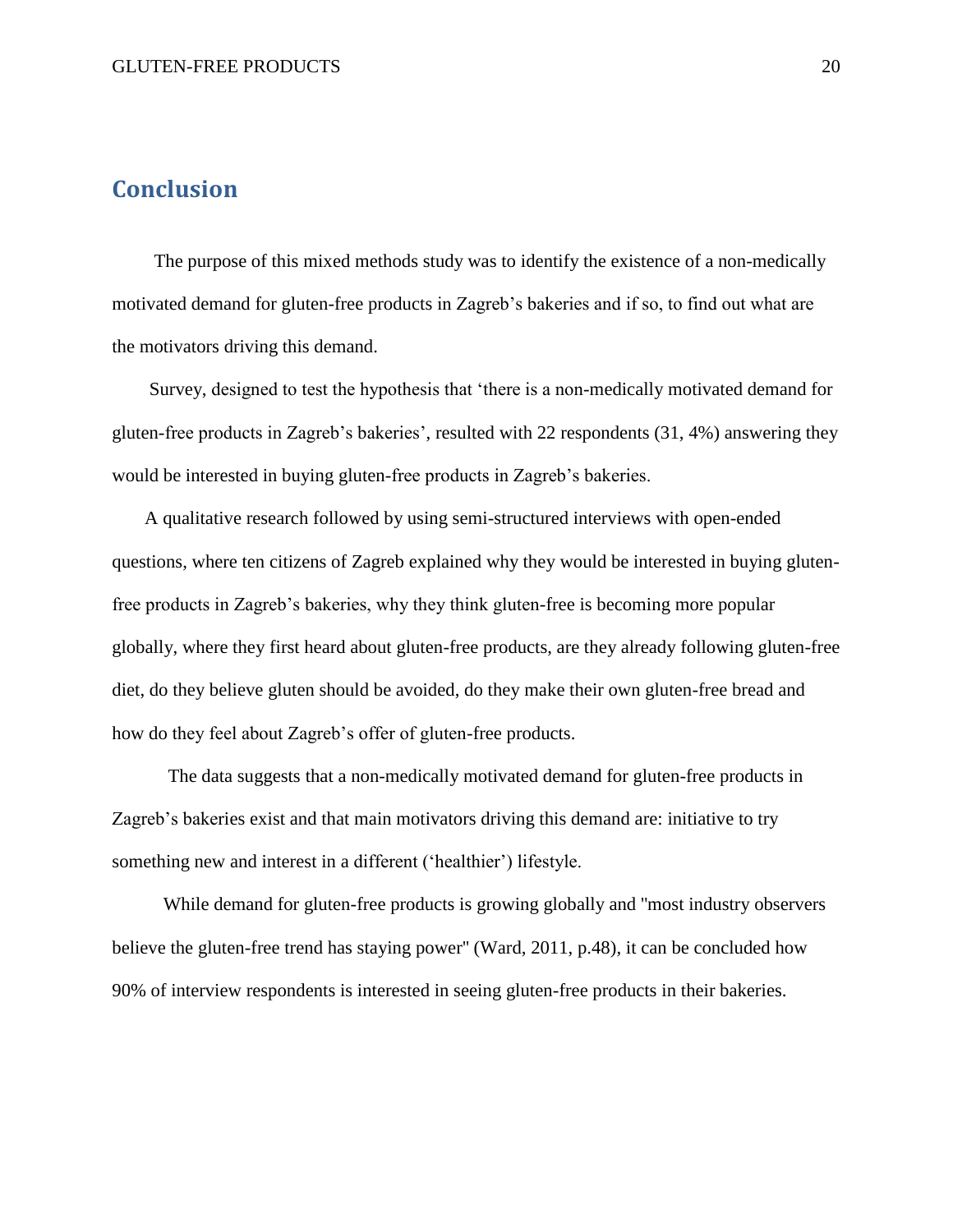Data suggests that respondents first heard about gluten-free products from non-scholarly and unofficial sources of information, which leads to a conclusion how all respondents could decide to buy a gluten-free product based only on unofficial and non-scholarly sources of information.

 Although ''mainstream research still hasn't substantiated the claims of those who believe gluten is bad for everyone'' (Solan, 2011, p.80), presented data suggests that respondents believe more surveys and studies should be done on the subject of gluten-free products.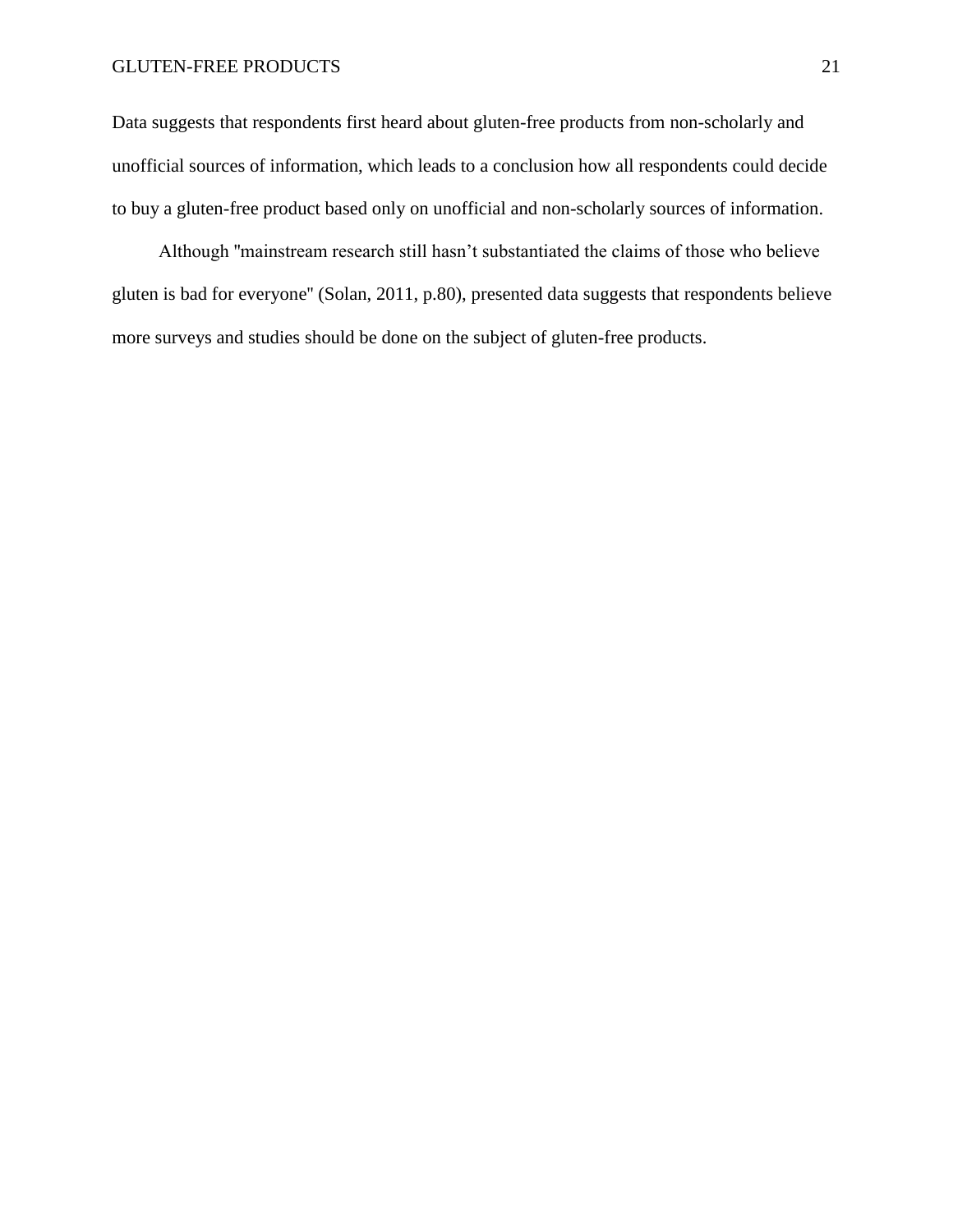## <span id="page-22-0"></span>Recommendations

 Recommendations for further research include the following: possible increase in demand for gluten-free products in Croatia, specific types of gluten-free products needed or demanded in Croatia, Zagreb's bakeries positions and opinion regarding gluten-free products, new demands Croatian food industry faces and a customer profile research.

 Further research is still required in the area of: a global gluten-free sale in general, motivators driving global gluten-free trend, scientific findings regarding the growing global embracement of the gluten-free diet, and the question whether gluten-free diet is a healthier food choice or not.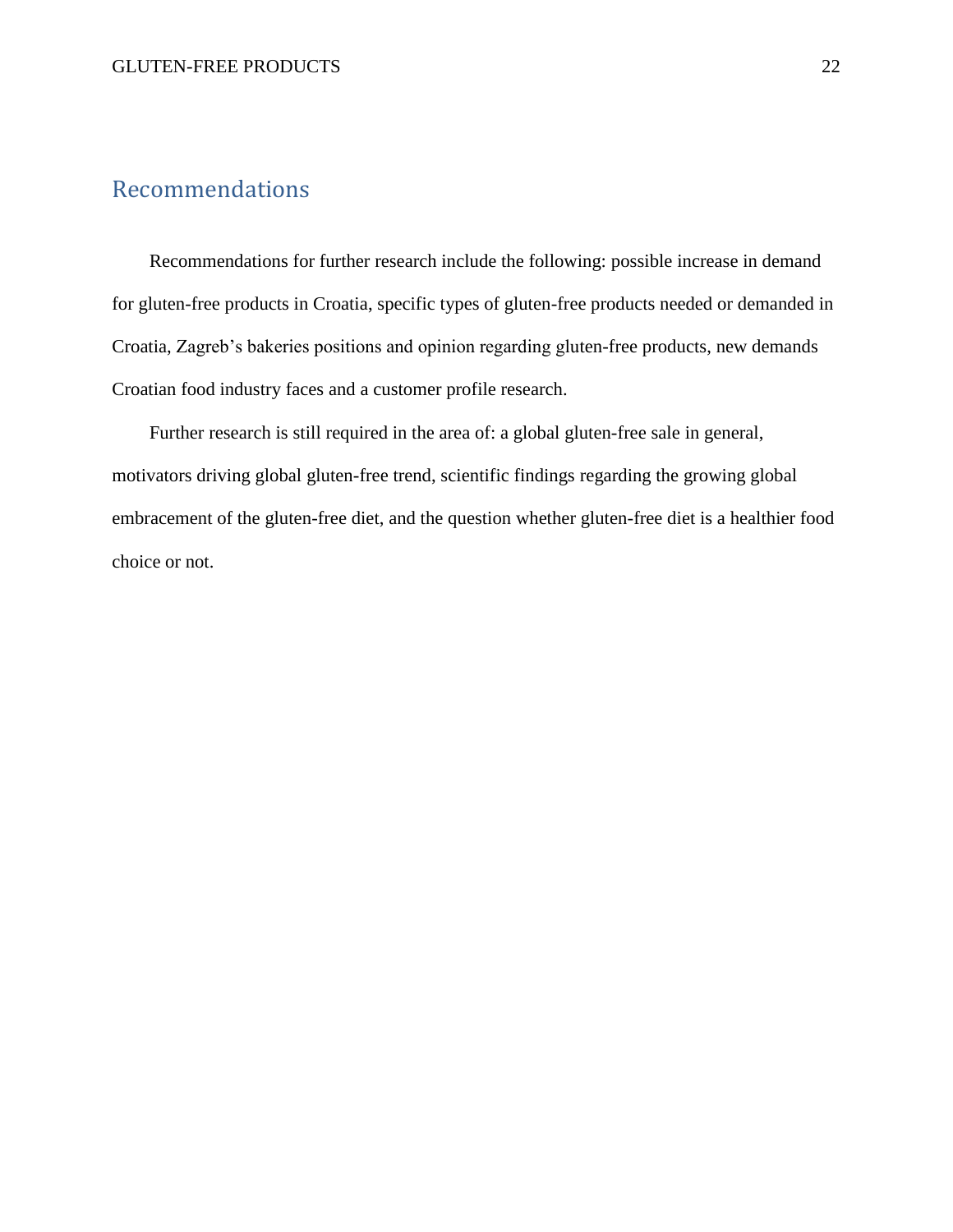## <span id="page-23-0"></span>Limitations of the study

 Bias that researcher may bring to this study is the fact that researcher personally knows three interview respondents (Damir, Mirjana and Dubravka), as they are researcher's neighbors.

Sample size may be inadequate on either quantitative or qualitative side of the study.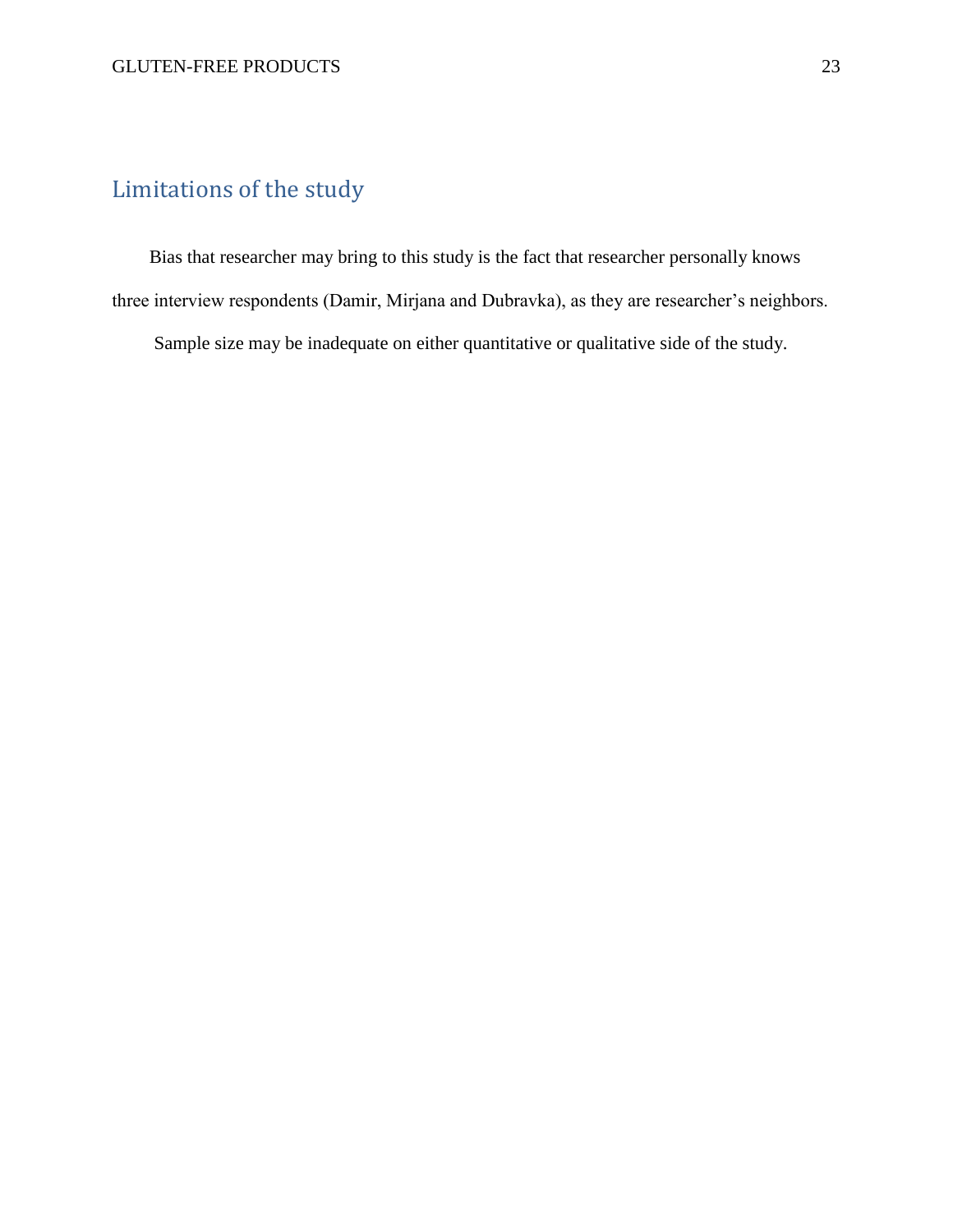#### <span id="page-24-0"></span>References

Bituh, M., Zizic, V., Krbavcic, I.P., Zadro, Z., & Baric, I.C. (2011). Gluten-free products are insufficient source of folate and vitamin B12 for coelical patients. *Fool Technology and Biotechnology, 49* (4), 511-516. Retrieved from

http://search.proquest.com.ezproxy.rit.edu/docview/929259163?accountid=108

- Buie, T. (2013). The relationship of autism and gluten. *Clinical Therapeutics, 35*(5), 578- 83. doi:http://dx.doi.org/10.1016/j.clinthera.2013.04.011
- Burd, M. W. (2002). *Prevalence of nutritional inadequacy among adult males with celiac disease following a gluten-free diet.* (Order No. 1410123, D'Youville College). *ProQuest Dissertations and Theses,* 99-99 p. Retrieved from

http://search.proquest.com.ezproxy.rit.edu/docview/230886585?accountid=108

- Buser, A. (2013, Oct 17). Being gluten-free gets trendy. *University Wire*. Retrieved from http://search.proquest.com.ezproxy.rit.edu/docview/1442371331?accountid=108
- Can "gluten-free" make you skinny? (2012, 12). *Redbook, 219*, 71. Retrieved from http://search.proquest.com.ezproxy.rit.edu/docview/1266327386?accountid=108
- Carlsson, A. K. (2001). *Coeliac disease: Aspects in different child populations.* (Order No. C808477, Lunds Universitet (Sweden)). *ProQuest Dissertations and Theses,* 122-122 p. Retrieved from http://search.proquest.com.ezproxy.rit.edu/docview/304770490?accountid=108.

(304770490).

Cavanagh, K. T. (2013). *Consumer satisfaction with gluten free yeast raised doughnuts for commercial production.* (Order No. 3554696, Walden University). *ProQuest Dissertations and Theses,* 111. Retrieved from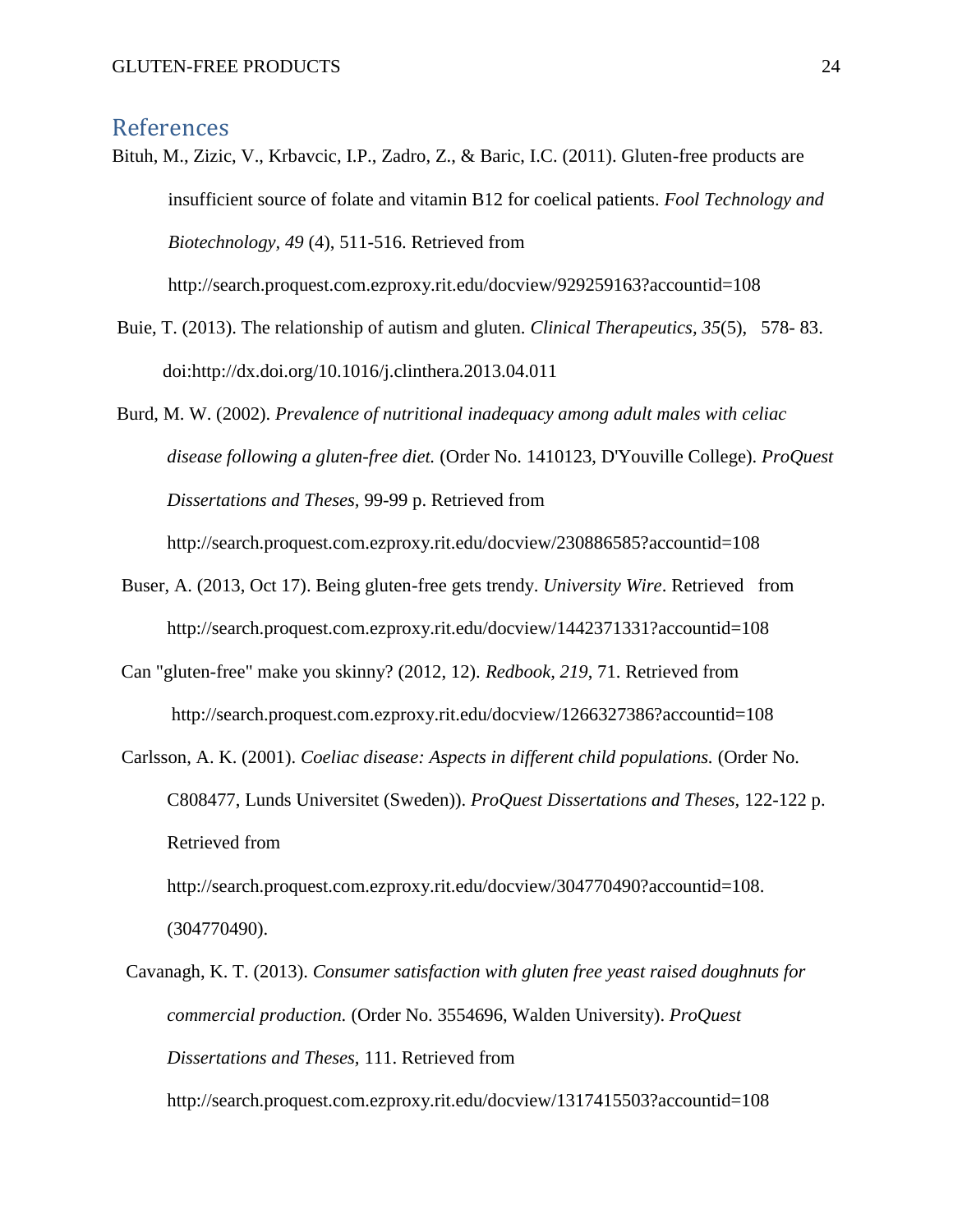Cross, C. (2013). Gluten-free industry is healthy, but is the food? *Canadian Medical Association. Journal, 185*(13), 1. Retrieved from http://search.proquest.com.ezproxy.rit.edu/docview/1448805270?accountid=108

- Dalton, S. M., Tapsell, L. C., & Probst, Y. (2012). Potential health benefits of whole grain wheat components. *Nutrition Today, 47*(4), 163. Retrieved from http://search.proquest.com.ezproxy.rit.edu/docview/1080767093?accountid=108
- Devlin, J. (2013). *Nutrient intakes of healthy adults on a gluten-free diet.* (Order No. 1546063, Eastern Michigan University). *ProQuest Dissertations and Theses,* 96. Retrieved from http://search.proquest.com.ezproxy.rit.edu/docview/1449374270?accountid=108. (1449374270).
- Dickerson, A. E. (2012). *A comparison of college students' eating habits: Results of the FPQcollege survey.* (Order No. 1513417, Northern Illinois University). *ProQuest Dissertations and Theses,* 78. Retrieved from

http://search.proquest.com.ezproxy.rit.edu/docview/1024432431?accountid=108

- Đoković, N.(2013). *Serviraj za pobjedu: dvotjedni plan bezglutenske prehrane za fizičku i psihičku izvrsnost.* Zagreb, HR: Vjesnik.d.d
- Gluten free-for-all. (2011). *Nutrition Action Health Letter, 38*(7), 11. Retrieved from http://search.proquest.com.ezproxy.rit.edu/docview/1034594652?accountid=108

He, H. (1989). *Development of theories to explain flour baking quality.* (Order No. 9016522, Kansas State University). *ProQuest Dissertations and Theses,* , 181-181 p. Retrieved from http://search.proquest.com.ezproxy.rit.edu/docview/303808980?accountid=108. (303808980).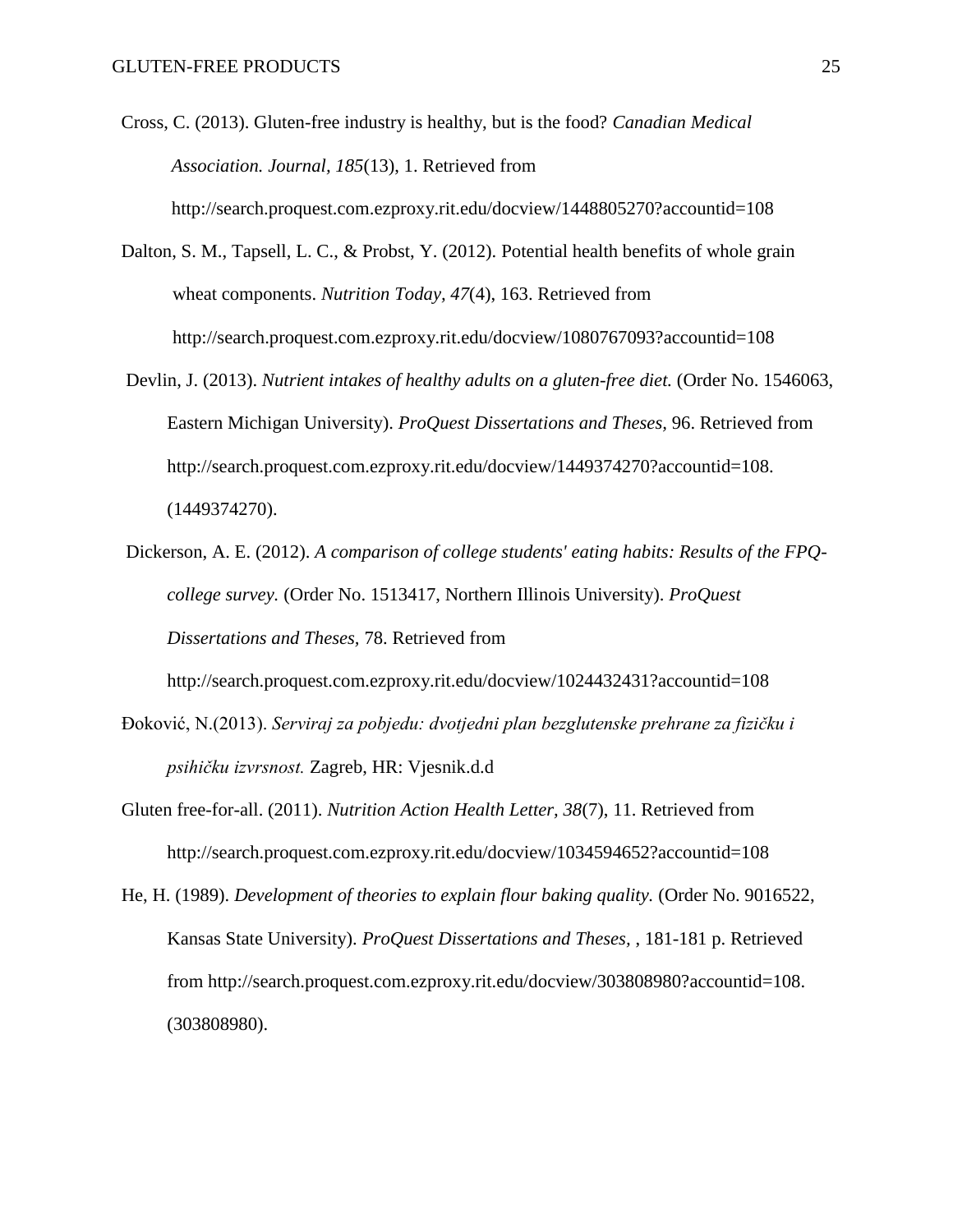- Huang, M., Zhou, S., Sun, B., & Zhao, Q. (2008). Heavy metals in wheat grain: Assessment of potential health risk for inhabitants in kunshan, china. *Science of the Total Environment, 405*(1-3), 54-61. doi:http://dx.doi.org/10.1016/j.scitotenv.2008.07.004
- Leibrock, L. M. (2011). *Autism and the gluten- and casein-free diet as a treatment for children with autism: An exploration of the impact on children and the development of a children's book for this population.* (Order No. 3483025, University of Hartford). *ProQuest Dissertations and Theses,* 186. Retrieved from

http://search.proquest.com.ezproxy.rit.edu/docview/907546928?accountid=108

MacVean, M. (2013, Aug 03). FDA sets standards on 'gluten-free' claims. *Chicago Tribune*. Retrieved from

http://search.proquest.com.ezproxy.rit.edu/docview/1417142589?accountid=108

Millman, C. (2011, Jan 17). Dieters warned on going gluten-free. *Pittsburgh Post - Gazette*. Retrieved from

http://search.proquest.com.ezproxy.rit.edu/docview/840340348?accountid=108

 Payne, D. L., Sr. (2011). *The associations among food allergy history, food-induced anaphylactic shock, and health outcomes.* (Order No. 3458018, Walden University). *ProQuest Dissertations and Theses,* 177. Retrieved from http://search.proquest.com.ezproxy.rit.edu/docview/874620673?accountid=108

Perlmutter, D., & Vojdani, A. (2013). Association between headache and sensitivities to gluten and dairy. *Integrative Medicine, 12*(2), 39-44. Retrieved from http://search.proquest.com.ezproxy.rit.edu/docview/1367563325?accountid=108

 Rogers, L. L. (2003). *Breaking bread: Celiac disease and the gluten-free diet.* (Order No. MQ85236, University of Victoria (Canada)). *ProQuest Dissertations and Theses,* , 154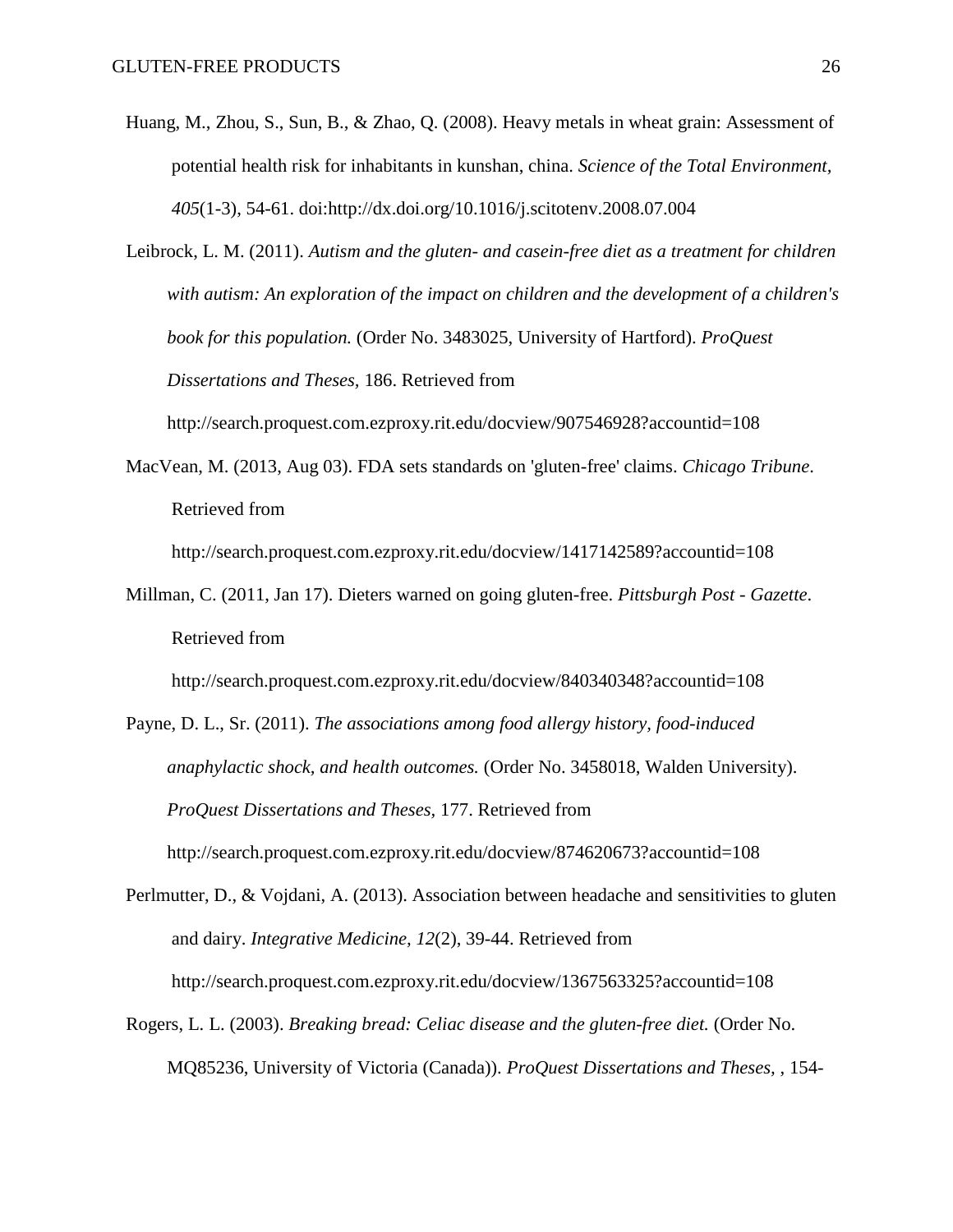154 p. Retrieved from

http://search.proquest.com.ezproxy.rit.edu/docview/305301611?accountid=108

 Sampson, J. P. (2010). *The value of gluten-free attributes in snack foods.* (Order No. 1483049, Arizona State University). *ProQuest Dissertations and Theses,* , 51. Retrieved from http://search.proquest.com.ezproxy.rit.edu/docview/816722862?accountid=108

Singh, J., & Whelan, K. (2011). Limited availability and higher cost of gluten-free foods. *Journal of Human Nutrition and Dietetics, 24*(5), 479-486. doi:http://dx.doi.org/10.1111/j.1365-277X.2011.01160.x

- Smith, M. M. (2009). *What is the relationship between quality of life and coping strategies of adults with celiac disease adhering to a gluten free diet?* (Order No. 3364357, Duquesne University). *ProQuest Dissertations and Theses,* , 174. Retrieved from http://search.proquest.com.ezproxy.rit.edu/docview/304884685?accountid=108
- Solan, M. (2011, 03). Is gluten making us fat? *Men's Health, 26*, 80-81. Retrieved from http://search.proquest.com.ezproxy.rit.edu/docview/911977144?accountid=108
- Spacher, C. (2013). The gluten-free diet and digestive health. *Alternative Medicine,* (9), 31-32. Retrieved from

http://search.proquest.com.ezproxy.rit.edu/docview/1434099227?accountid=108

 Stevenson, L., Phillips, F., O'sullivan, K., & Walton, J. (2012). Wheat bran: Its composition and benefits to health, a european perspective. *International Journal of Food Sciences and Nutrition, 63*(8), 1001. Retrieved from

http://search.proquest.com.ezproxy.rit.edu/docview/1144083145?accountid=108

 Šupe A., Miljenić, B. A. (2013). *Prva hrvatska lchf kuharica: kuhajte izvorno: bez brašna, rafiniranih biljnih ulja i kemijskih aditiva.* Šibenik, HR: TRAGOM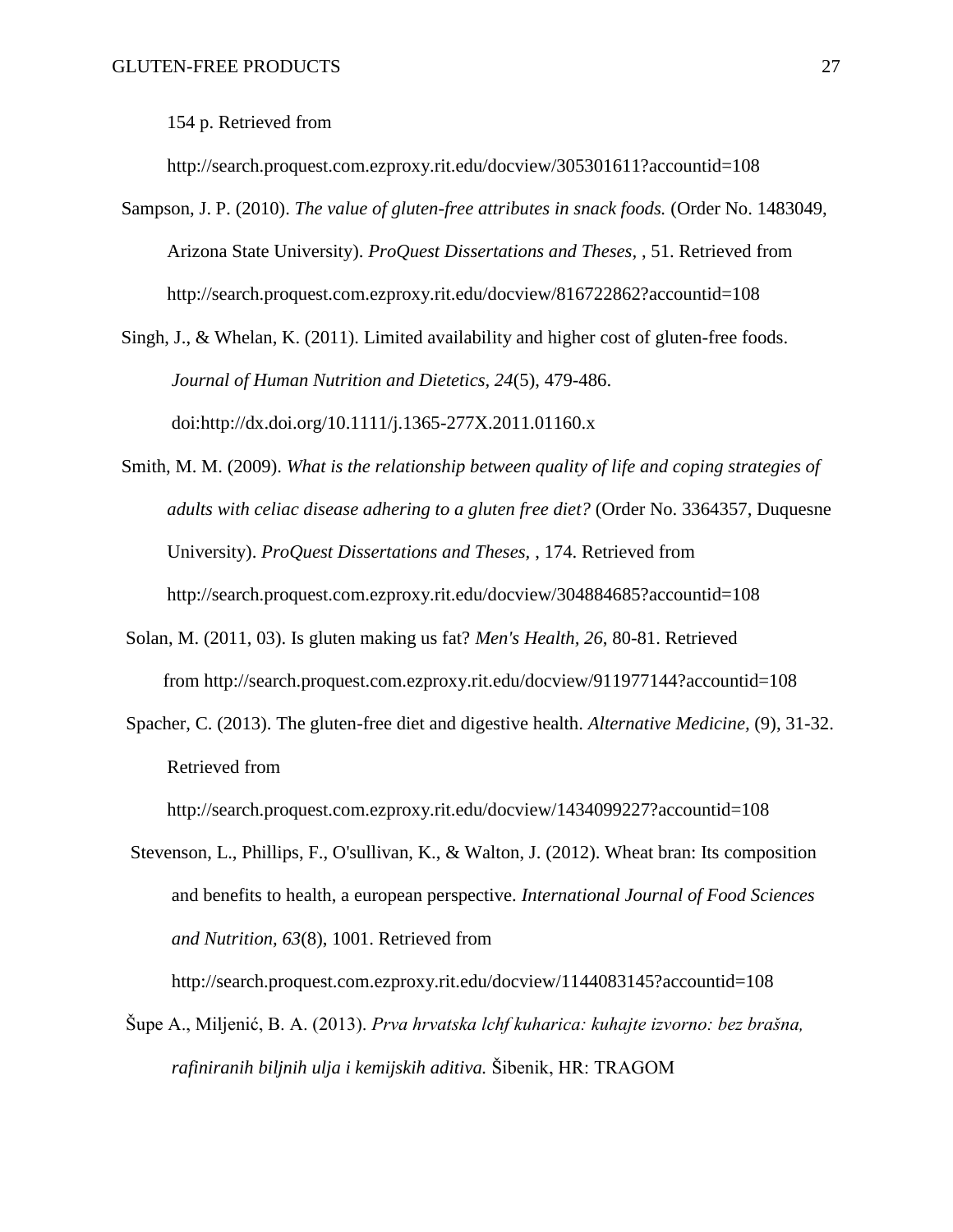Time for a reality check on going gluten-free. (2013). *Tufts University Health & Nutrition Letter, 31*(8), 4-5. Retrieved from

http://search.proquest.com.ezproxy.rit.edu/docview/1458269262?accountid=108

- Ward, V. (2011). Getting the gluten OUT. *Food in Canada, 71*(1), 46-48. Retrieved from http://search.proquest.com.ezproxy.rit.edu/docview/863529190?accountid=108
- Ungar, L. (2013, Aug 27). Is going gluten-free right for you? *Courier - Journal*. Retrieved from http://search.proquest.com.ezproxy.rit.edu/docview/1428048217?accountid=108

 Winkler, B. A. (1990). *Gluten sensitivity as a possible potentiator of or contributor to gallbladder disease among mexican-americans.* (Order No. 9031750, The University of Texas at Austin). *ProQuest Dissertations and Theses,* 179-179 p. Retrieved from http://search.proquest.com.ezproxy.rit.edu/docview/303889244?accountid=108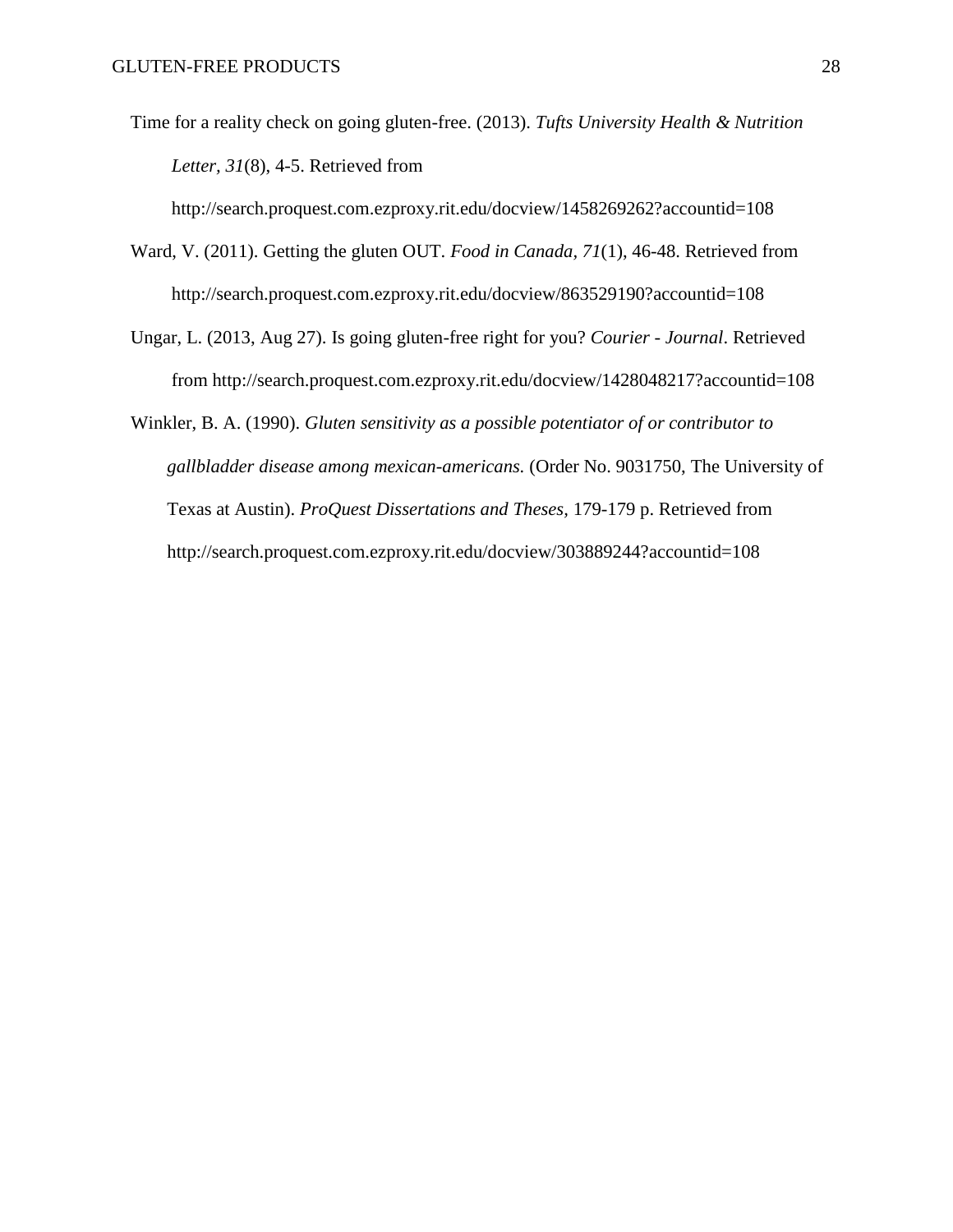## <span id="page-29-0"></span>APPENDIX A

## <span id="page-29-1"></span>**Sample survey**

Survey Topic: Gluten-free product in Zagreb's bakeries

### Question:

If your bakery (in Zagreb) introduced gluten-free products, would you be interested in buying

them? Please answer:

YES or NO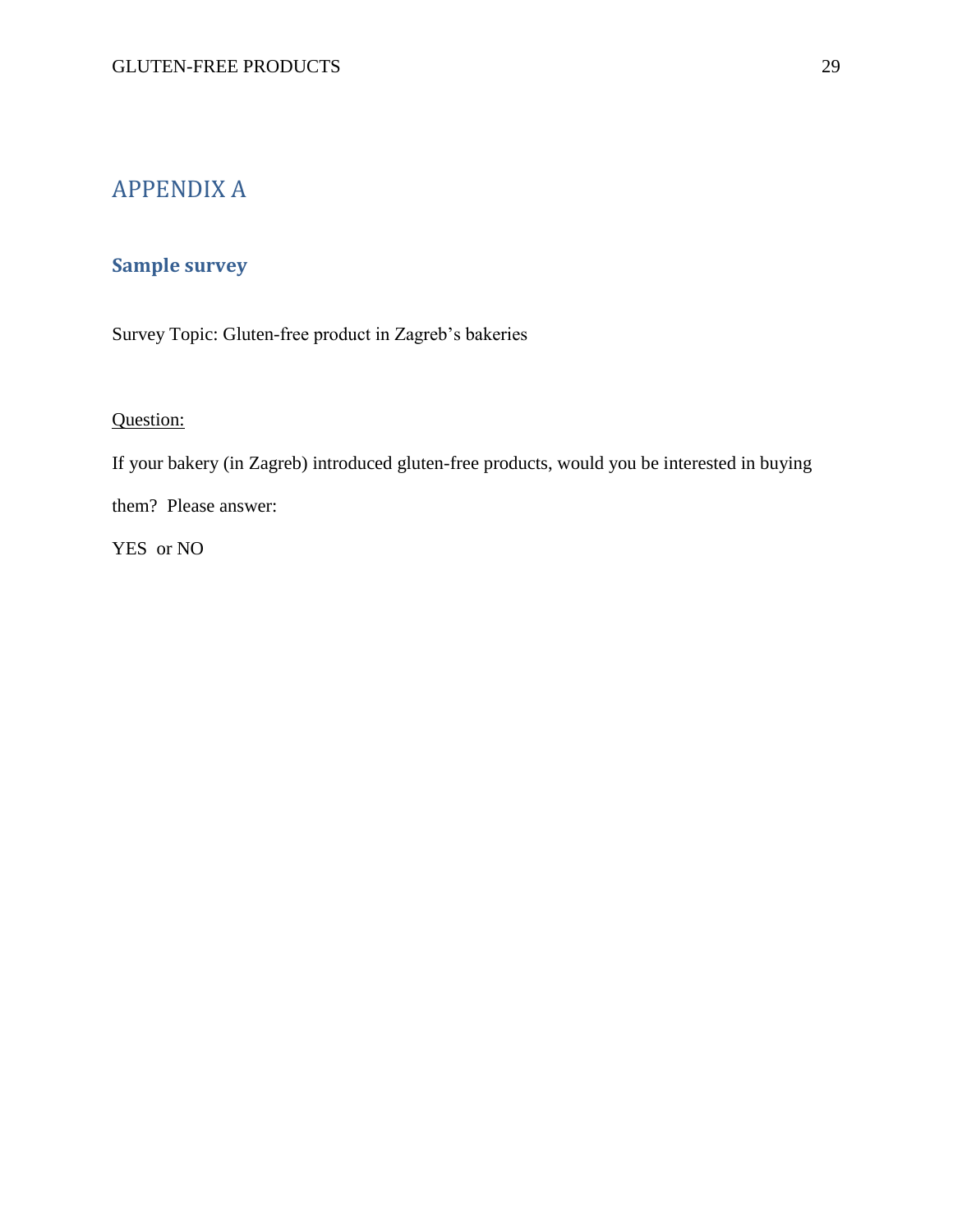## <span id="page-30-0"></span>APPENDIX B

#### <span id="page-30-1"></span>Sample questions for Interview

#### Question1:

If Zagreb's bakeries introduced gluten-free products, you answered you would be interested in buying them. Why?

#### Question 2:

Why do you think gluten-free products are becoming more popular globally?

#### Question 3:

Where did you first hear about gluten-free products?

#### Question 4:

Are you already following a complete gluten-free diet or are you just trying to avoid gluten occasionally?

#### Question 5:

Do you believe wheat products should be completely avoided and if yes, why?

#### Question 6:

Do you make your own gluten-free bread?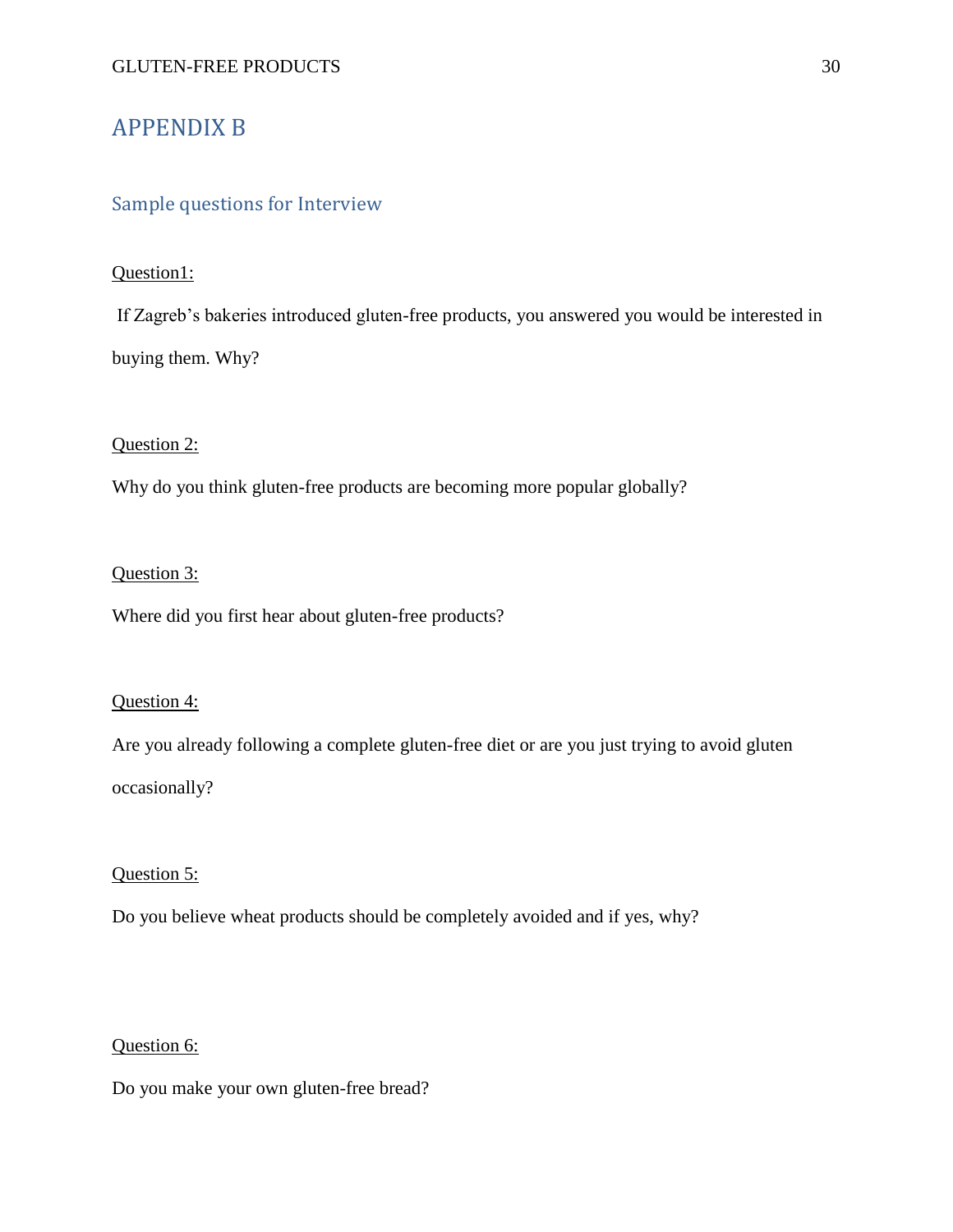### Question 7:

Despite the global trends, Zagreb, a capital of Croatia with a population of over one million, offers a limited number of different gluten-free products. How do you feel about that and how would you change that?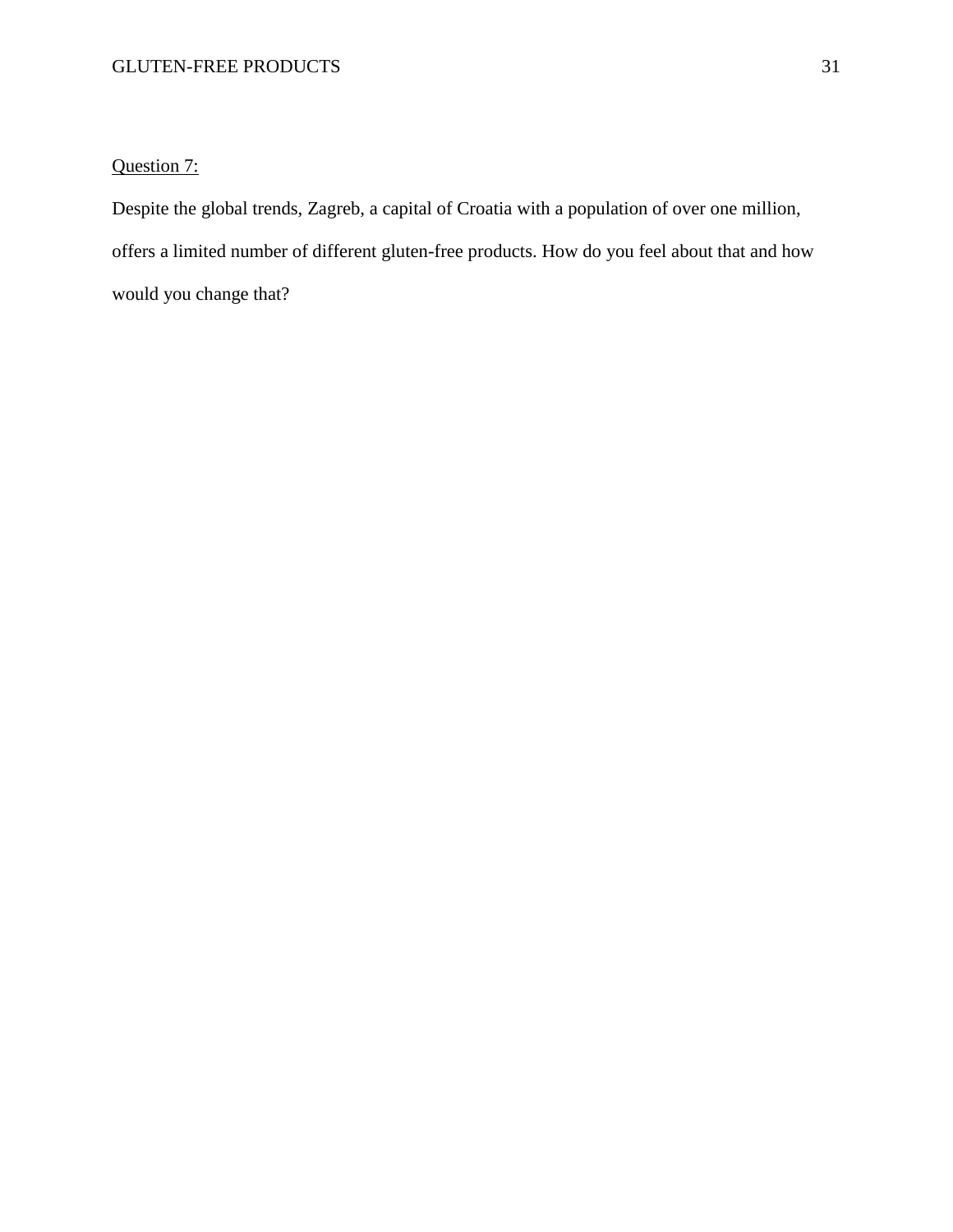## <span id="page-32-0"></span>APPENDIX C

#### <span id="page-32-1"></span>Interviews with 10 respondents

#### **Interview with Mr. Damir (36), from December 27, 2014**

#### Question1:

If Zagreb's bakeries introduced gluten-free products, you answered you would be interested in buying them. Why?

*I would like to have a choice of different kind of products, and preferably food that is healthier. So, it will be convenient that when you come to buy ordinary things, like bread or some other pastry, that you also have at this place gluten free products.* 

#### Question 2:

Why do you think gluten-free products are becoming more popular globally? *Because people are more aware of what is going on around health issues connected with gluten. People heard that there are some potential problems with gluten – so people would like to try and test if there will be any difference for their health if they would eat gluten free products. I think that people are in general interested in their health and therefore in gluten free products.*

#### Question 3:

Where did you first hear about gluten-free products?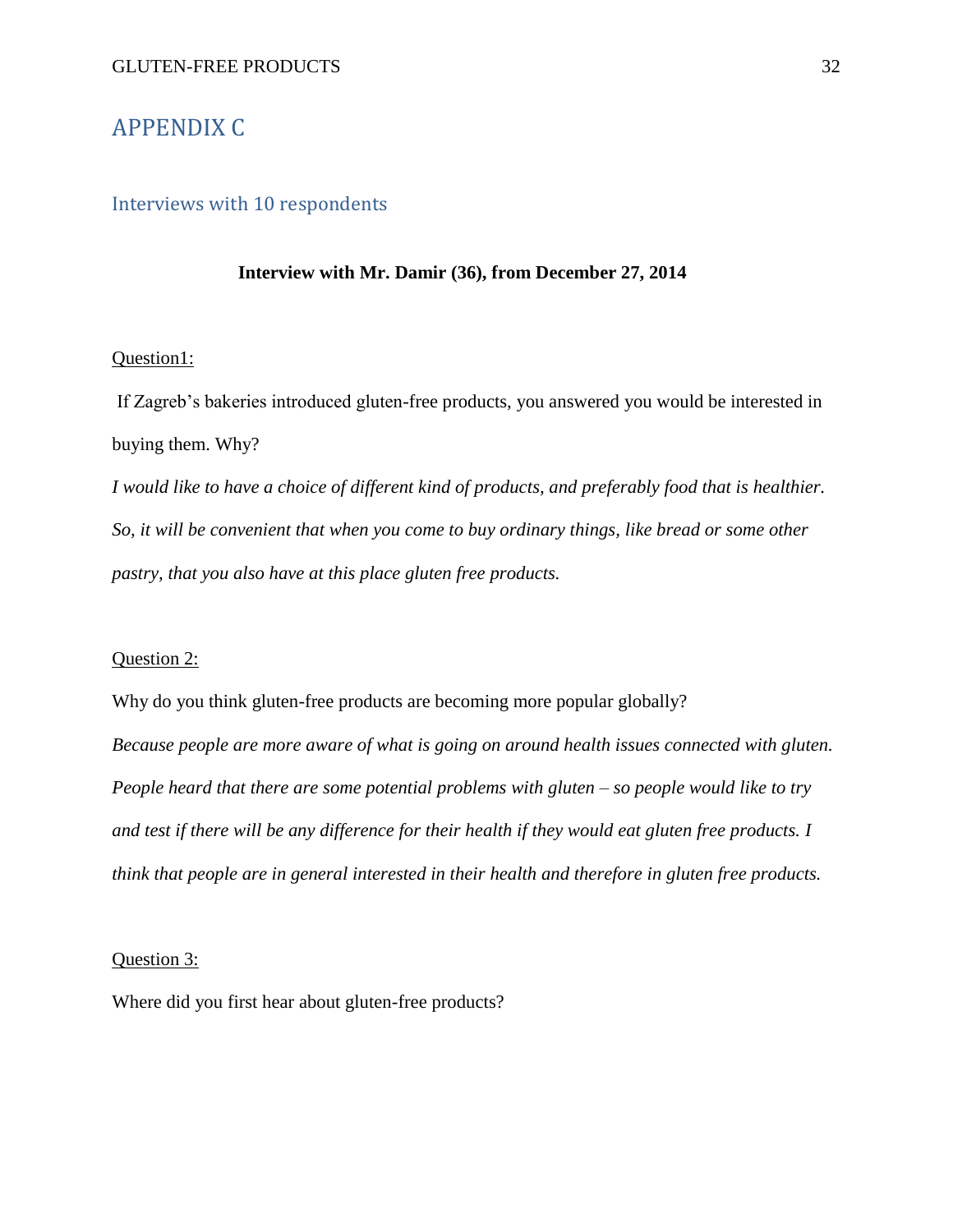*I read about it in some article in some magazine. But I saw this kind of products in grocery stores, at least few products that had a label 'gluten free'. I also heard about people who have celiac disease, and I know that they are using gluten free products.* 

#### Question 4:

Are you already following a complete gluten-free diet or are you just trying to avoid gluten occasionally?

*Honestly, I am not following gluten free diet and I am not trying to buy gluten free products. I luckily don't have health issues, but I would like to avoid gluten products occasionally or often if possible. This is just a plan for the future. If I would have a choice in bakeries, I would do it.* 

#### Question 5:

Do you believe wheat products should be completely avoided and if yes, why? *I don't think they should be completely avoided because we need all kinds of food, including wheat, but probably in some aspects we could exclude gluten products from our diet.* 

#### Question 6:

Do you make your own gluten-free bread?

*No. I have tried gluten free bread from a friend, but I don't make my own at home.* 

#### Question 7:

Despite the global trends, Zagreb, a capital of Croatia with a population of over one million, offers a limited number of different gluten-free products. How do you feel about that and how would you change that?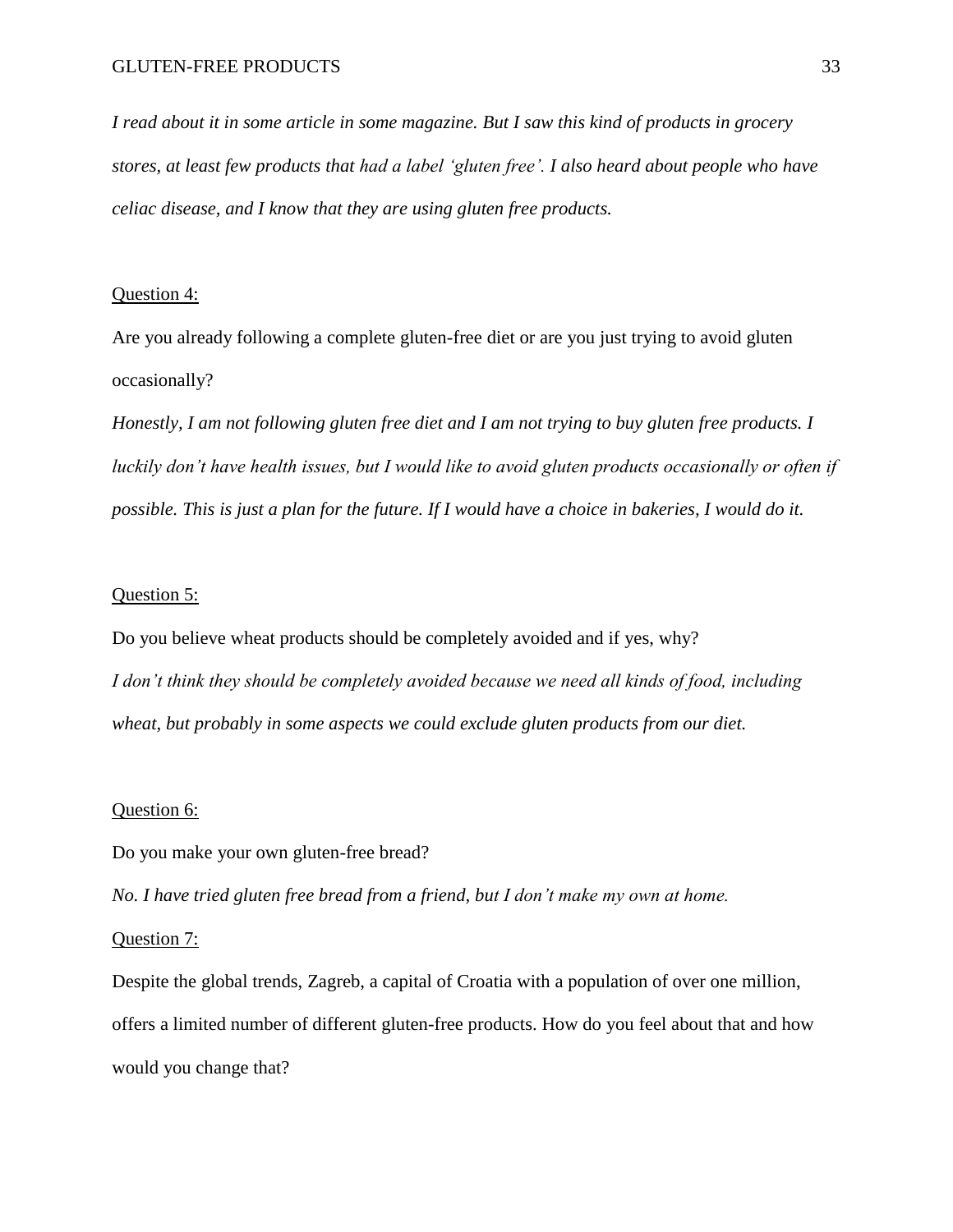*I would like to see more options for gluten free products; because I think only a small percentage of food available in grocery stores is without gluten. I would try to raise the consciousness of people and awareness in society that there are some issues with gluten and with certain types of food. Probably some kind of surveys could help groceries and bakeries introduce more gluten free products. More marketing, surveys or studies could confirm that gluten free products have something beneficial for people. If Zagreb bakeries introduced gluten free products, they would have another choice for people that would be interested in them. I know that people who are trying to get gluten free products have to go around and search for them. It would be really positive if gluten free products could be found in ordinary bakeries.* 

#### **Interview with Ms. Željka (35), from December 27, 2014**

#### Question1:

If Zagreb's bakeries introduced gluten-free products, you answered you would be interested in buying them. Why?

*Because I would like to try them.* 

#### Question 2:

Why do you think gluten-free products are becoming more popular globally? *Because many people are allergic to gluten, even if they don't know about it. People are becoming more aware of this problem, and are trying food without gluten so that they could feel better.*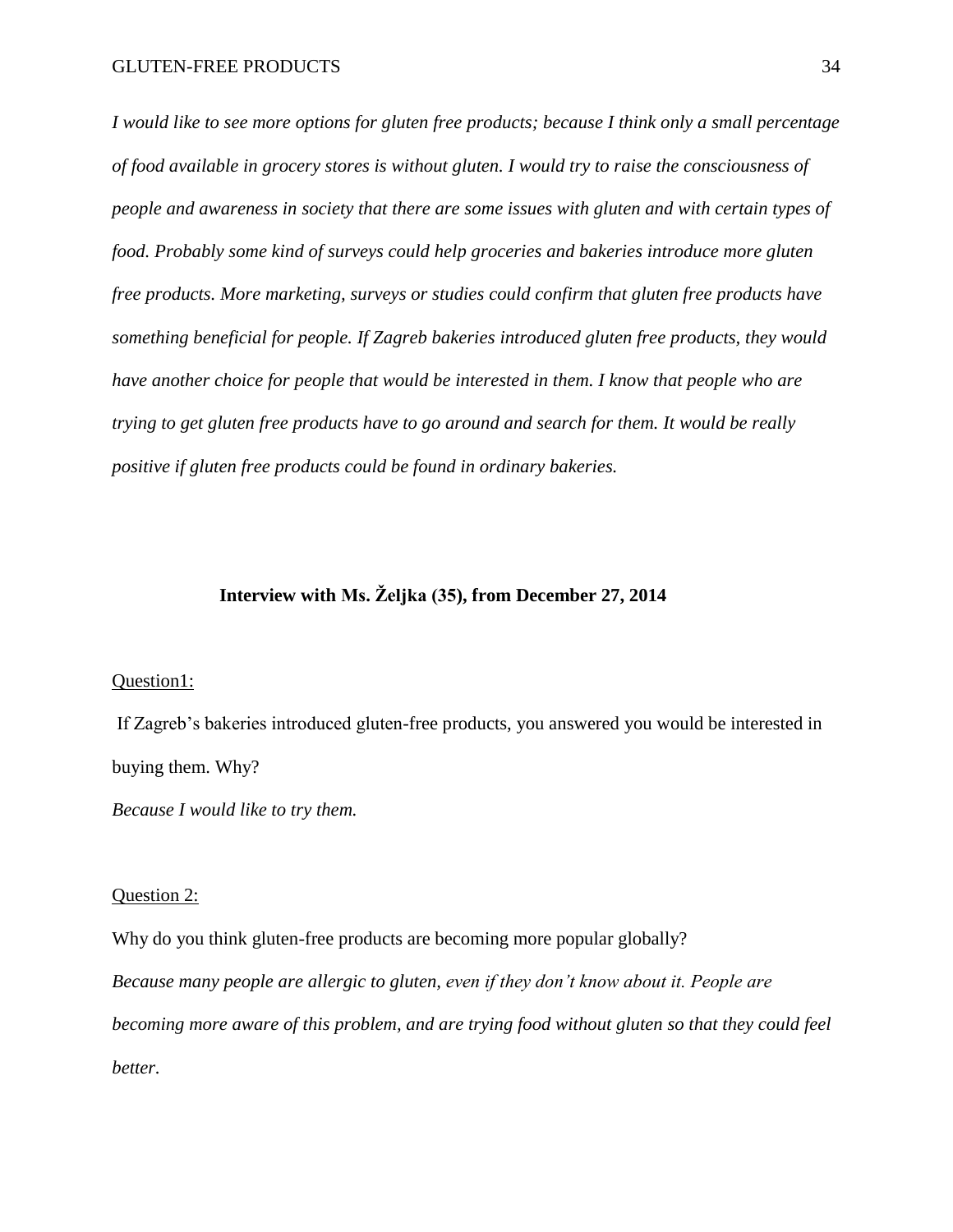#### Question 3:

Where did you first hear about gluten-free products?

*At work. Because we have a child with gluten problem, and he only eats gluten free food.* 

*I heard about it from child's parents.* 

#### Question 4:

Are you already following a complete gluten-free diet or are you just trying to avoid gluten occasionally? *I am trying to avoid it occasionally*

#### Question 5:

Do you believe wheat products should be completely avoided and if yes, why?

*No. I don't believe.*

#### Question 6:

Do you make your own gluten-free bread?

*No.* 

#### Question 7:

Despite the global trends, Zagreb, a capital of Croatia with a population of over one million, offers a limited number of different gluten-free products. How do you feel about that and how would you change that?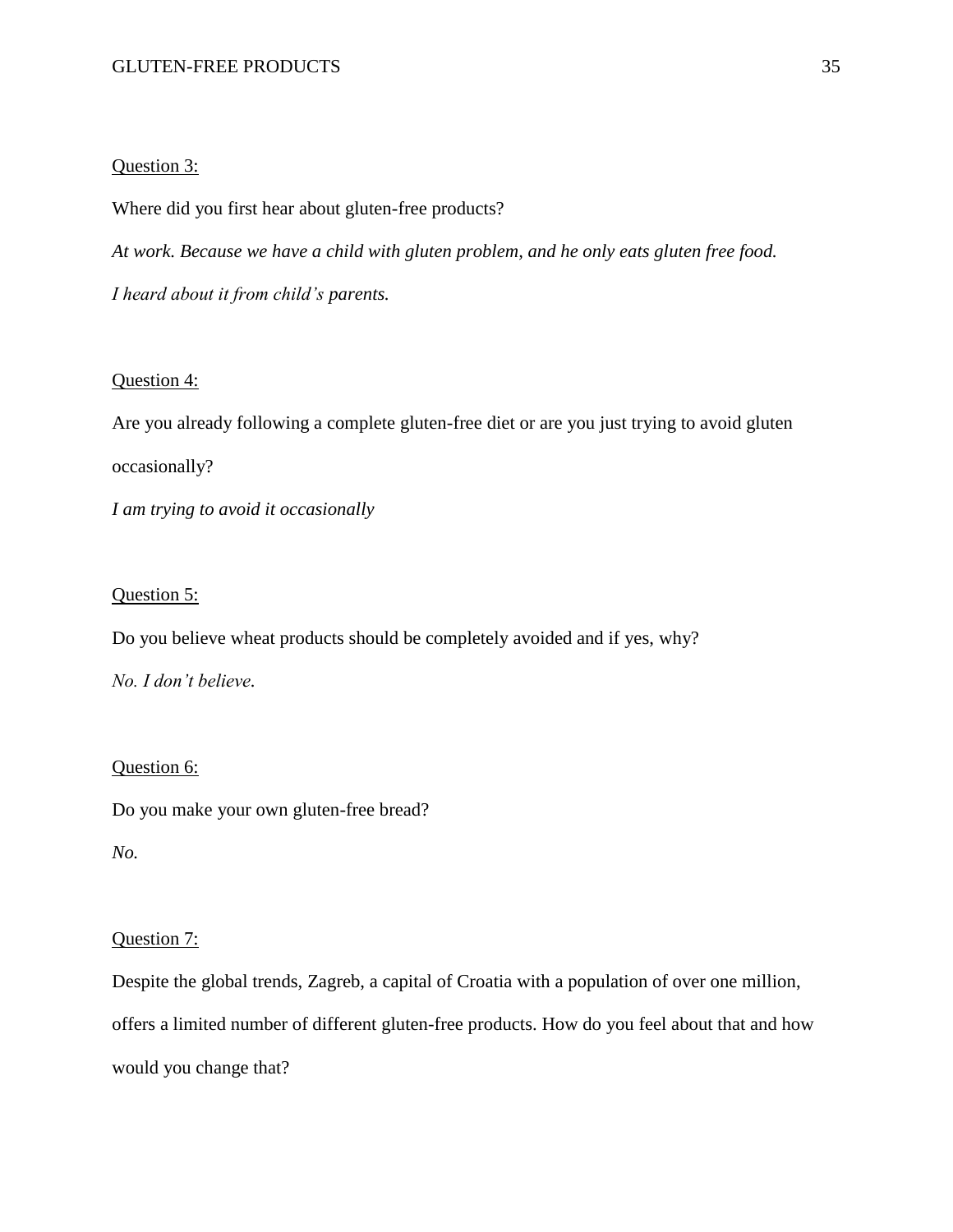*I would change it in way to add more gluten free products in stores. I would like to see gluten free products in bakeries because I think people need it.* 

#### **Interview with Ms. Dubravka (26), from December 27, 2014**

#### Question1:

If Zagreb's bakeries introduced gluten-free products, you answered you would be interested in buying them. Why?

*Yes I would, because I am interested in gluten free diet.*

#### Question 2:

Why do you think gluten-free products are becoming more popular globally? *Because the wheat is changing its structure and is becoming more dangerous to our gut system and more and more people are aware that they have to change their diet and the way they eat. So gluten free products are a great substitute for bread.*

#### Question 3:

Where did you first hear about gluten-free products?

*On the internet.* 

#### Question 4: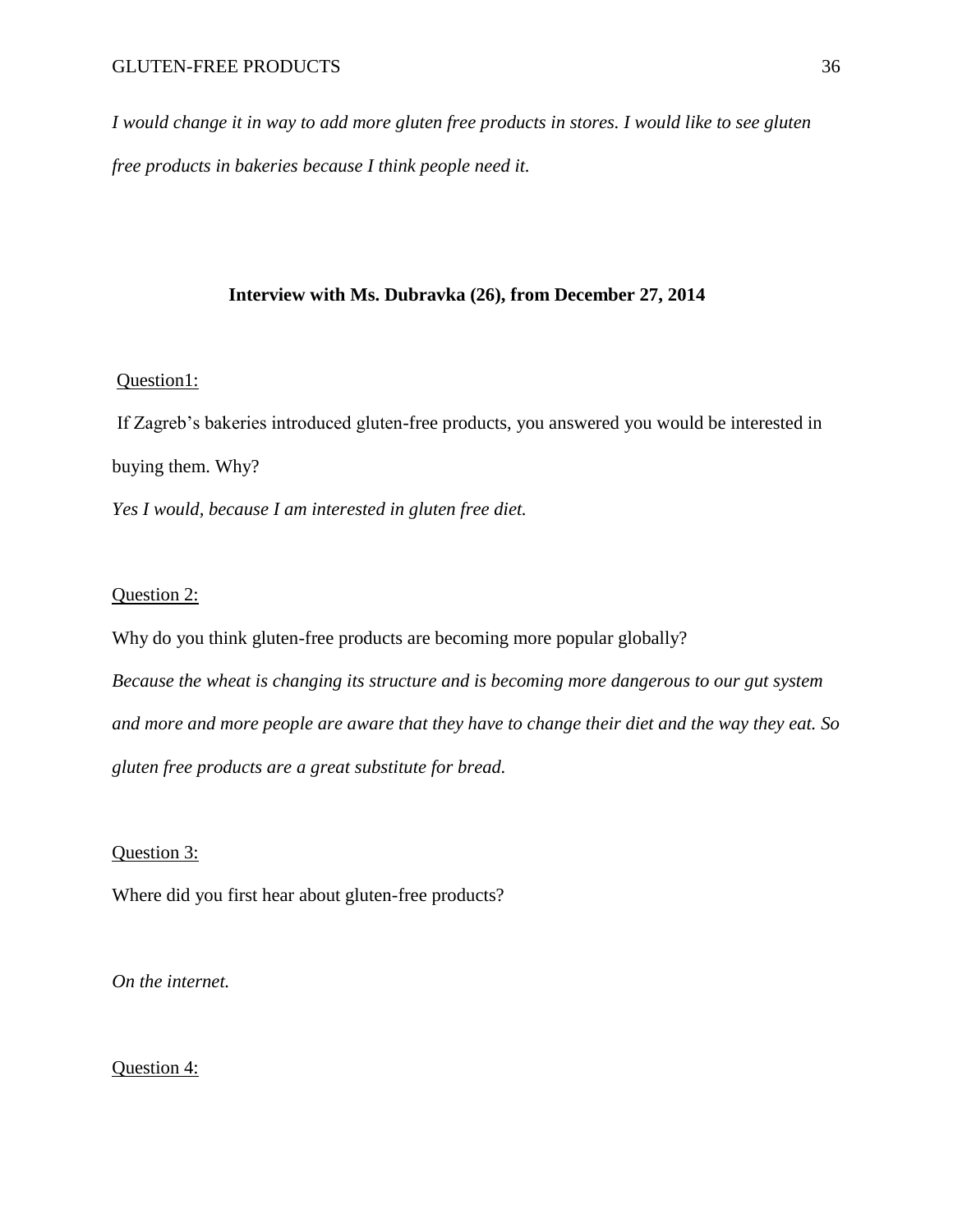Are you already following a complete gluten-free diet or are you just trying to avoid gluten occasionally?

*I am mostly following gluten free diet.* 

#### Question 5:

Do you believe wheat products should be completely avoided and if yes, why? *Yes, absolutely. This is connected to my first answer, because wheat is completely changed and it's not healthy any more. So it should be completely avoided.* 

#### Question 6:

Do you make your own gluten-free bread? *Yes.* 

#### Question 7:

Despite the global trends, Zagreb, a capital of Croatia with a population of over one million, offers a limited number of different gluten-free products. How do you feel about that and how would you change that?

*It should absolutely offer more gluten free products all around the city. I agree that the current offer is poor, and bakeries should offer gluten free products.*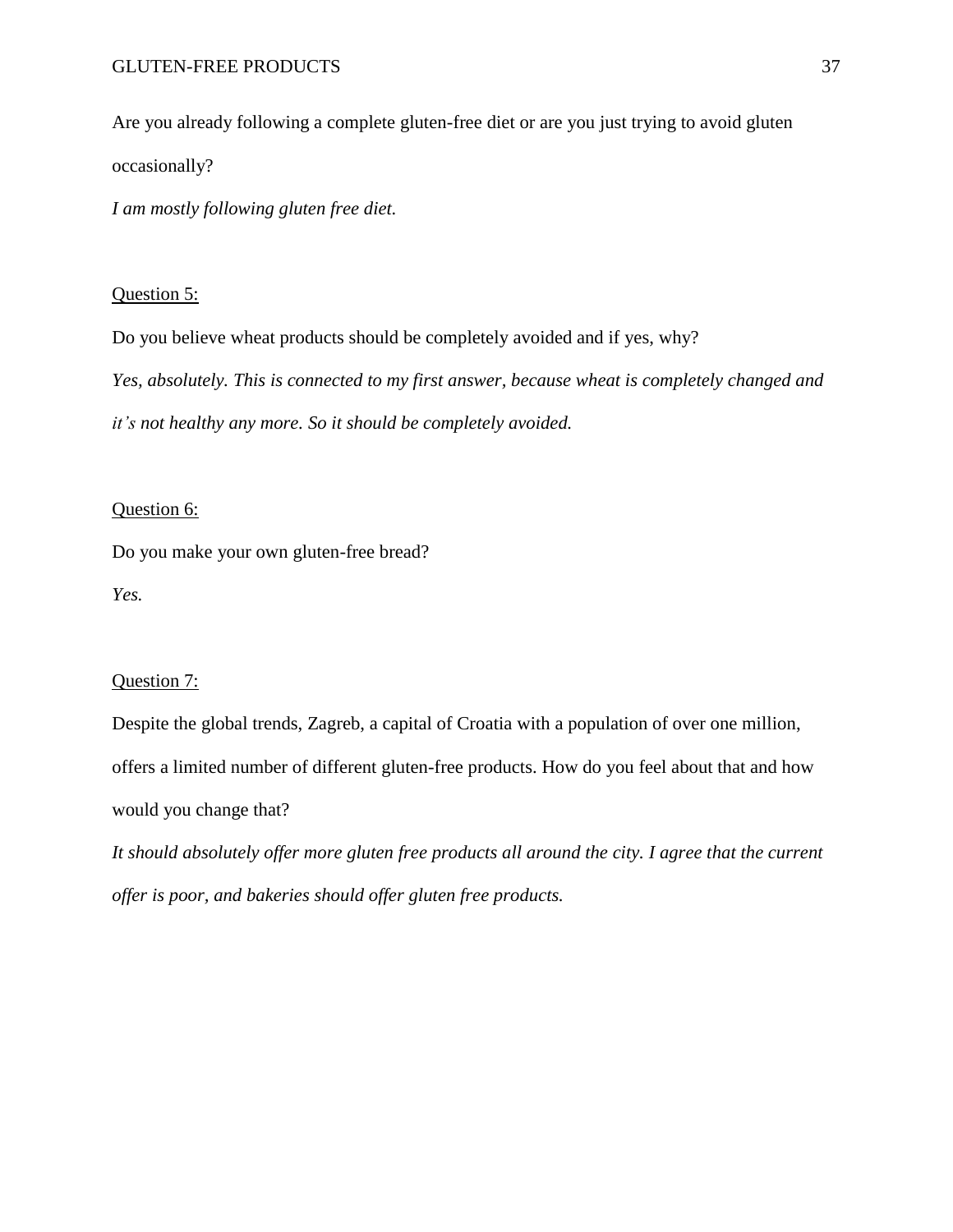#### **Interview with Ms. Nataša (34), from December 27, 2014**

#### Question1:

If Zagreb's bakeries introduced gluten-free products, you answered you would be interested in buying them. Why?

*Yes, because I would like to try something new, because so far I haven't tried it.* 

#### Question 2:

Why do you think gluten-free products are becoming more popular globally? *Because people haven't been aware until now about gluten free food and this is something new in Croatia and awareness is starting to grow.* 

#### Question 3:

Where did you first hear about gluten-free products?

*I heard it from my former boss. He started to sell some kind of gluten free products in Croatia, so that was the first time I heard about it.* 

#### Question 4:

Are you already following a complete gluten-free diet or are you just trying to avoid gluten occasionally?

*No.* 

#### Question 5: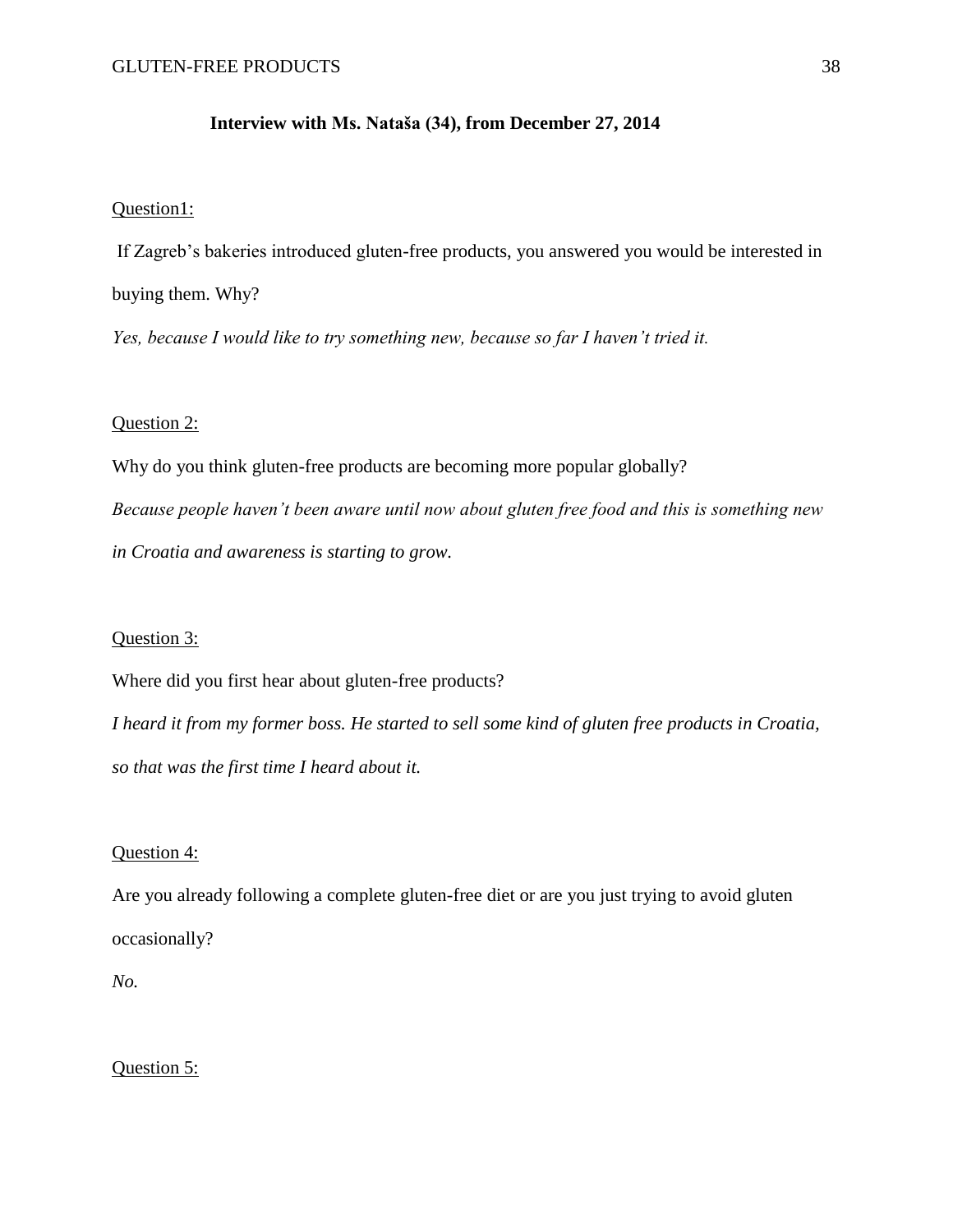Do you believe wheat products should be completely avoided and if yes, why? *I think they shouldn't be avoided because I think people should eat everything, but in small doses.* 

#### Question 6:

Do you make your own gluten-free bread? *No*.

#### Question 7:

Despite the global trends, Zagreb, a capital of Croatia with a population of over one million, offers a limited number of different gluten-free products. How do you feel about that and how would you change that?

*I think that offer in Zagreb is very bad. Offer should be increased. I would suggest import from other countries, because I think other countries have more gluten free products. I am going to bakeries and I didn't see gluten free bread. We should have gluten free products in bakeries. People just don't know about gluten free products in Croatia yet.*

*Awareness should be increased.*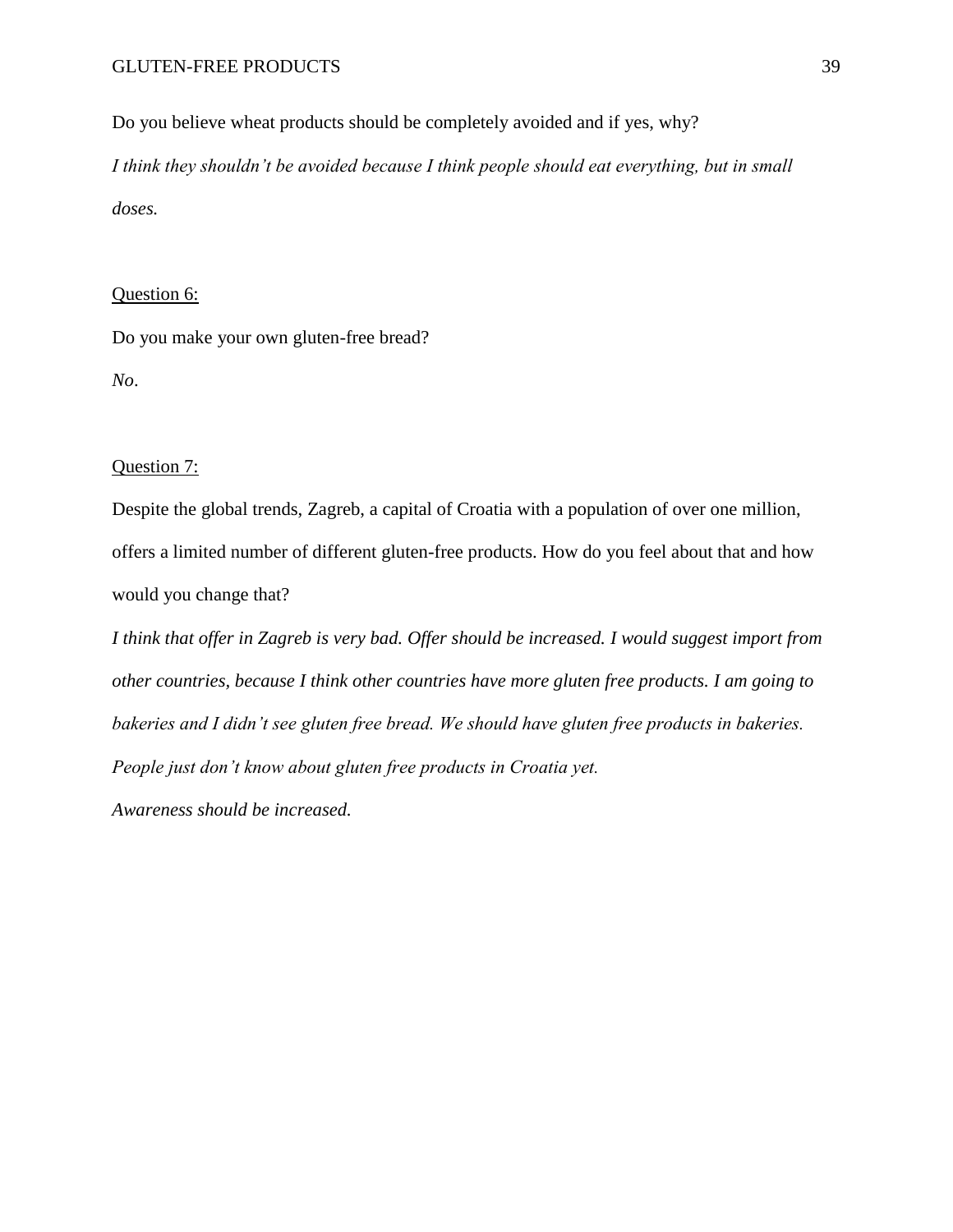#### **Interview with Ms. Gal (25), from December 16, 2014**

#### Question1:

If Zagreb's bakeries introduced gluten-free products, you answered you would be interested in buying them. Why?

*Well, I would be interested in buying them because I actually do practice eating less white flour and sugar. I try to follow more of a healthy lifestyle. So, I would prefer gluten free, over something with gluten.* 

#### Question 2:

Why do you think gluten-free products are becoming more popular globally? *I think the whole 'healthy lifestyle' is becoming some kind of a trend. So, healthy lifestyle is becoming a trend, and part of it – since gluten looks like a small devil – is avoiding gluten*.

#### Question 3:

Where did you first hear about gluten-free products?

*I heard about it from one of my best friends when we were travelling in India. She has celiac disease, so this is how I learned about it.* 

#### Question 4:

Are you already following a complete gluten-free diet or are you just trying to avoid gluten occasionally?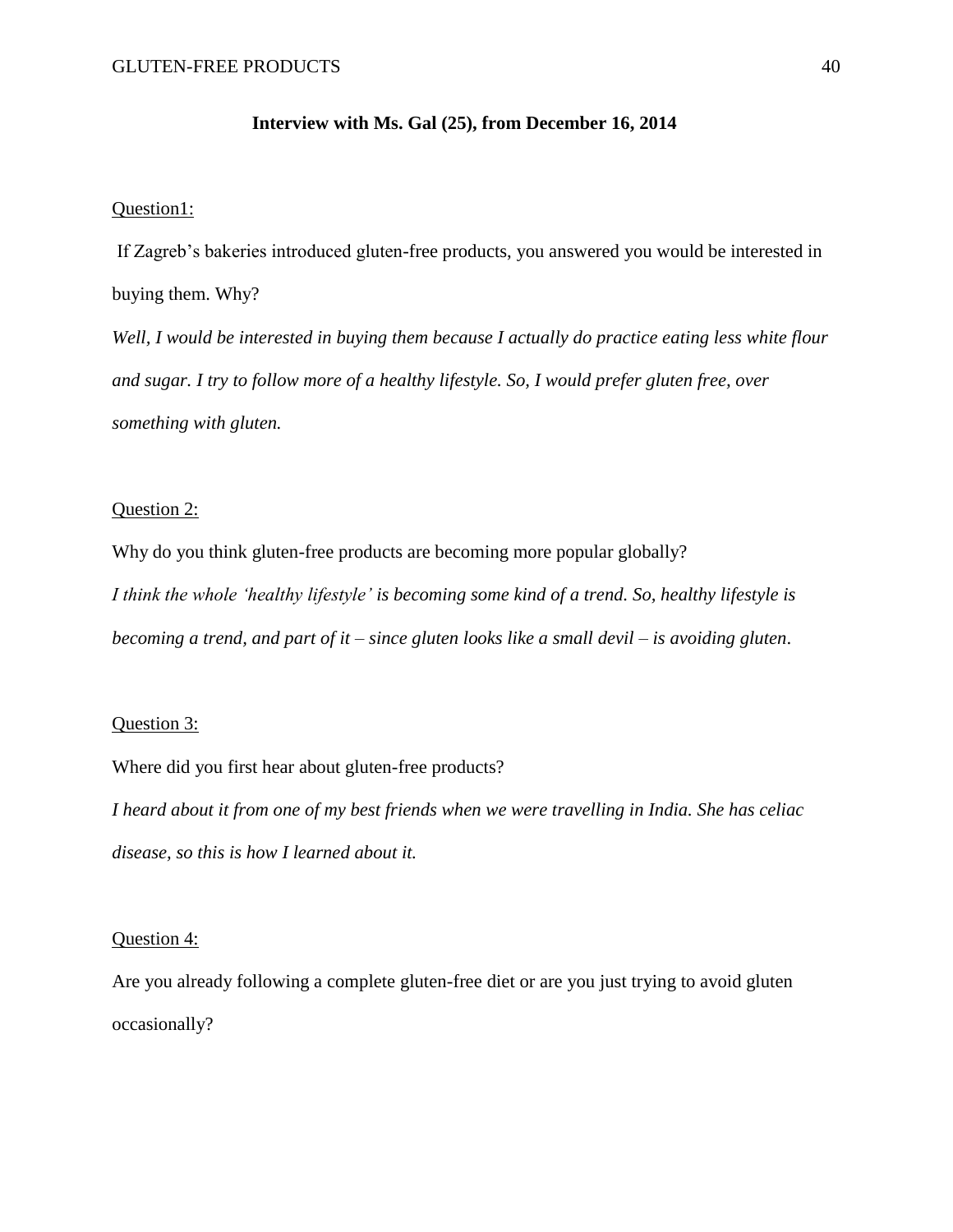*I practice low carbs diet, so I basically don't eat any kind of bread. I do have sins, so sometimes I eat carbs. But, in that case, if I would have a choice, I would chose without gluten.* 

#### Question 5:

Do you believe wheat products should be completely avoided and if yes, why? *No. If you are not sick with celiac disease, you can process it. Of course, it's not the best for you. But, small peaces are good for immune system.* 

#### Question 6:

Do you make your own gluten-free bread? *No.* 

#### Question 7:

Despite the global trends, Zagreb, a capital of Croatia with a population of over one million, offers a limited number of different gluten-free products. How do you feel about that and how would you change that?

*It's a pity. With this new health trend, these products would help sales. And since you don't have a lot of bakeries that have gluten free products, but you do have a lot of bakeries, the once that will have such products will attract more people. I am definitely for introduction of gluten free products in bakeries. It cannot make any harm.*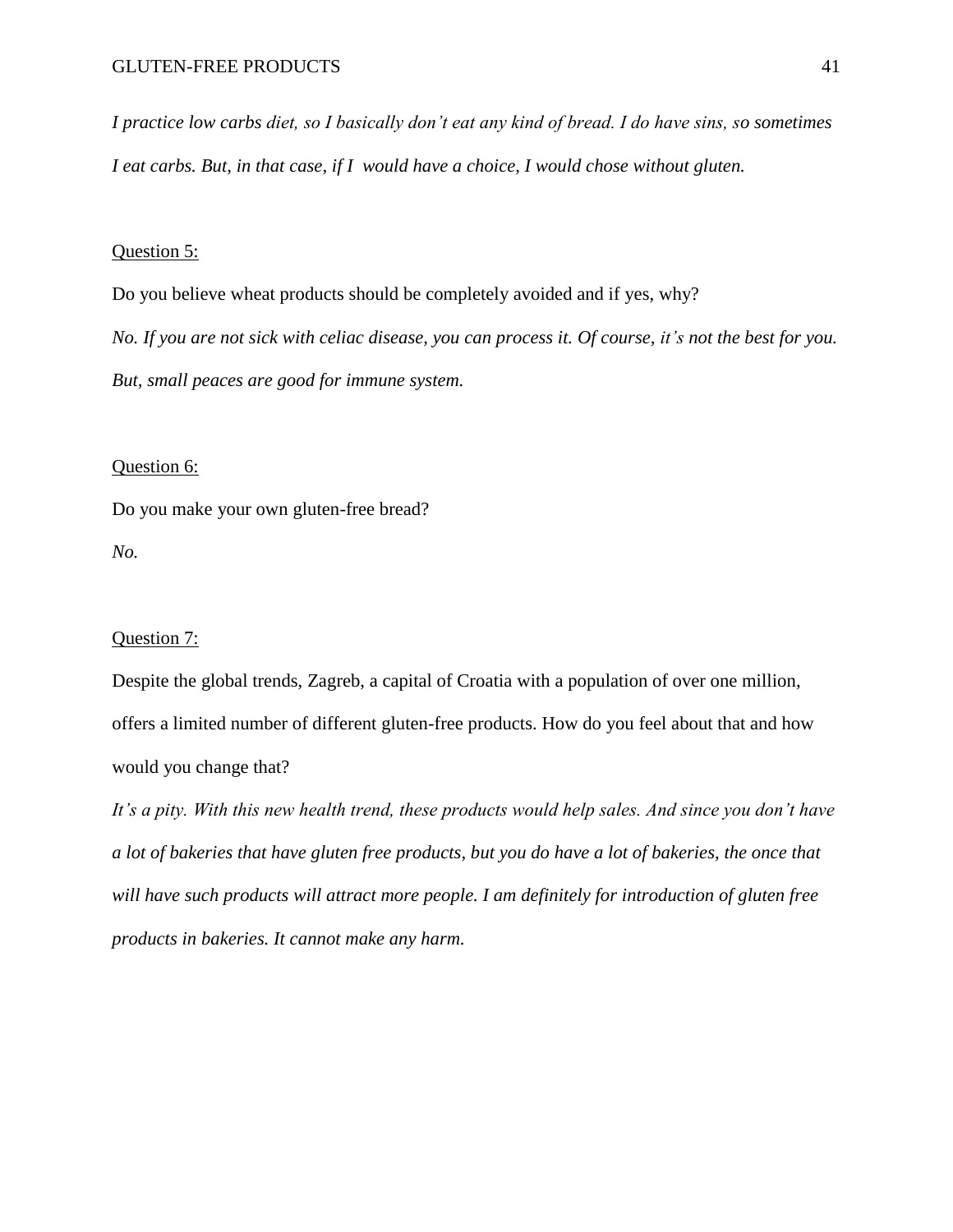#### **Interview with Mrs. Mirjana (64) from December 16, 2014**

#### Question1:

If Zagreb's bakeries introduced gluten-free products, you answered you would be interested in buying them. Why?

*It could be very healthy to try to eat gluten free products. From what I have read from the newspapers, I think that this is healthy, but I don't have any personal experience. But I have heard that it is worth trying.*

#### Question 2:

Why do you think gluten-free products are becoming more popular globally? *Because there is a special consciousness about the food. In last decade people have became aware of what food is doing to their health and their digestion. I feel that there is a better relationship with food lately, then what it used to be. People think now what they eat. So this might be one of the reasons.* 

#### Question 3:

Where did you first hear about gluten-free products?

*In newspapers. Somewhere. Several years ago. It was in domestic newspaper, but I am sure that it was just translated from some foreign source.*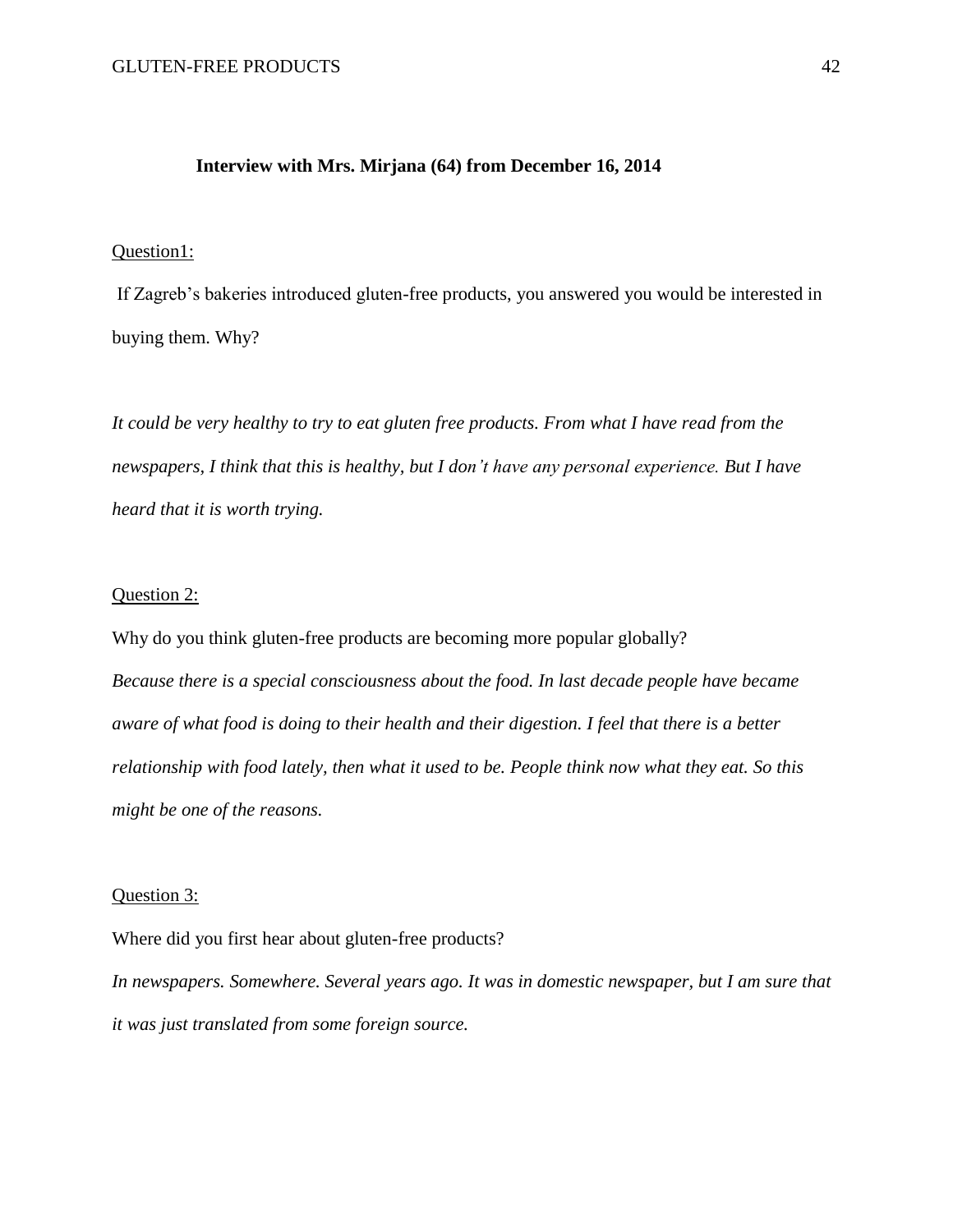#### Question 4:

Are you already following a complete gluten-free diet or are you just trying to avoid gluten occasionally?

*Occasionally.* 

#### Question 5:

Do you believe wheat products should be completely avoided and if yes, why? *I don't think that they should be completely avoided and I think that wheat products are necessary for organism and I think that we need to have them included in our food.* 

#### Question 6:

Do you make your own gluten-free bread?

*No. Never. I never make any bread myself. I am always buying my bread in bakery.*

#### Question 7:

Despite the global trends, Zagreb, a capital of Croatia with a population of over one million, offers a limited number of different gluten-free products. How do you feel about that and how would you change that?

*I think that we actually don't need to worry about that, because I see that the trend is going towards production of gluten free products. Only recently no body heard of them, and then suddenly there is a trend. As there are many private bakeries which are competing among themselves, I am quite sure that very soon we will have a very wide diapason of gluten free*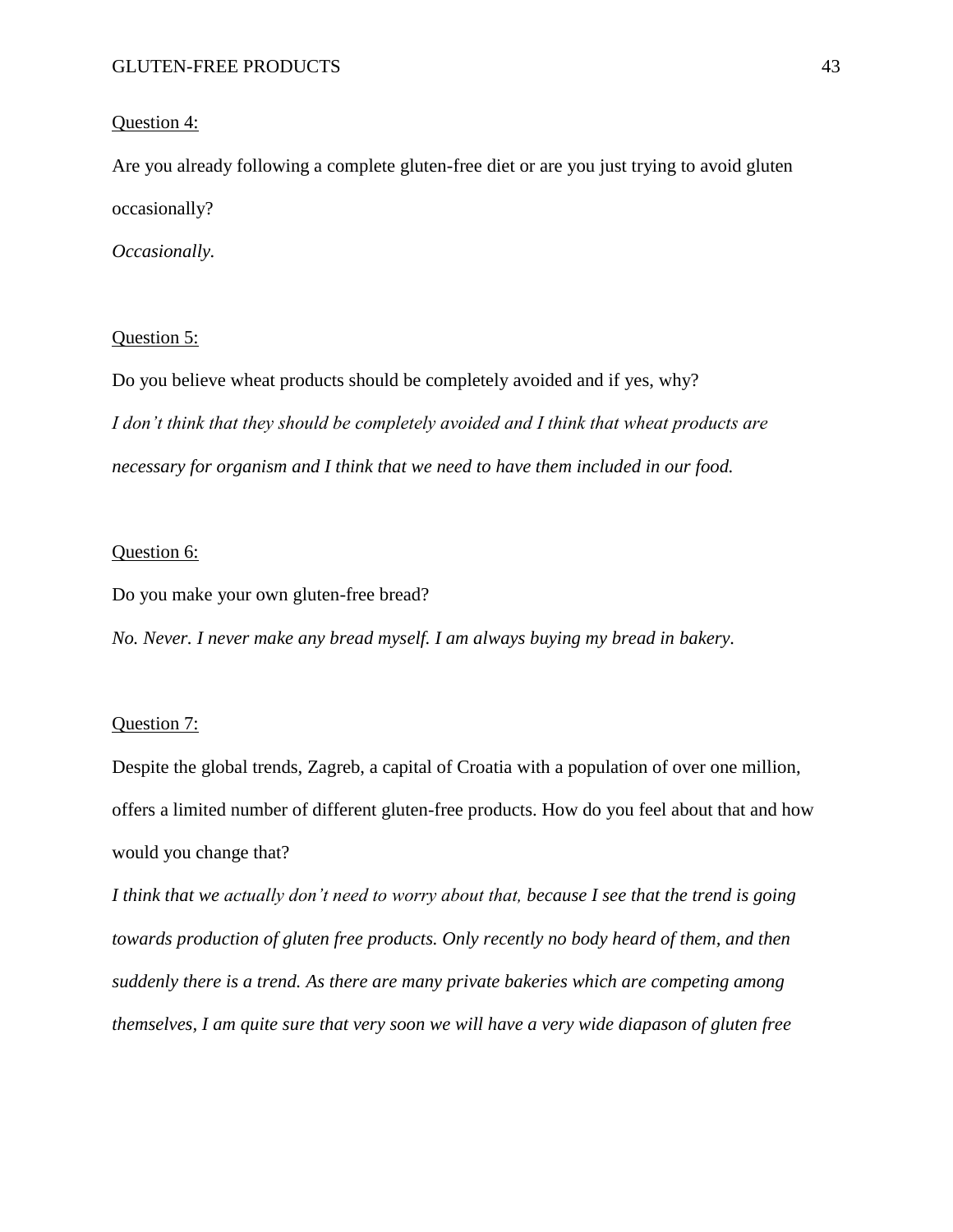*products. I think this is the right way to go; I would want to see these products in Zagreb's bakeries.*

#### **Interview with Ms. Klaudija (43), from December 16, 2014**

#### Question1:

If Zagreb's bakeries introduced gluten-free products, you answered you would be interested in buying them. Why?

*Yes, out of curiosity to try to see how my body responds to diet with and without gluten – to compare possible differences.*

#### Question 2:

Why do you think gluten-free products are becoming more popular globally? *Because it was found that in certain doses gluten can cause digestive problems to everybody*

#### Question 3:

Where did you first hear about gluten-free products?

*From the media. I first heard about people with celiac disease who cannot tolerate this protein.* 

#### Question 4:

Are you already following a complete gluten-free diet or are you just trying to avoid gluten occasionally?

*No. To the both.*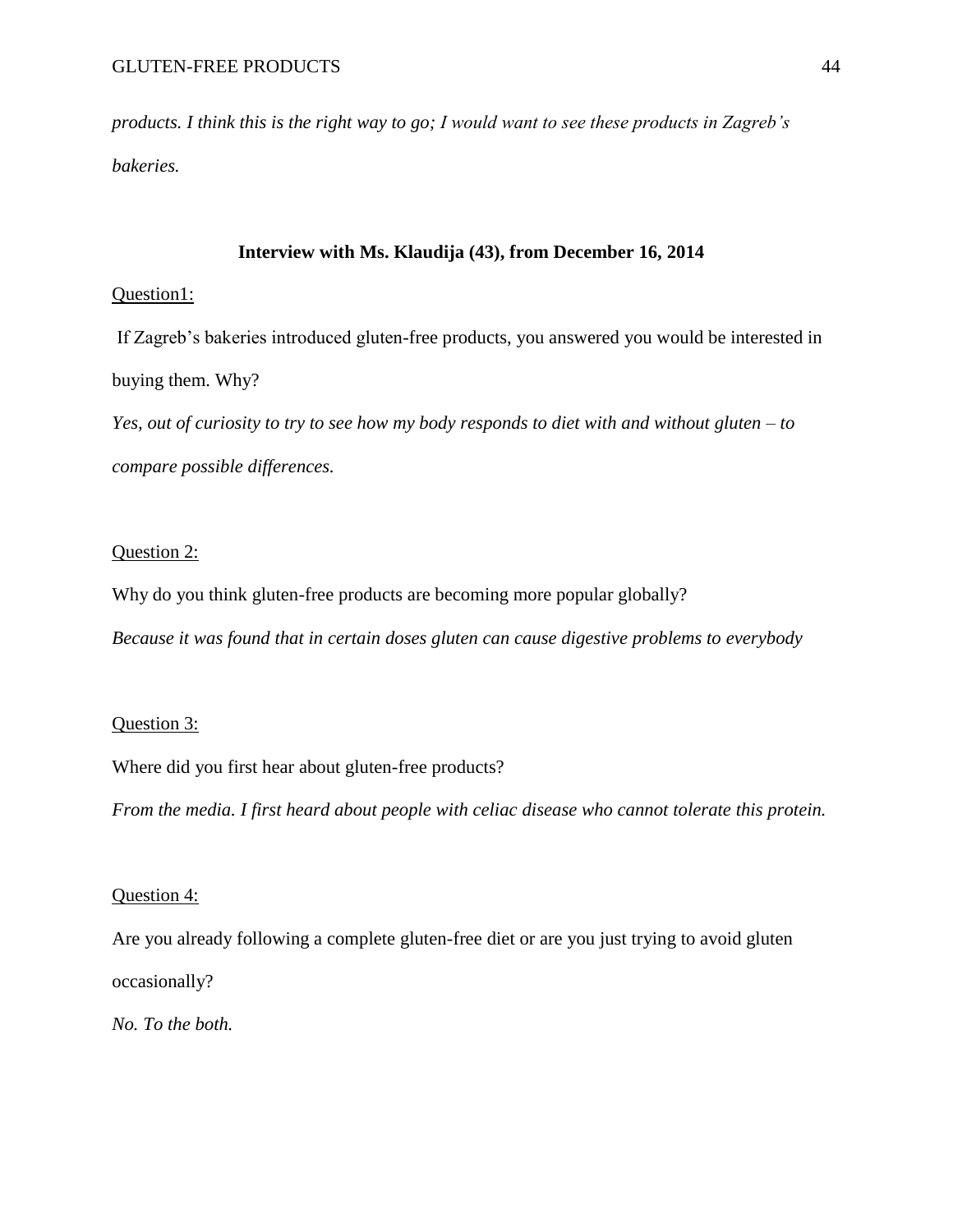#### Question 5:

Do you believe wheat products should be completely avoided and if yes, why? *No.* 

#### Question 6:

Do you make your own gluten-free bread?

*No.* 

#### Question 7:

Despite the global trends, Zagreb, a capital of Croatia with a population of over one million, offers a limited number of different gluten-free products. How do you feel about that and how would you change that?

*It's a major problem for people who have to keep strictly gluten free diet. I think Croatian Society for celiac disease should pressure mayor food producers to focus more on production of specialized gluten free food*.

#### **Interview with Mr. Ivan (42), from December 16, 2014**

#### Question1:

If Zagreb's bakeries introduced gluten-free products, you answered you would be interested in buying them. Why?

*Yes, I would buy them if price will not be very high. It will depend on the price.*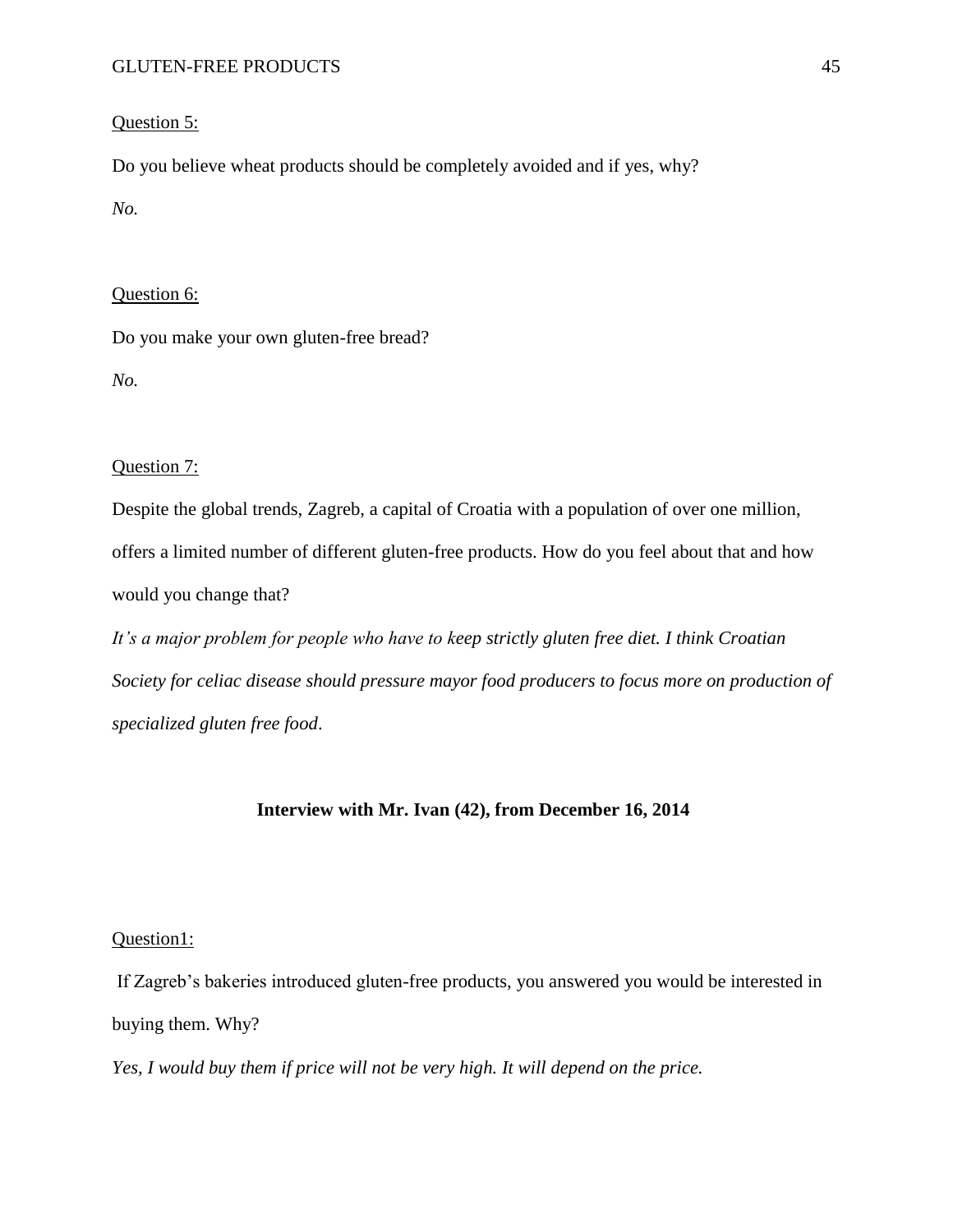#### Question 2:

Why do you think gluten-free products are becoming more popular globally?

*Because of gluten intolerance campaign.*

#### Question 3:

Where did you first hear about gluten-free products?

*I heard about it several years ago in one commercial for some gluten free product.*

#### Question 4:

Are you already following a complete gluten-free diet or are you just trying to avoid gluten occasionally?

*I try to avoid gluten. When it's possible, I chose gluten free product in the store*.

#### Question 5:

Do you believe wheat products should be completely avoided and if yes, why? *Some gluten product should be avoided. But if we completely remove gluten from our diet, some enzymes will disappear from our system, and that is not good.* 

#### Question 6:

Do you make your own gluten-free bread?

*I try to make several gluten free products, including bread from gluten free flour*.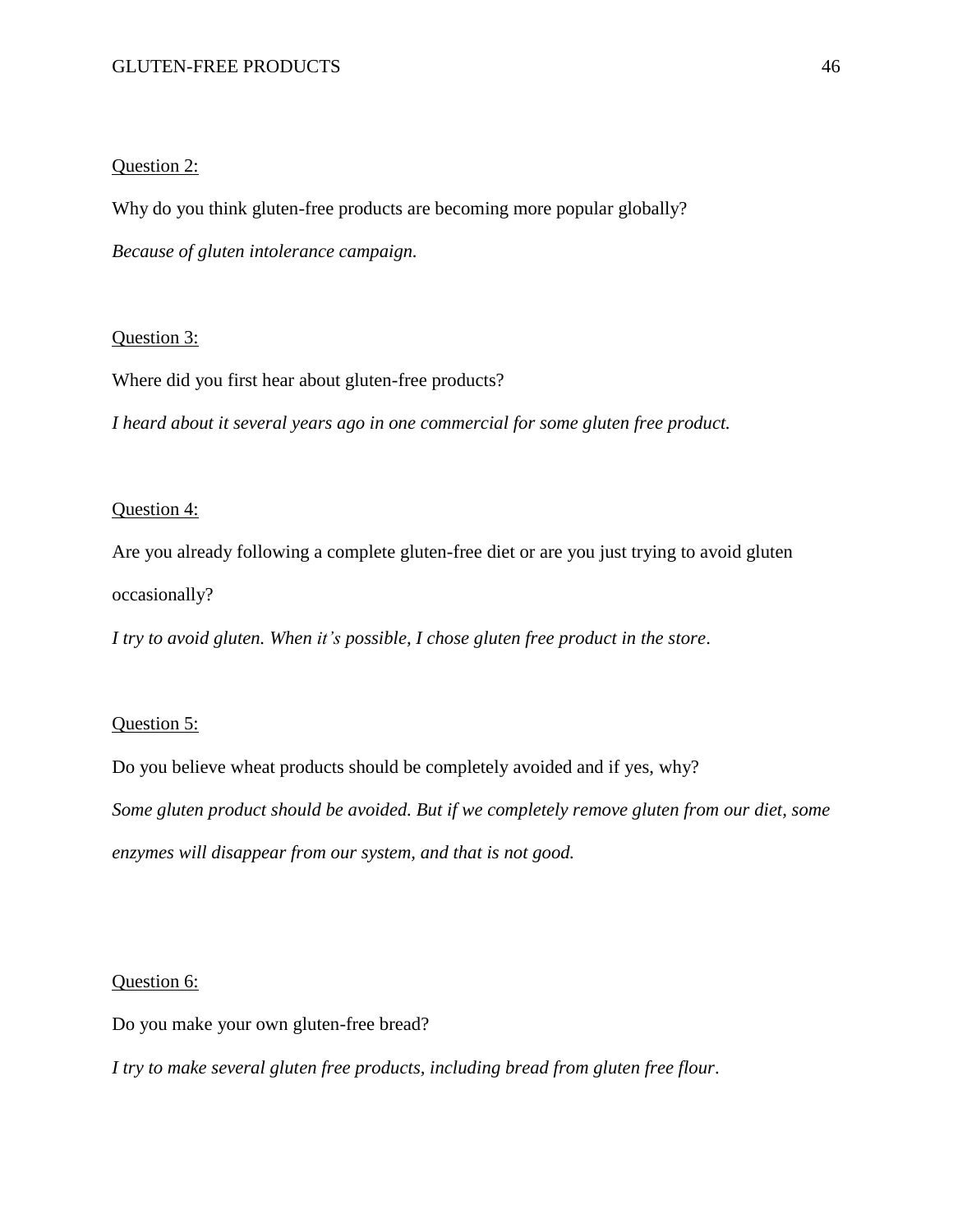#### Question 7:

Despite the global trends, Zagreb, a capital of Croatia with a population of over one million, offers a limited number of different gluten-free products. How do you feel about that and how would you change that?

*People can find gluten free products in Zagreb, but not on every corner. More products should be offered to buyers which are looking for gluten free products.* 

#### **Interview with Ms. Dolores (62), from December 30, 2014**

#### Question1:

If Zagreb's bakeries introduced gluten-free products, you answered you would be interested in buying them. Why?

*I would like to try something new.* 

#### Question 2:

Why do you think gluten-free products are becoming more popular globally?

*People are imitating each other. And then something becomes a trend; sometimes with a good reason, and sometimes without any reason.*

Question 3: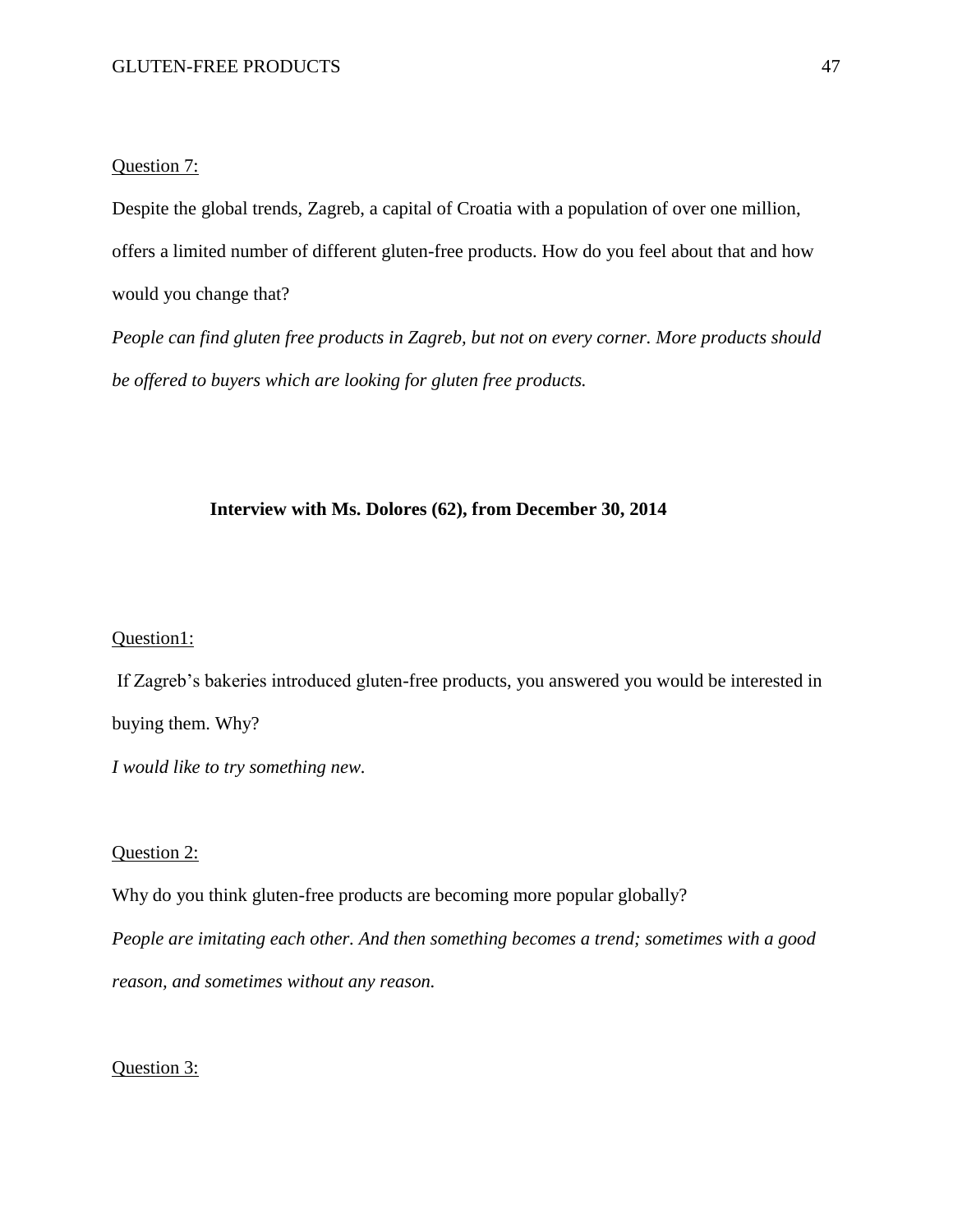Where did you first hear about gluten-free products?

*From my daughter.* 

#### Question 4:

Are you already following a complete gluten-free diet or are you just trying to avoid gluten occasionally?

*No.* 

#### Question 5:

Do you believe wheat products should be completely avoided and if yes, why?

*No.* 

#### Question 6:

Do you make your own gluten-free bread?

*No.* 

#### Question 7:

Despite the global trends, Zagreb, a capital of Croatia with a population of over one million, offers a limited number of different gluten-free products. How do you feel about that and how would you change that?

*Actually, I don't care about it.*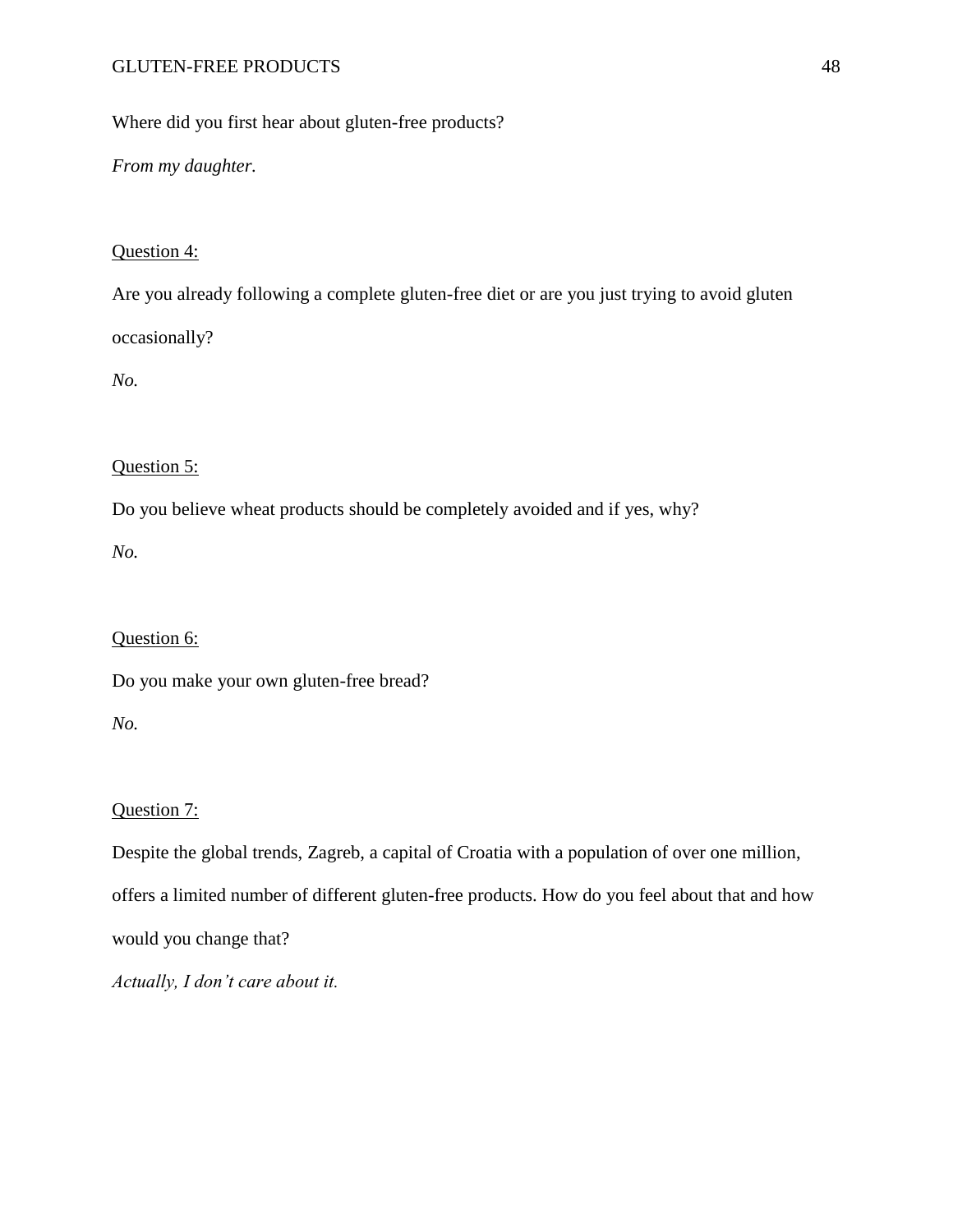#### **Interview with Ms. Ana (19) from December 30, 2014**

#### Question1:

If Zagreb's bakeries introduced gluten-free products, you answered you would be interested in buying them. Why?

*I would like to avoid white bread as much as possible. If I had a chance to buy tasty bread which is made out of different and healthier flour, I would.* 

#### Question 2:

Why do you think gluten-free products are becoming more popular globally? *I think a big part of it has to do with marketing and food industry. People are always trying to find more ways how to make more money. On the other hand, I do believe that wheat is not so healthy, and that all these bakeries are just making us fat.* 

#### Question 3:

Where did you first hear about gluten-free products?

*I heard about it while I was searching something online. I think it was an online woman magazine…*

#### Question 4:

Are you already following a complete gluten-free diet or are you just trying to avoid gluten occasionally?